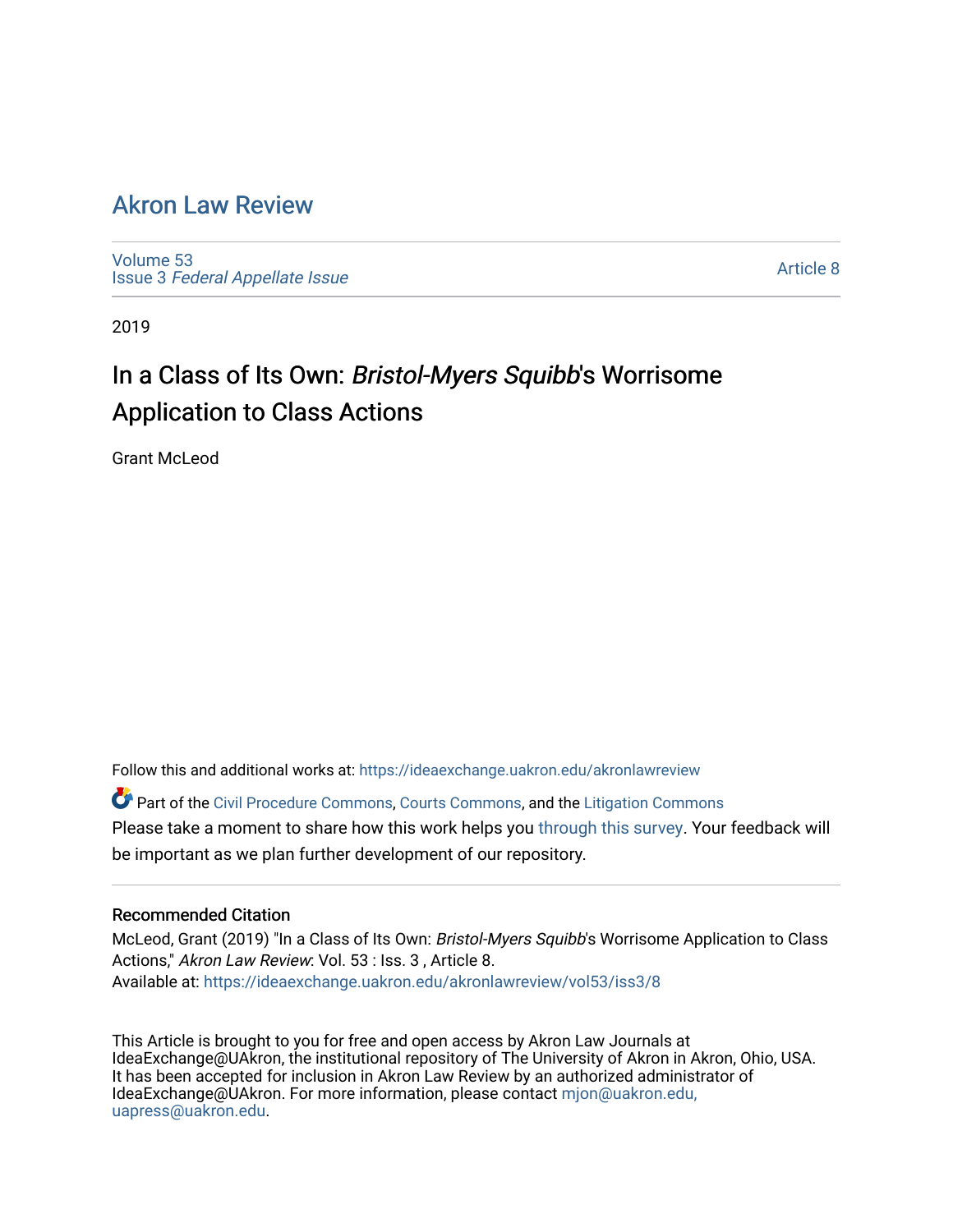## **IN A CLASS OF ITS OWN:** *BRISTOL-MYERS SQUIBB***'S WORRISOME APPLICATION TO CLASS ACTIONS**

*Grant McLeod*[∗](#page-1-0)

| Ι. |                                                               |
|----|---------------------------------------------------------------|
| П. | The Receding Power of Class Actions and the                   |
|    |                                                               |
|    | The Growth and Recession of the American Class<br>$A_{\cdot}$ |
|    |                                                               |
|    | 1. The Creation, Rise, and Golden Era of the Class            |
|    |                                                               |
|    | 2. The Receding Power of Class Actions, and                   |
|    | Growing Restrictions (1990 to Present). 731                   |
|    | a. Rule 23(f) allowing interlocutory appeal of                |
|    |                                                               |
|    | b. The 2005 Class Action Fairness Act opened                  |
|    | federal courts to hear more class actions. 732                |
|    | B. The Supreme Court's evolving interpretation of             |
|    | personal jurisdiction under the Due Process                   |
|    |                                                               |
|    | 1. The Restriction of General Jurisdiction734                 |
|    | 2. The Restriction of Specific Jurisdiction. 736              |
| Ш. | Bristol Myers Squibb's worrisome application to class         |
|    |                                                               |
|    | The Court's analysis in <i>Bristol-Myers Squibb</i> 739<br>A. |
|    | The confusion in applying the <i>Bristol-Myers</i><br>В.      |
|    | <i>Squibb</i> opinion to class actions, and the growing       |
|    |                                                               |
|    |                                                               |

<span id="page-1-0"></span><sup>∗</sup> J.D. Candidate at the University of Akron School of Law, May 2020.

I would like to thank Prof. Bernadette Bollas Genetin for her help and guidance through the writing process. I would also like to thank the staff of the *Akron Law Review* for all the help throughout the writing and editing of this article. This includes the diligent work of Michael Grund, Marissa Pursel, Robert Barrett Jr., Samantha Madden, Audrey Schoenike, and Samuel Delacolle. This article is specially dedicated to Scott McLeod, Sandra McLeod, and Kayla McLeod. Without

their love, patience, and support, I would not be where I am today.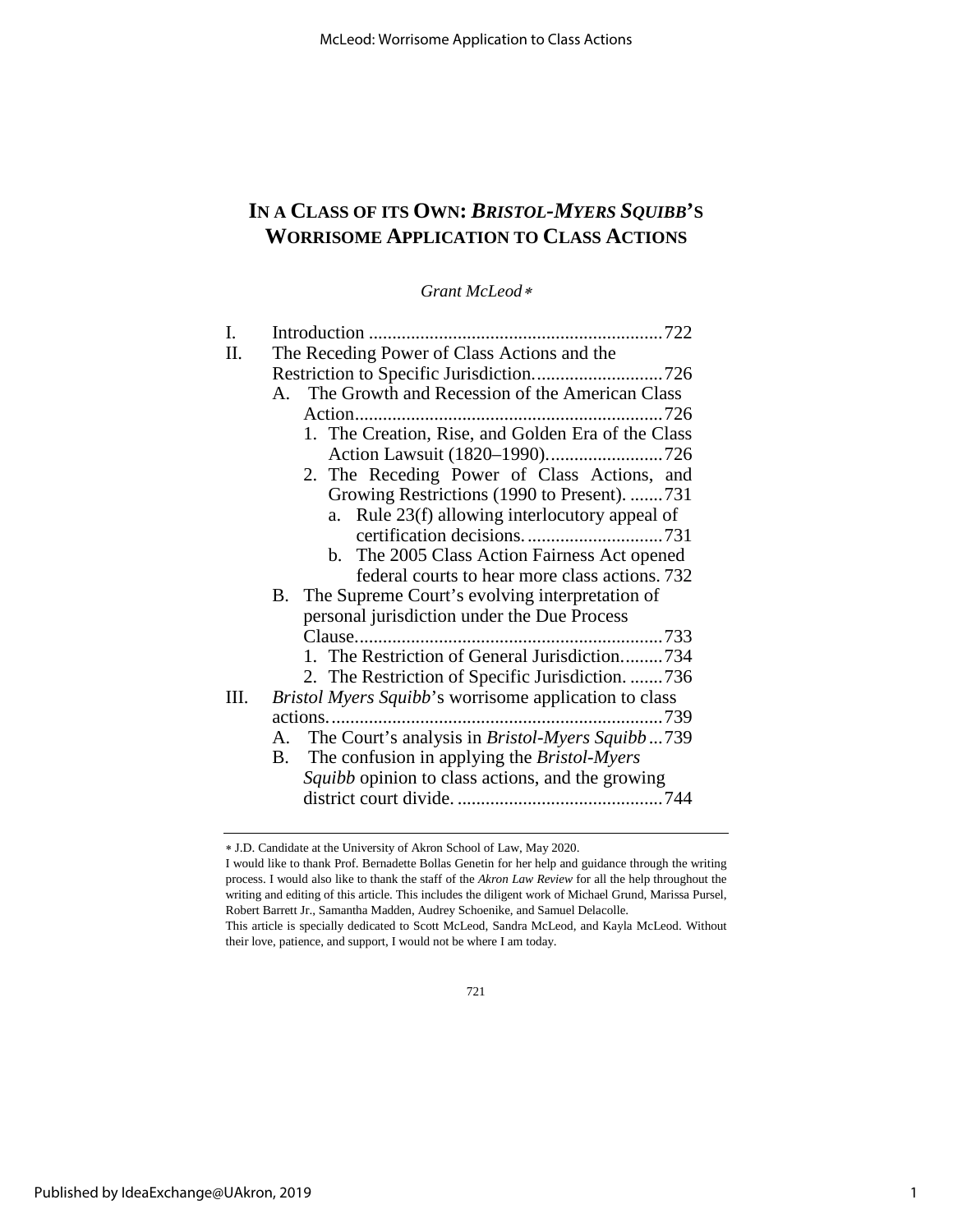| 722 | <b>AKRON LAW REVIEW</b>                                     | [53:721 |
|-----|-------------------------------------------------------------|---------|
|     | 1. Courts which have refused to apply the <i>Bristol</i> -  |         |
|     | <i>Myers Squibb</i> opinion to class actions745             |         |
|     | 2. Courts which have applied a "hybrid" approach            |         |
|     |                                                             |         |
|     | 3. Courts which have applied the <i>Bristol-Myers</i>       |         |
|     | Squibb opinion to all parties in class actions. 750         |         |
|     | C. Limited Guidance by the Federal Circuit                  |         |
|     |                                                             |         |
| IV. | <i>Bristol-Myers Squibb</i> should not be applied to absent |         |
|     |                                                             |         |
|     | A. Federalism Concerns are Not Present in Federal           |         |
|     |                                                             |         |
|     | B. The Rules Enabling Act Will Not Be Violated759           |         |
|     | C. Forum Shopping in Class Actions are Adequately           |         |
|     |                                                             |         |
|     |                                                             |         |

#### I. INTRODUCTION

There is something fundamentally American about the class action. One can almost hear those commercials as they drift from our radios and televisions: "If you or a loved has been harmed by . . . you may be entitled to compensation . . . ." The class action allows the masses to have accountability for multi-jurisdictional wrongs. It allows redress to be swift, efficient, and applicable to all those harmed, no matter how far away. Although the class action has been central to some of the largest societal changes experienced in the United States, the tool has faced constant challenges as it enters its 52nd year of modern use.<sup>[1](#page-2-0)</sup> While the class action has faced continued scrutiny, one recent challenge stands out among the rest. That challenge comes in the form of the Supreme Court's opinion in *Bristol-Myers Squibb Co. v. Superior Court of California*[2](#page-2-1) , which suggests that money damages class actions may not proceed, absent the forum's specific personal jurisdiction over defendant with respect to the claim of each absent class member. *Bristol-Myers Squibb* suggests that unless the claim by each absent class member arose from defendant's conduct in the forum, the forum lacks personal jurisdiction to adjudicate

<span id="page-2-1"></span><span id="page-2-0"></span><sup>1. &</sup>quot;Modern" in this case is referring to the modern promulgation of Rule 23 after the 1966 Revision. *See infra* Part I.A.1.

<sup>2.</sup> Bristol-Myers Squibb Co. v. Superior Court, 137 S. Ct. 1773 (2017).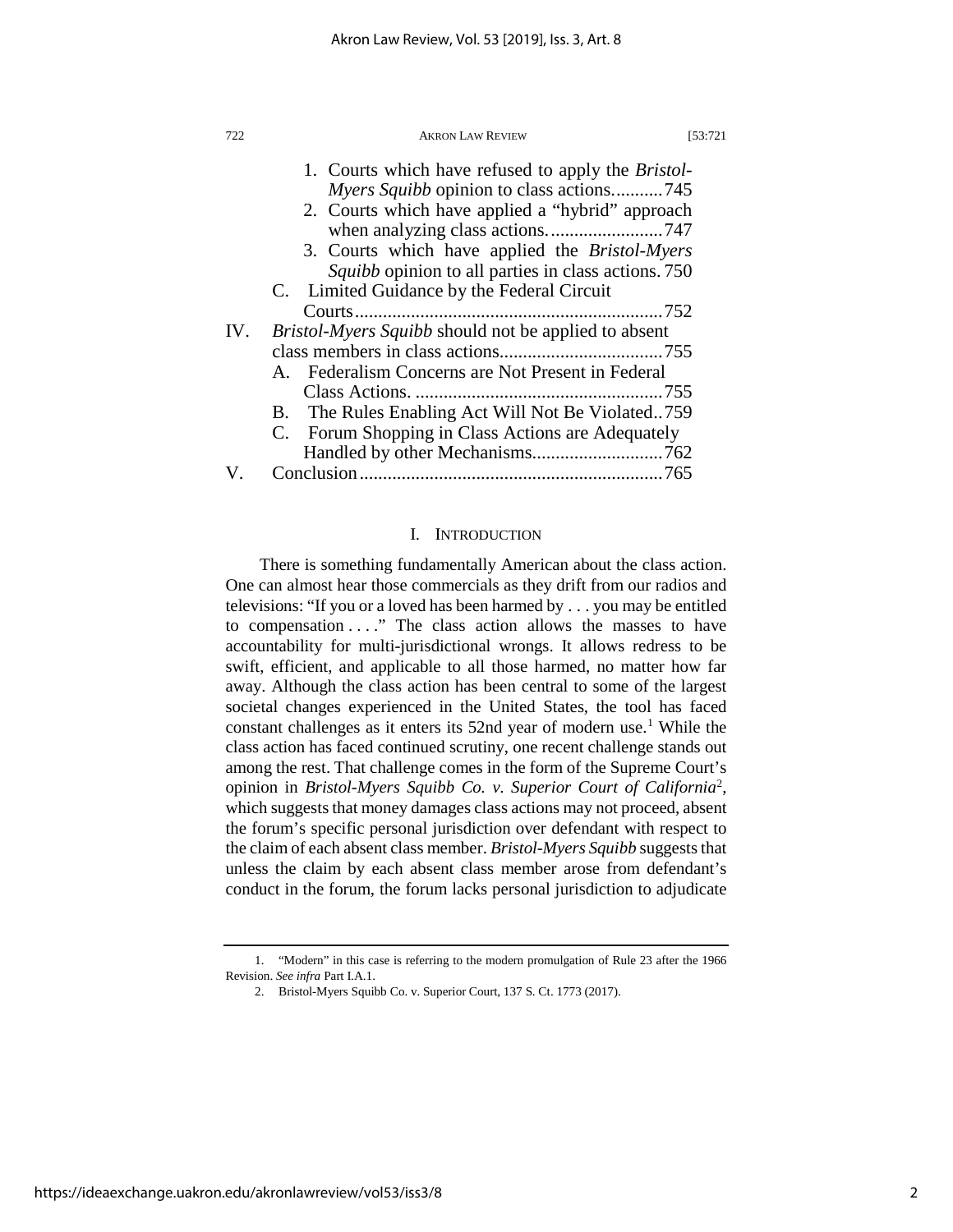that class member's claims against the defendant.<sup>3</sup> That's strong dicta, and if courts interpret the *Bristol-Myers Squibb* decision to apply to absent class members, it could threaten the nationwide money damages class action as we have come to know it.

The *Bristol-Myers Squibb* Court held that the California state courts lacked jurisdiction over non-resident plaintiffs' claims because the claims of the non-resident plaintiffs did not arise from, or relate to, Bristol Myers Squibb's contacts with the state of California.[4](#page-3-1) However, the *Bristol-Myers Squibb* case was not a class action. Instead, it arose from the joinder under Rule  $20(a)$  of over 600 persons as named plaintiffs in the action.<sup>[5](#page-3-2)</sup> This joinder formed what is known as a "mass action," where a large group of plaintiffs aggregate through traditional joinder rules and not through the class action rules. Class actions were not at issue in the *Bristol-Myers Squibb* case. Thus, the Supreme Court left unanswered whether this limited personal jurisdiction analysis would apply to cases filed in federal court.<sup>[6](#page-3-3)</sup> In her lone dissent, Justice Sotomayor noted that the Court's opinion failed to address whether the ruling would be applied to class actions where "a plaintiff injured in the forum State seeks to represent a nationwide class of plaintiffs, not all of whom were injured there."[7](#page-3-4)

The Supreme Court's 2017 decision in *Bristol-Myers Squibb* has drastically altered the litigation playing field. Following the 8–1 decision disavowing California's assertion of personal jurisdiction over drug manufacturer Bristol Myers Squibb, waves of motions to dismiss for lack of personal jurisdiction have begun to overwhelm plaintiffs in mass tort actions[.8](#page-3-5) Personal jurisdiction arguments in "mass" as opposed to "class" actions are much more straightforward. A mass action is a large group of aggregated plaintiffs who are all named parties to the action. On the other hand, a class action is a procedural tool which allows a few representatives to initiate a suit on behalf of absent class members, and comes with its own set of rules and procedure under Federal Rule of Civil Procedure 23.[9](#page-3-6) While both plaintiffs and defendants in *mass* actions have shifted their focus to meet the jurisdictional standards outlined by the Supreme Court,

<sup>3.</sup> *Id.* at 1783.

<sup>4.</sup> *Id.* at 1779–81.

<sup>5.</sup> *Id.* at 1778.

<sup>6.</sup> *Id.* at 1784.

<sup>7.</sup> *Id.* at 1789 n.4 (Sotomayor, J., dissenting).

<span id="page-3-5"></span><span id="page-3-4"></span><span id="page-3-3"></span><span id="page-3-2"></span><span id="page-3-1"></span><span id="page-3-0"></span><sup>8.</sup> Weil, Gotshal & Manges LLP, *Litigation Trends 2018*, at 22 (2018), https://www.weil.com/~/media/publications/alerts/2018/litigation\_trends\_2018\_report.pdf

<span id="page-3-6"></span><sup>[</sup>https://perma.cc/UN2X-PRXC].

<sup>9.</sup> *See* FED. R. CIV. P. 23.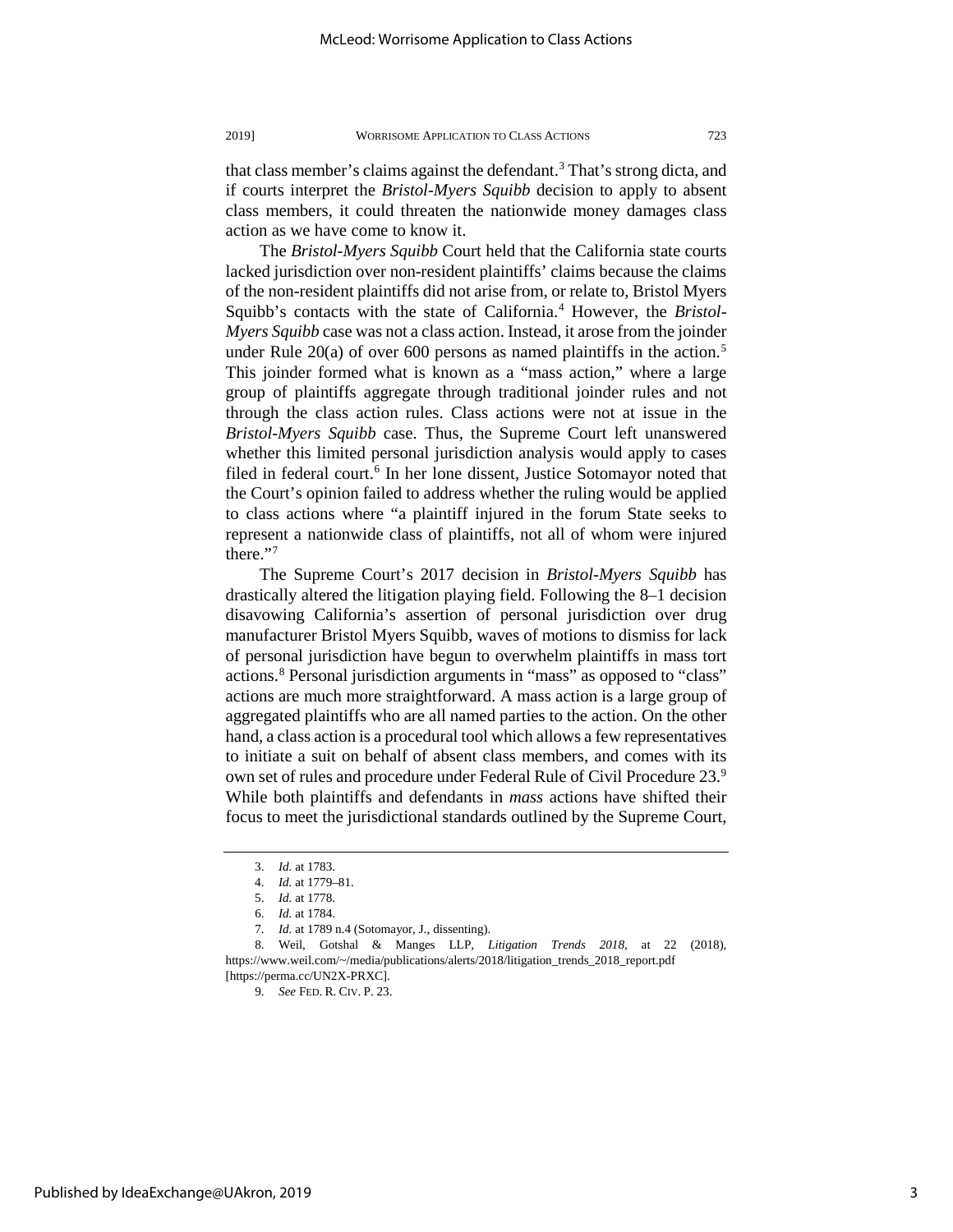one major question has been left open: whether the ruling applies to *class* actions.

Determining the answer to this question poses an immense challenge. The answer could come in one of three varieties, each of which has been embraced by the district courts that have dealt with the issue.<sup>[10](#page-4-0)</sup> Specifically, courts are divided on how to apply the opinion to the parties representing the class and the absent class members (the parties who are not present in the case, yet who would be bound by the judgement). First, some courts have held that the personal jurisdiction analysis of *Bristol-Myers Squibb* is not applicable to either named class representatives or absent class members.[11](#page-4-1) Second, some district courts have held that the *Bristol-Myers Squibb* personal jurisdiction analysis applies to named representatives, who are in much the same position as mass action plaintiffs, but not absent class members.<sup>[12](#page-4-2)</sup> Finally, a small group of courts, mostly originating from the Northern District of Illinois, have concluded that the limiting personal jurisdiction analysis of *Bristol-Myers Squibb* applies to both named representatives *and* absent class members perhaps warranting another sighting of the death of the class action, or at least the nationwide money damages class action.<sup>[13](#page-4-3)</sup> With its far-reaching implications, the Seventh and D.C. Circuit Court of Appeals have been the first to offer limited guidance.<sup>[14](#page-4-4)</sup>

<span id="page-4-2"></span>12. *See* Al Haj v. Pfizer Inc., 338 F. Supp. 3d 741 (N.D. Ill. 2018) [hereafter *Al Haj I*]; Molock v. Whole Foods Mkt., Inc., 297 F. Supp. 3d 114 (D.D.C. 2018); Lee v. Branch Banking & Tr. Co., No. 18-21876, 2018 WL 5633995, (S.D. Fla. Oct. 31, 2018).

<span id="page-4-4"></span>14. *See* Beaton v. SpeedyPC Software, 907 F.3d 1018 (7th Cir. 2018); Molock v. Whole Foods Mkt. Grp., Inc., 952 F.3d 293, 298 (D.C. Cir. 2020).

<span id="page-4-0"></span><sup>10.</sup> Christopher Murphy & Elizabeth Rowe, *Federal Courts Diverge on Bristol-Myers and Class Actions*, LAW 360 (Sept. 26, 2018), https://www.law360.com/articles/1086278/federal-courtsdiverge-on-bristol-myers-and-class-actions [https://perma.cc/AS7E-B6ZH].

<span id="page-4-1"></span><sup>11.</sup> *See* Fitzhenry-Russell v. Dr. Pepper Snapple Grp., Inc., No. 17-cv-00564 NC, 2017 WL 4224723 (N.D. Ill. Aug. 22, 2017); *In re* Chinese-Manufactured Drywall Products Liab. Litig., No. 09-2047, 2017 WL 5971622 (E.D. La. Nov. 30, 2017); Allen v. ConAgra Foods, Inc., No. 3:13-cv-01279, 2018 WL 6460451 (N.D. Cal. Dec. 10, 2018); Sloan v. General Motors, LLC, 287 F. Supp. 3d. 840 (N.D. Cal. 2018); Ochoa v. Church & Dwight Co., No. 5:17-cv-02019, 2018 WL 4998293 (C.D. Cal. Jan. 30, 2018); Tickling Keys, Inc. v. Transamerica Fin. Advisors, Inc., 305 F. Supp. 3d. 1342, (M.D. Fla. 2018); Becker v. HBN Media, Inc., 314 F. Supp. 3d. 1342 (S.D. Fla. 2018).

<span id="page-4-3"></span><sup>13.</sup> *See* Mussat v. IQVIA, Inc., No. 17 C 8841, 2018 WL 5311903 (N.D. Ill. Oct. 26, 2018); Greene v. Mizuho Bank, Ltd., 289 F. Supp. 3d 870 (N.D. Ill. 2017); *In re* Dental Supplies Antitrust Lit., No. 16 Civ. 696, 2017 WL 4217115 (E.D.N.Y. Sept. 20, 2017); Practice Mgmt. Supp. Services v. Cirque du Soleil, Inc., 301 F. Supp. 3d. 840 (N.D. Ill. 2018); DeBernardis v. NBTY, Inc., No. 17 C 6125, 2018 WL 461228 (N.D. Ill. Jan. 18, 2018); McDonnell v. Nature's Way Products, LLC, No. 16 C 5011, 2017 WL 4864910, (N.D. Ill. Oct. 26, 2017); Chavez v. Church & Dwight Co., No. 17 C 1948, 2018 WL 2238191 (N.D. Ill. May 16, 2018); Wenokur v. AXA Equitable Life Ins., No. CV-17-00165, 2017 WL 4357916 (D. Ariz. Oct. 2, 2017).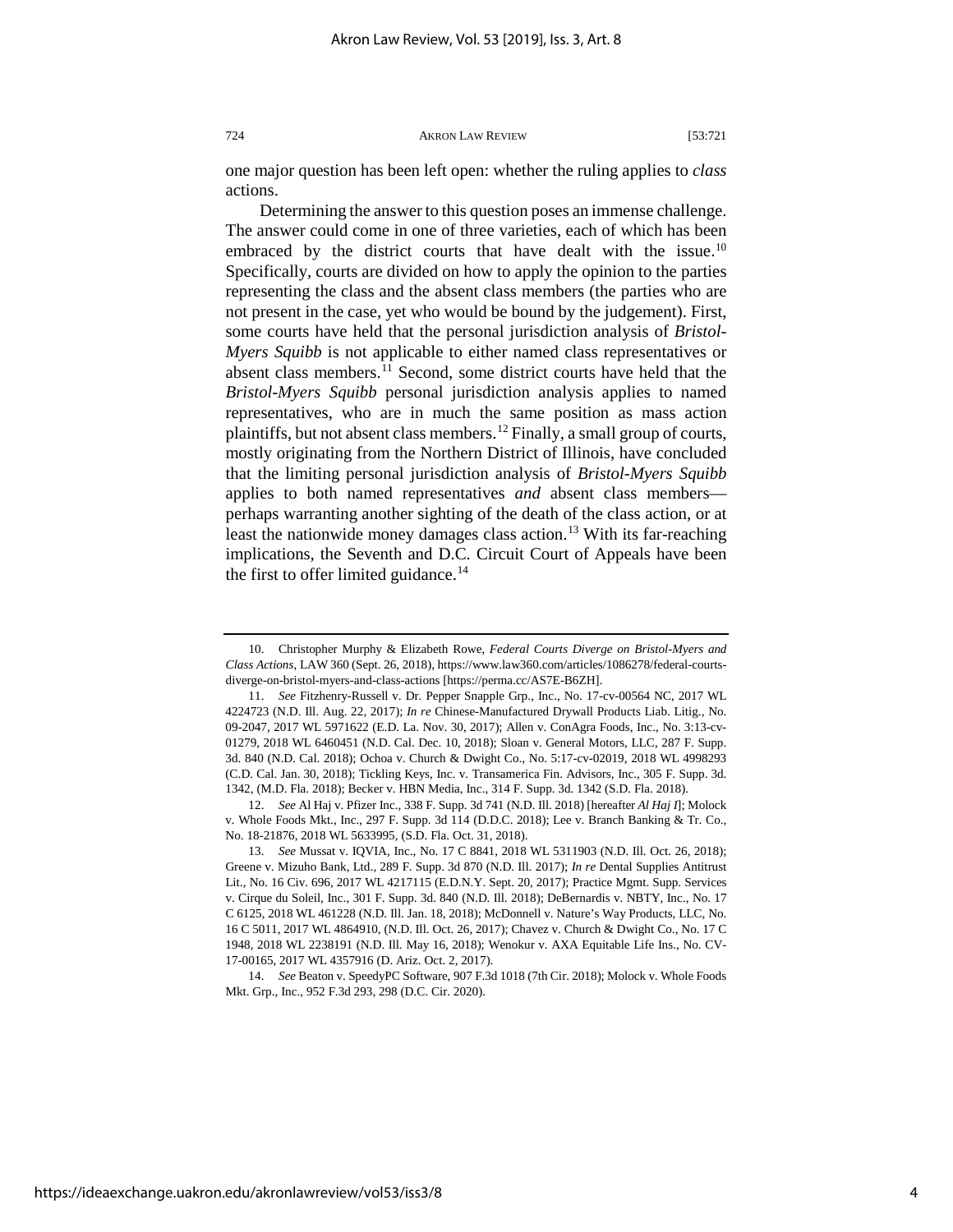I conclude that the *Bristol-Myers Squibb* ruling should not be applied to non-resident class members in class actions. In this Note, I will demonstrate that there is no reason to shoehorn the *Bristol-Myers Squibb*  opinion to apply in class action litigation because the major concerns cited by courts applying the opinion to absent class members' claims are either insignificant or adequately handled by other procedural tools. Those concerns include: (1) a concern that nationwide class actions pose federalism concerns; (2) challenging Rule 23 under the Rules Enabling Act; and (3) forum shopping concerns.

In Part II, I will provide a brief history of the class action in American practice by showing its growth as a procedural tool and the recent restrictions on its use. This is vital to understanding the scrutiny class actions face in current practice. Further, I will provide the framework of important decisions regarding personal jurisdiction issued by the Supreme Court. Both are crucial to understanding the rationale of the *Bristol-Myers Squibb* opinion and its potential application to class actions.

In Part III, I will analyze the *Bristol-Myers Squibb* opinion and show the reasoning behind the Court's holding. I will detail both the majority Court and Justice Sotomayor's analysis of California's exercise of specific jurisdiction and how this ruling implicates an application to class actions. I will further demonstrate the growing district court divide in resolving this question by detailing the three categories of decisions that have arisen in applying *Bristol-Myers Squibb* to class actions.

Finally, in Part IV I will argue why the three major concerns presented by courts applying *Bristol-Myers Squibb* to absent class members are unwarranted. First, federalism concerns are not present in federal class actions, as there are procedural safeguards ensuring a single nationwide or multistate class does not violate due process. Second, failing to apply a personal jurisdiction analysis to absent class members does not modify rights in violation of the Rules Enabling Act, as the Supreme Court affirmed use of Rule 23 in *Shady Grove Orthopedic Association*. Finally, forum shopping concerns have little merit, as class members cannot procedurally take advantage of one forum's substantive law to their claim, and the Class Action Fairness Act allows immediate removal to federal forums.

Ultimately, I conclude in Part V that because these concerns are not present or pose an insignificant risk in class actions, courts should not apply *Bristol-Myers Squibb* to dismiss the claims of absent class members.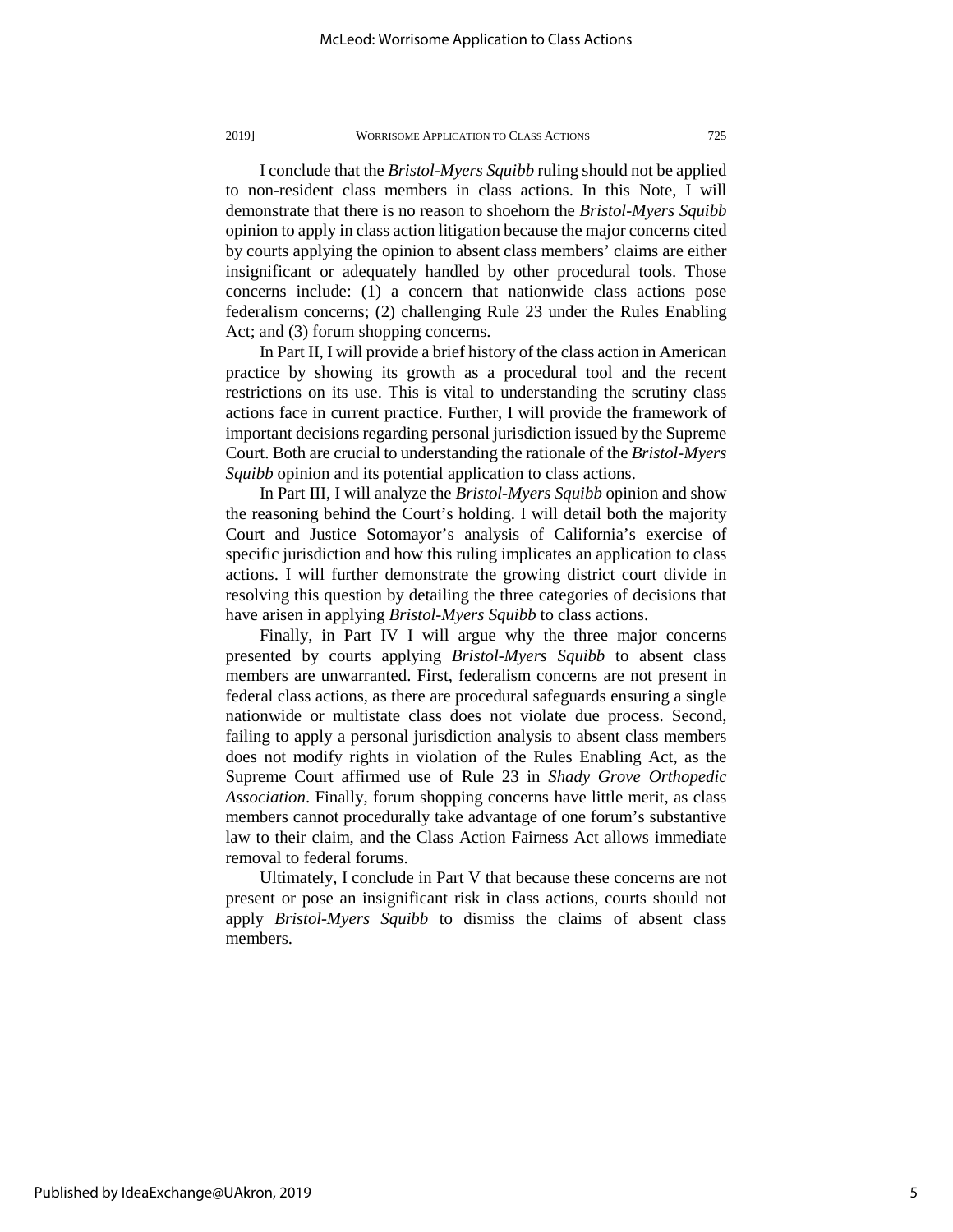### II. THE RECEDING POWER OF CLASS ACTIONS AND THE RESTRICTION TO SPECIFIC JURISDICTION.

To better understand *Bristol-Myers Squibb*'s application to class actions, it is important to understand two consistently developing bodies of law: the growth and restrictions to the class action under Rule 23, and the Supreme Court's narrowing view of both general and specific jurisdiction.

#### *A. The Growth and Recession of the American Class Action*

From the modern revision of Rule 23 in 1966 through the late 1980's, the class action has experienced a period of great growth and optimism for its ability to adequately handle large aggregated claims, especially large claims against a single defendant.<sup>[15](#page-6-0)</sup> Following large restrictions in the early 2000's in response to abuse of the tool, the filing of class actions has been more closely scrutinized.<sup>[16](#page-6-1)</sup> It is against these developments that the *Bristol-Myers Squibb* opinion becomes so critical for the class action's future.

1. The Creation, Rise, and Golden Era of the Class Action Lawsuit (1820–1990).

The class action, tracing its origins back to English law, found its way to the New World and was introduced through a series of treatises issued by Justice Story in the early 19th century.<sup>[17](#page-6-2)</sup> These treatises, while recognizing the general rule that necessary parties to the controversy must be present before the court, theorized one important exception:

Another exception to the general rule, as to parties, is where they are exceedingly numerous, and it would be impracticable to join them without almost, interminable delays and other conveniences, which would obstruct, and probably defeat, the purpose of justice . . . . The most usual cases arranging themselves under this head of exceptions are, (1.) where the question is one of a common or general interest, and one or more sue, or defend for the benefit of the whole, (2.) where the parties form a voluntary association for public or private purposes, and those, who sue or defend, may fairly be presumed to represent the rights and interests of the whole, where the parties are very numerous, and though

<sup>15.</sup> Robert H. Klonoff, *The Decline of Class Actions*, 90 WASH. U. L. REV. 729, 736 (2013). 16. *See, e.g.*, *id*.

<span id="page-6-2"></span><span id="page-6-1"></span><span id="page-6-0"></span><sup>17.</sup> *See* STEVEN YEAZELL, FROM MEDIEVAL GROUP LITIGATION TO THE MODERN CLASS ACTION 218–221 (1987).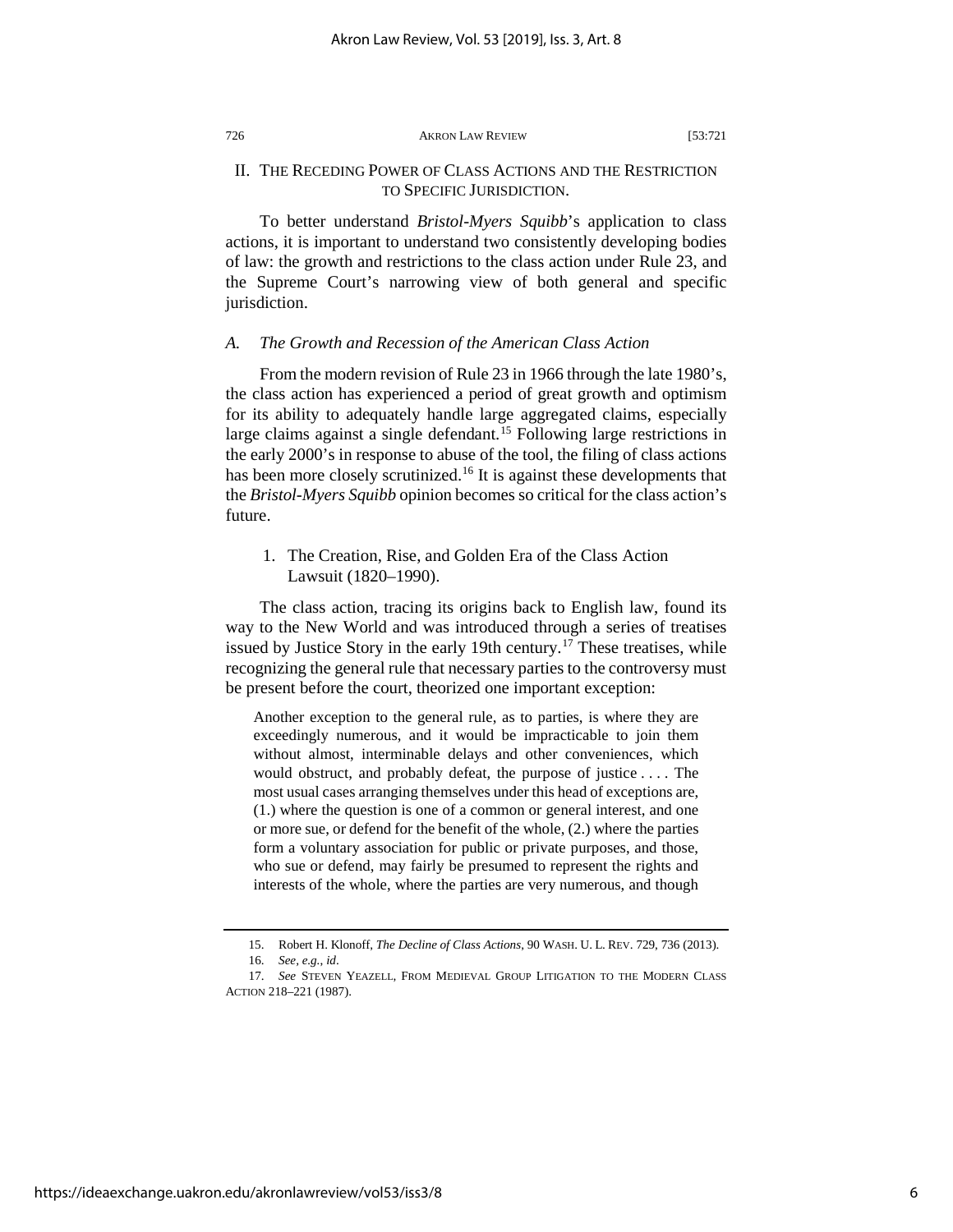they have, or may have, separate and distinct interest; yet it is impracticable to bring them all before the Court.<sup>[18](#page-7-0)</sup>

Following these treatises, the first rule for interest-based representation, Federal Equity Rule 48, brought a rudimentary form of the class action into practice.[19](#page-7-1) Subsequent caselaw demonstrated a strong desire to apply an equitable rule to allow a party to represent others with aligned interests when normally these absent parties would be deemed "necessary parties" and required to be involved in the suit.<sup>[20](#page-7-2)</sup> Federal Equity Rule 48 (which later became Equity Rule 38) was eventually adopted into the Federal Rules of Civil Procedure through Rule 23 in 1938.[21](#page-7-3) As American society industrialized, and its economy grew larger, our changing ways of life prompted a need for a procedural tool that would allow small claims to be efficiently joined together into a consolidated action.[22](#page-7-4)

The original draft of Rule 23 in 1938 brought with it a period of great optimism for representative classes.<sup>[23](#page-7-5)</sup> A new generation of lawyers and scholars envisioned the class action as a procedural method to supplement government regulatory efforts and aid in compliance.<sup>[24](#page-7-6)</sup> Legal scholars

<span id="page-7-0"></span><sup>18.</sup> JOSEPH STORY, COMMENTARIES ON EQUITY PLEADINGS, AND THE INCIDENTS THEREOF, ACCORDING TO THE PRACTICE OF THE COURTS OF EQUITY, OF ENGLAND AND AMERICA 78–81 (2d ed. 1840).

<span id="page-7-1"></span><sup>19.</sup> *See* Smith v. Swormstedt, 57 U.S. 288, 303 (16 How. 1853) (describing Federal Rules of Equity 48 as: "For convenience, therefore, and to prevent a failure of justice, a court of equity permits a portion of the parities in interest to represent the entire body, and the decree binds all of them the same as if all were before the court."). *See also* YEAZELL, *supra* note 17, at 238.

<span id="page-7-2"></span><sup>20.</sup> *See Swormstedt*, 57 U.S. 288, 302–03 (16 How. 1853) (allowing both plaintiffs and defendants to represent different regional branches of the Methodist Episcopal Church over objection for "want of proper parties to maintain the suit"); American Steel & Wire Co. v. Wire Drawers' & Die Makers' Unions Nos. 1 and 3, 90 F. 608, 617–19 (C.C.N.D. Ohio 1898) (allowing labor union leaders to represent union members in action for injunction); Supreme Tribe of Ben-Hur v. Cauble, 255 U.S. 356, 363–67 (1921) (noting the availability of class suits, and held that members of fraternal organization could properly represent unnamed members in suit for dispersal of funds); United Mine Workers v. Coronado Coal Co., 259 U.S. 344, 385–89 (1922) (recognizing that class tool could be used to sustain judgement against miners and groups of labor organizations even though they were unincorporated).

<sup>21.</sup> FED. R. CIV. P. 23.

<span id="page-7-4"></span><span id="page-7-3"></span><sup>22.</sup> Harry Kalven, Jr. & Maurice Rosenfield, *The Contemporary Function of the Class Suit*, 8 U. CHI. L. REV. 684, 686 (1941) ("Modern society seems increasingly to expose men to such group injuries for which individually they are in a poor position to seek legal redress, either because they do not know enough or because such redress is disproportionately expensive. If each is left to assert his rights alone if and when he can, there will at best be a random and fragmentary enforcement, if there is any at all. This result is not only unfortunate in the particular case, but it will operate seriously to impair the deterrent effect of the sanctions which underlie much contemporary law. The problem of fashioning an effective and inclusive group remedy is thus a major one.").

<span id="page-7-5"></span><sup>23.</sup> *See id.*

<span id="page-7-6"></span><sup>24.</sup> *Id.* at 717; *see also* FED. R. CIV. P. 23.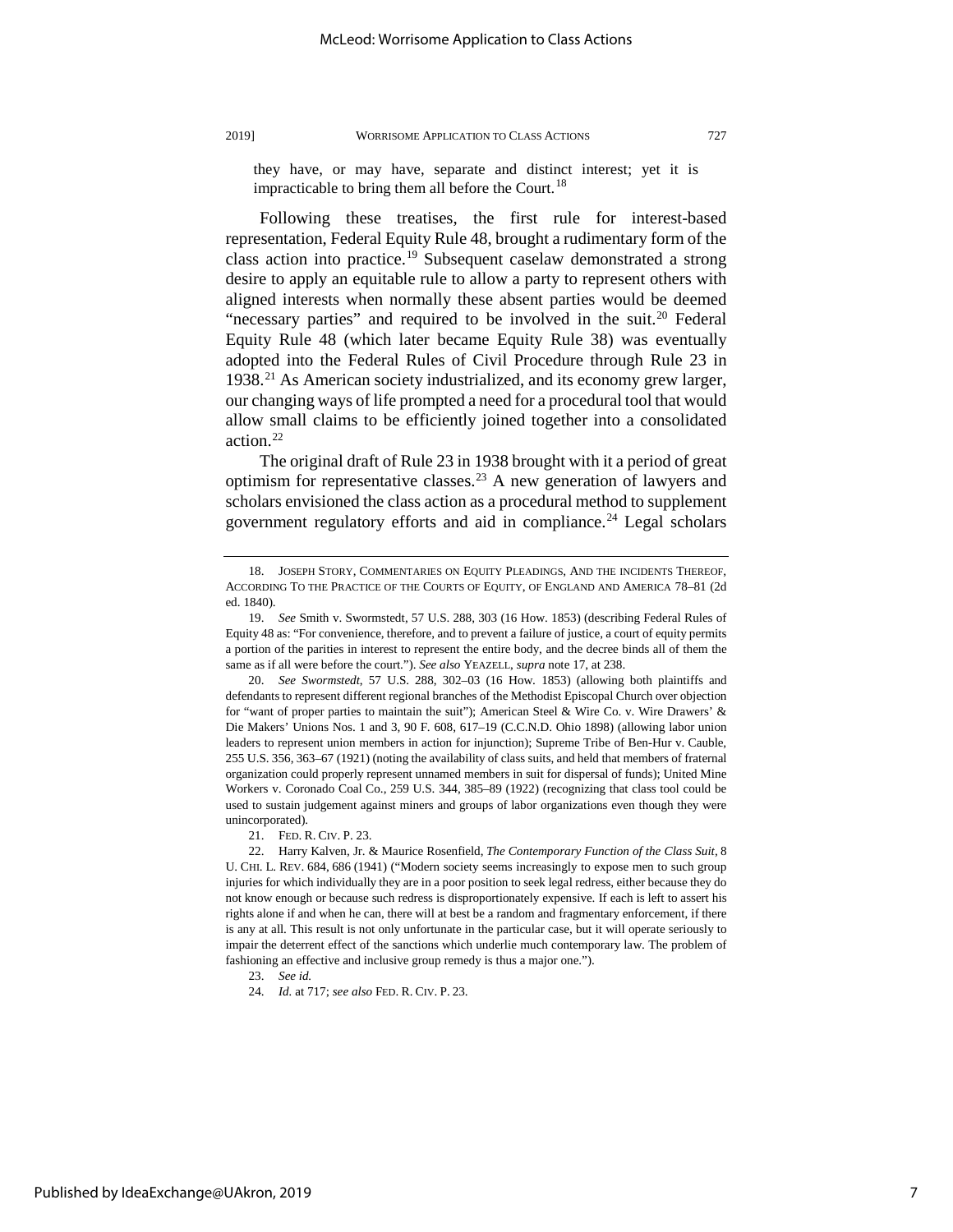heralded the class action, noting that "the class suit [is] a way of redressing group wrongs [and] is a semi-public remedy administered by the lawyer in private practice."[25](#page-8-0) Rule 23 soon began to cement itself as a necessary tool to allow private parties to organize and pursue legal violations alongside public agencies.<sup>[26](#page-8-1)</sup>

However, practical problems with the rule still needed to be addressed. The main issue became the original rule's three rigid categories of possible class actions—which were based on "the abstract nature of the interests involved"—and how to apply a final judgement to the class. $27$ These categories—"true," "hybrid," and "spurious,"—were early attempts to categorize the potential types of class actions.<sup>[28](#page-8-3)</sup> The "true" category was reserved for classes where a common right was shared amongst all parties and the individual with the primary right refuses to enforce that right. This allows a class member to represent all others situated, such as shareholders of a company suing corporate officers when the company refuses to do so.<sup>[29](#page-8-4)</sup> The "hybrid" class dealt with multiple parties sharing individual rights, but was a form of case consolidation for when those rights concerned a shared piece of property: a good example being multiple creditors' claims against a corporation in receivership.<sup>[30](#page-8-5)</sup> Finally, the "spurious" class represented parties who had individual rights, but a common question of law or fact was shared among the class and common relief was sought. $31$  For example, multiple landowners sustaining property damage by the single conduct of a railroad defendant could be consolidated into a spurious class. As with the other categories, judgment for the spurious class would only bind those who were "original parties, who intervened, and who were in privity."<sup>[32](#page-8-7)</sup>

Practical problems in utilizing the tool's three categories eventually ensued. Specifically, there was difficulty in determining exactly when a class fit into one of the rigid categories, and once judgement was rendered,

<sup>25.</sup> Kalven & Rosenfield, *supra* note 22, at 717.

<span id="page-8-1"></span><span id="page-8-0"></span><sup>26.</sup> *Id.* at 721 (concluding that our system should utilize class litigation to enforce administrative and regulatory laws, and act as a private sector supplement to these regulatory agencies).

<sup>27.</sup> FED. R. CIV. P. 23 advisory committee's note to 1966 amendment.

<sup>28.</sup> *Id.*

<span id="page-8-6"></span><span id="page-8-5"></span><span id="page-8-4"></span><span id="page-8-3"></span><span id="page-8-2"></span><sup>29.</sup> James W. Moore, *Federal Rules of Civil Procedure: Some Problems Raised By The Preliminary Draft*, 25 GEO. L.J. 551, 572–73 (1937). *See* RICHARD L. MARCUS & EDWARD F. SHERMAN, COMPLEX LITIGATION CASES AND MATERIALS ON ADVANCED CIVIL PROCEDURE 233 (1985). *See, e.g.*, Smith v. Swormstedt, 57 U.S. 288 (16 How. 1853); Supreme Tribe of Ben-Hur v. Cauble, 255 U.S. 356 (1921).

<sup>30.</sup> Moore, *supra* note 29, at 574. *See also* MARCUS & SHERMAN, *supra* note 29, at 234.

<sup>31.</sup> Moore, *supra* note 29, at 574–75. *See also* MARCUS & SHERMAN, *supra* note 29, at 234.

<span id="page-8-7"></span><sup>32.</sup> Moore, *supra* note 29, at 575. *See also* MARCUS & SHERMAN, *supra* note 29, at 234.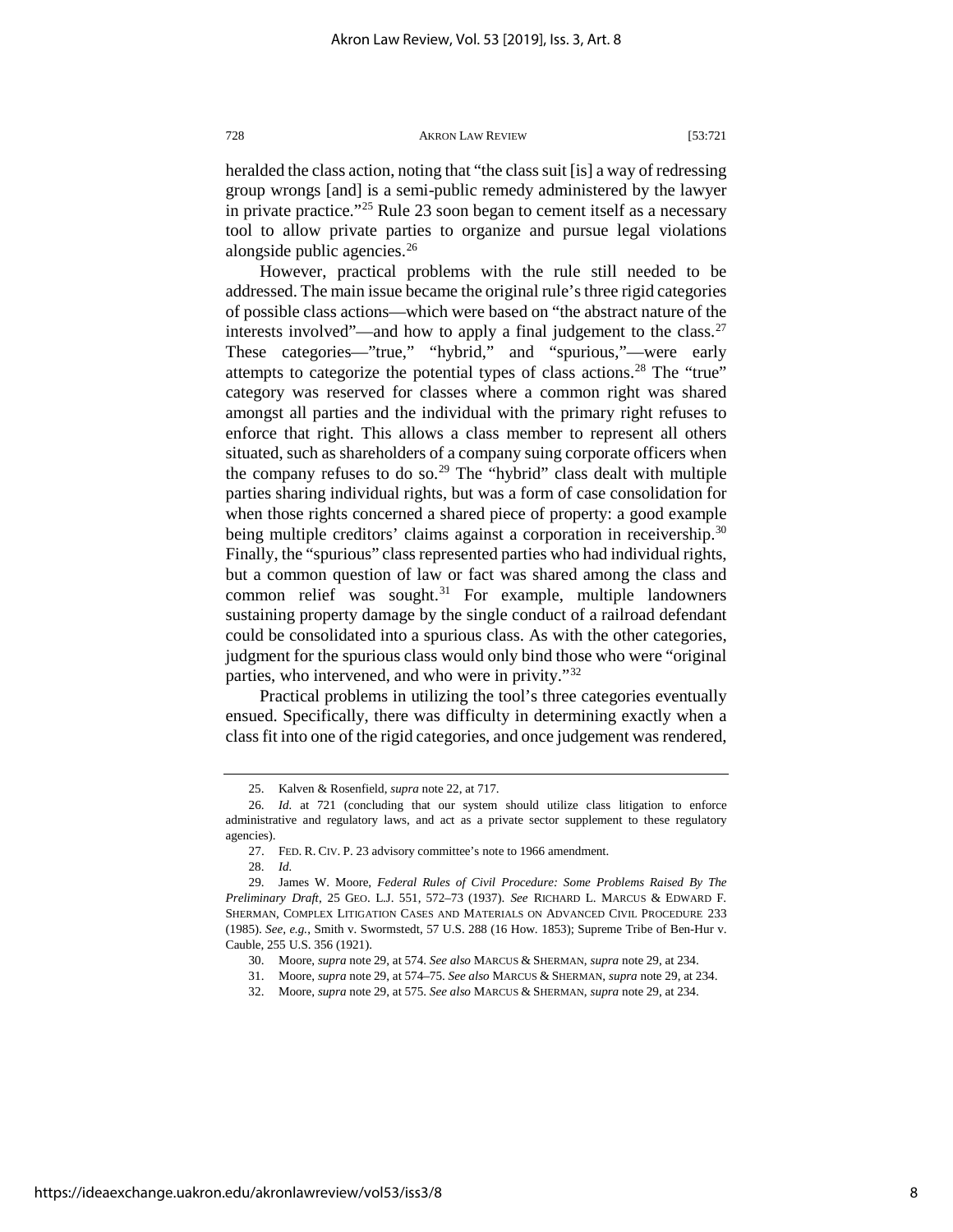how exactly to administer a judgment to the potential class members.<sup>[33](#page-9-0)</sup> This confusion prompted commentators to question whether use of the class tool was practical and worth the effort of attempting to determine under what category a class fell.<sup>[34](#page-9-1)</sup> Scholars and practitioners were frustrated that while the "spurious" class seemed to allow flexibility, it still only reserved judgement to parties who successfully intervened in the action—somewhat defeating the purpose of the tool.<sup>[35](#page-9-2)</sup>

These practical problems in application of the rule led to the major overhaul of Rule 23 in 1966.<sup>[36](#page-9-3)</sup> In effect, the 1966 revision of Rule 23 became a proper and practical way to maintain a lawsuit representing a class of individuals. The new Rule 23 required that judgment apply to all individuals the court determined to be in the class, despite whether that judgement was favorable or not.<sup>[37](#page-9-4)</sup> Further, the 1966 revision removed the original types of classes and allowed cases to certify as class actions so long as they met the 23(a) certification requirements and fell into one of three classes outlined in  $23(b)$ .<sup>[38](#page-9-5)</sup>

To meet the 23(a) requirements, a potential class must meet a set of due process safeguards to be certified as a class. First, the class must be so numerous that joinder under Rule 20 would be impracticable.<sup>[39](#page-9-6)</sup> Second, the class as a whole must share common questions of law or fact.<sup>[40](#page-9-7)</sup> Third, the claims or defenses of the party representing the class must be typical of the claims or defenses of the class members as a whole.<sup>[41](#page-9-8)</sup> Finally, it must be shown that the representative parties will "fairly and adequately protect the interests of the class.["42](#page-9-9) These certification requirements act as

<sup>33.</sup> *See* FED. R. CIV. P. 23 advisory committee's notes to 1966 amendment.

<span id="page-9-1"></span><span id="page-9-0"></span><sup>34.</sup> In his 1950 lecture to University of Michigan Law School, Professor Zechariah Chafee Jr. famously demonstrated criticism of the original Rule 23's categories, noting: "the situation is so tangled and bewildering that I sometimes wonder whether the world would be any the worse off if the class-suit device had been left buried in the learned obscurity . . . ." ZECHARIAH CHAFEE JR., SOME PROBLEMS OF EQUITY: FIVE LECTURES DELIVERED AT THE UNIVERSITY OF MICHIGAN APRIL 18, 19, 20, 21, AND 22, 1949 at 200 (1950).

<span id="page-9-2"></span><sup>35.</sup> *Compare* J.W. MOORE, FEDERAL PRACTICE ⁋ 23.10 p. 3444 (2d ed. 1963) (arguing that the spurious class was still a more efficient means of easy joinder, even if judgement was not binding on all members involved), *with* FLEMING JAMES, CIVIL PROCEDURE 500 (1963) (theorizing that having binding judgment under the spurious class tool would be capable of handling widespread injury caused from a single event and even race-relations problems by minimizing litigation)*.*

<span id="page-9-8"></span><span id="page-9-7"></span><span id="page-9-6"></span><span id="page-9-5"></span><span id="page-9-4"></span><span id="page-9-3"></span><sup>36.</sup> *See* FED. R. CIV. P. 23 advisory committee's notes to 1966 amendment*. See also* MARCUS & SHERMAN, *supra* note 29, at 234.

<sup>37.</sup> FED. R. CIV. P. 23 advisory committee's notes to 1966 amendment.

<sup>38.</sup> *Id.*

<sup>39.</sup> FED. R. CIV. P. 23 (a)(1).

<sup>40.</sup> FED. R. CIV. P. 23 (a)(2).

<sup>41.</sup> FED. R. CIV. P. 23 (a)(3).

<span id="page-9-9"></span><sup>42.</sup> FED. R. CIV. P. 23 (a)(4).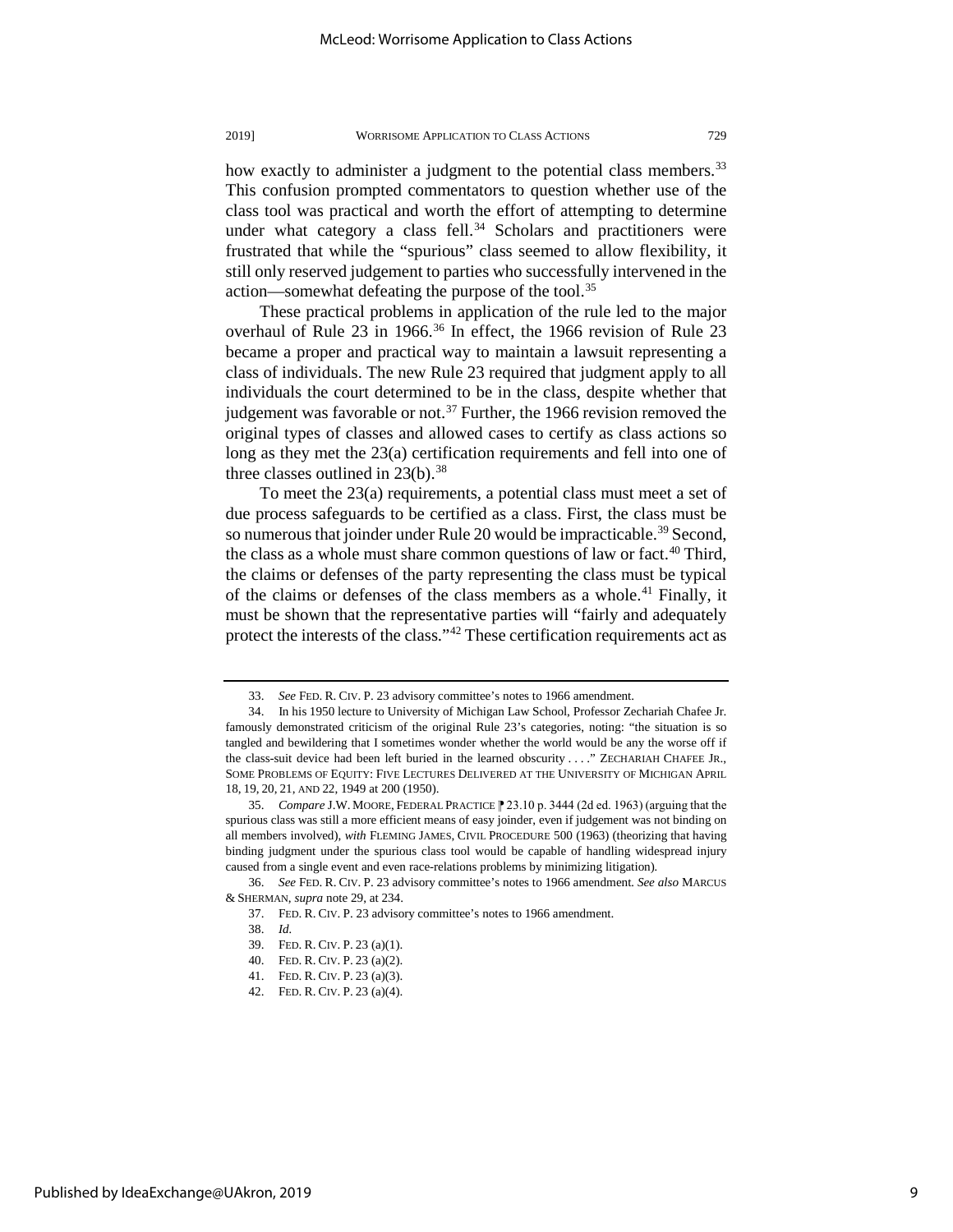due process safeguards in using the class tool. It ensures that there are so many parties involved that other joinder rules cannot be readily used.<sup>[43](#page-10-0)</sup> Because questions of law, facts, claims, or defenses are shared by the class as a whole, an individual party will not be deprived of his rights if his controversy is represented through the class.<sup>[44](#page-10-1)</sup> Additionally, because a representative can adequately represent the class members' interests, class members are assured that their interests are adequately heard, even though they are not present.<sup>45</sup> These requirements ensure that under proper circumstances, a party may represent a larger absent class without offending due process.[46](#page-10-3)

The new rule also prescribed three types of potential class actions. First, the  $(b)(1)$  class was available for situations where the potential class members all had similarly held interests in the litigation, such as individual beneficiaries suing a trust organization.<sup>[47](#page-10-4)</sup> Second, the  $(b)(2)$ class allowed injunctive or declaratory relief for a class as a whole.<sup>[48](#page-10-5)</sup> Finally, the (b)(3) class, acting as a catch-all, allowed any class to be certified as long as "questions of law or fact common to class members predominate over any questions affecting only individual members, and . . . a class action is superior to other available methods for fairly and efficiently adjudicating the controversy."[49](#page-10-6) These new certification requirements, paired with class categories that were not as mutually exclusive as the old rules, allowed for greater utilization of the class action in American practice. $50$ 

With this tool in hand, a new generation of litigators used class actions to give injured plaintiffs an efficient forum for redress, just as the early adopters had envisioned.<sup>[51](#page-10-8)</sup> This is especially so with the  $(b)(3)$ money damages class, which allowed plaintiffs who had small claims to

<sup>43.</sup> *See* FED. R. CIV. P. 23(a)(1).

<sup>44.</sup> *See* FED. R. CIV. P. 23(a)(2)–(3).

<sup>45.</sup> *See* FED. R. CIV. P. 23(a)(4).

<span id="page-10-4"></span><span id="page-10-3"></span><span id="page-10-2"></span><span id="page-10-1"></span><span id="page-10-0"></span><sup>46.</sup> *See* Newton v. Merrill Lynch, Pierre, Fenner & Smith, Inc., 259 F.3d 154, 182 n.27 (3d Cir. 2001) (explaining that the Rule 23 certification perquisites demonstrate that it would not offend due process to commence the action without the class members being present. "The rule thus represents a measured response to the issues of how the due process rights of absentee interests can be protected and how absentees' represented status can be reconciled with a litigation system premised on traditional bipolar litigation.").

<sup>47.</sup> FED. R. CIV. P. 23(b)(1).

<span id="page-10-5"></span><sup>48.</sup> FED. R. CIV. P. 23(b)(2).

<sup>49.</sup> FED. R. CIV. P. 23(b)(3).

<span id="page-10-8"></span><span id="page-10-7"></span><span id="page-10-6"></span><sup>50.</sup> MARCUS & SHERMAN, *supra* note 29, at 235.

<sup>51.</sup> *See generally* Kalven & Rosenfield, *supra* note 22.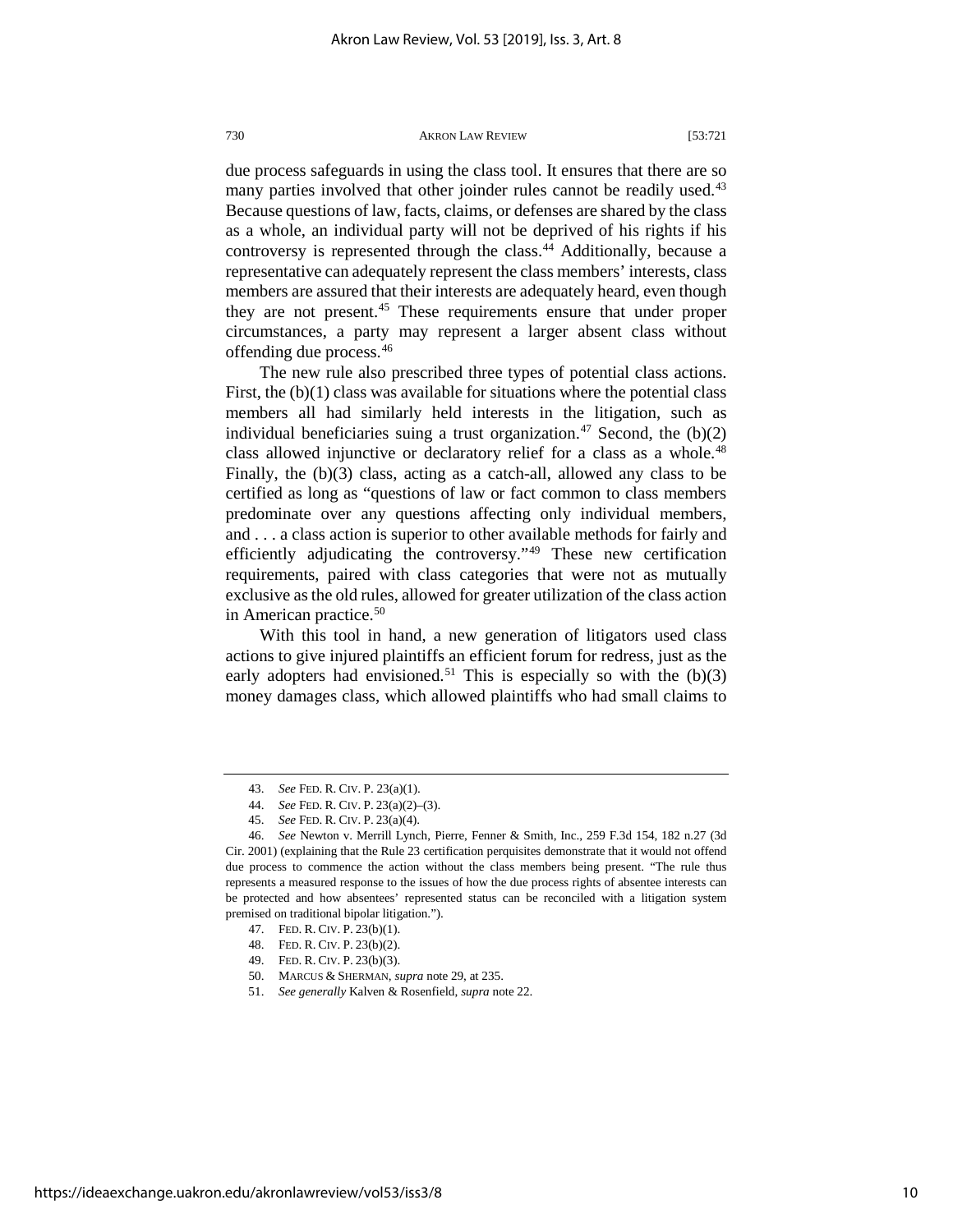aggregate and pool resources against a single defendant.<sup>[52](#page-11-0)</sup> In this spirit, the modern class action tackled some of American society's biggest woes, including widespread racial segregation of public schools,  $53$  a women's access to contraceptive options,<sup>[54](#page-11-2)</sup> discrimination in the workplace,<sup>[55](#page-11-3)</sup> and harm to both humans and the environment.<sup>[56](#page-11-4)</sup> While class litigants enjoyed a long golden period, the procedural tool would soon enter a new period of heightened scrutiny and restriction.

2. The Receding Power of Class Actions, and Growing Restrictions (1990 to Present).

Starting in the 1990's, the class action began losing the wide latitude it had enjoyed in earlier decades. Several key pieces of rule revisions, legislation, and federal circuit court opinions scrutinized the procedural mechanisms and added new hoops to jump through for class actions. While many of these changes are beyond the scope of this Note, two changes are worth discussing.

> a. Rule 23(f) allowing interlocutory appeal of certification decisions.

The first major change came through the 1998 revision of Rule 23 to add section  $23(f)$ .<sup>[57](#page-11-5)</sup> Prior to the 1998 amendment, parties could rarely appeal a court order granting or denying class certification.<sup>[58](#page-11-6)</sup> As a result, following class certification, defendants were far more likely to settle the claims to avoid costly litigation and a potentially unfavorable judgement.<sup>[59](#page-11-7)</sup> The 1998 amendment to Rule 23 added 23(f), which gave broad discretion to federal appellate courts to grant interlocutory appeals

<span id="page-11-0"></span><sup>52.</sup> *See* Benjamin Kaplan, *A Prefatory Note*, 10 B.C. L. REV. 497, 497 (1969) (noting the revisions creating the (b)(3) money damages class "provide[d] means of vindicating the rights of groups of people who individually would be without effective strength to bring their opponents into court at all"). *See also* Amchem Products, Inc. v. Windsor, 521 U.S. 591, 617 (1997) (stating "The policy at the very core of the class action mechanism is to overcome the problem that small recoveries do not provide the incentive for any individual to bring a solo action prosecuting his or her rights. A class action solves this problem by aggregating the relatively paltry potential recoveries into something worth someone's (usually an attorney's) labor.") (internal citations omitted).

<sup>53.</sup> Brown v. Bd. of Educ., 347 U.S. 483 (1954).

<sup>54.</sup> Roe v. Wade, 410 U.S. 113 (1973).

<sup>55.</sup> Jenson v. Eveleth Taconite Co., 130 F.3d 1287 (8th Cir. 1997).

<span id="page-11-7"></span><span id="page-11-6"></span><span id="page-11-5"></span><span id="page-11-4"></span><span id="page-11-3"></span><span id="page-11-2"></span><span id="page-11-1"></span><sup>56.</sup> *In re* Agent Orange Prod. Liab. Litig. MDL No. 381, 818 F.2d 145 (2nd Cir. 1987); *In re* Oil Spill by Oil Rig "Deepwater Horizon" in Gulf of Mex., 808 F. Supp. 2d 943 (E.D. La. 2011).

<sup>57.</sup> FED. R. CIV. P. 23 advisory committee's notes to 1998 amendment.

<sup>58.</sup> Klonoff, *supra* note 15, at 739.

<sup>59.</sup> *Id.*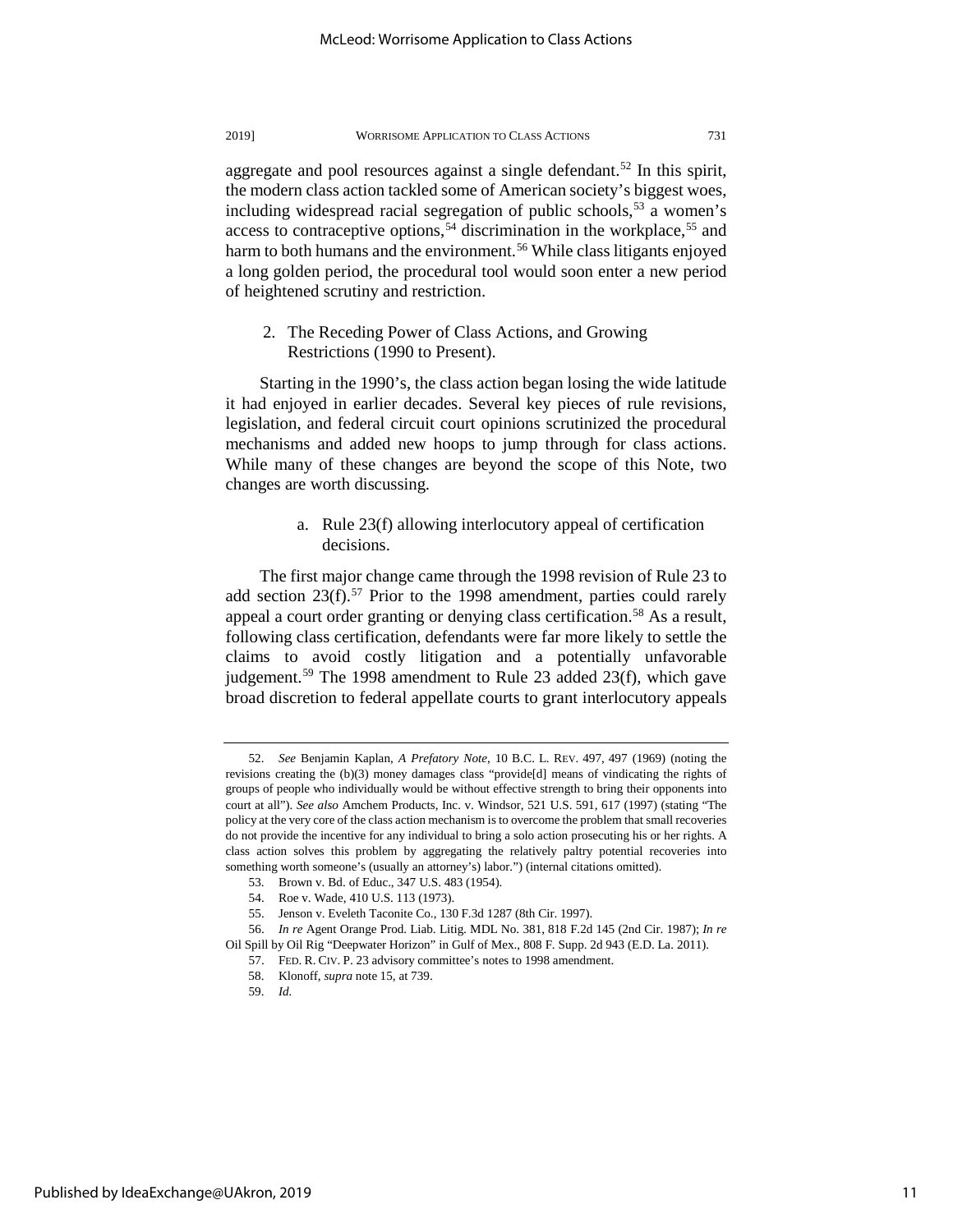to contested orders granting or denying class certification.<sup>[60](#page-12-0)</sup> With a new tool to immediately appeal orders granting or denying certification, parties were far more likely to appeal certification issues and receive guidance from appellate courts.

This rule change had the inadvertent effect of adding heightened scrutiny to the filing and certification of class actions. Rule 23(f) opened the door for the federal appellate courts to weigh in on Rule 23's procedural requirements. This has led to hundreds of opinions clarifying the Rule 23 requirements for class actions.<sup>[61](#page-12-1)</sup> Numerous opinions have added heightened scrutiny regarding the threshold requirements of class certification, and this new caselaw has made it increasingly difficult to successfully certify class actions.<sup>[62](#page-12-2)</sup> As Robert Klonoff outlines in his work, *The Decline of Class Actions*, now that federal appellate courts have gained greater exposure to decide certification issues, "they have adopted troublesome new standards applicable to plaintiffs seeking class wide relief."[63](#page-12-3) These developments include new standards and caselaw applying to threshold evidentiary burdens, class definitions, numerosity requirements, commonality requirements, adequacy of representation, and predominance requirements.[64](#page-12-4) As Klonoff further details: "the Rule 23(a) and (b) criteria, by their terms, have not changed in any significant way since 1966, but some courts have become increasingly skeptical in reviewing whether a particular case satisfies those requirements."[65](#page-12-5) District courts continue to struggle with these heightened scrutiny levels, and certain jurisdictions have become more favorable for the certifying of class actions.<sup>[66](#page-12-6)</sup>

> b. The 2005 Class Action Fairness Act opened federal courts to hear more class actions.

Congress's enactment of the Class Action Fairness Act (CAFA) drastically altered the potential forums available for class litigation and opened up the federal forum to preside over most substantial class actions. CAFA reworked the standards for diversity jurisdiction for class actions and ensured that parties could either file or remove class actions to federal court so long as there was minimal diversity between the parties, and the

<sup>60.</sup> FED. R. CIV. P. 23(f).

<span id="page-12-4"></span><span id="page-12-3"></span><span id="page-12-2"></span><span id="page-12-1"></span><span id="page-12-0"></span><sup>61.</sup> Klonoff, *supra* note 15, at 745–46.

<sup>62.</sup> *Id.* at 745–815.

<sup>63.</sup> *Id.* at 745.

<sup>64.</sup> *Id.* at 746, 745–815.

<span id="page-12-5"></span><sup>65.</sup> *Id.* at 746–47.

<span id="page-12-6"></span><sup>66.</sup> *Id.* at 828.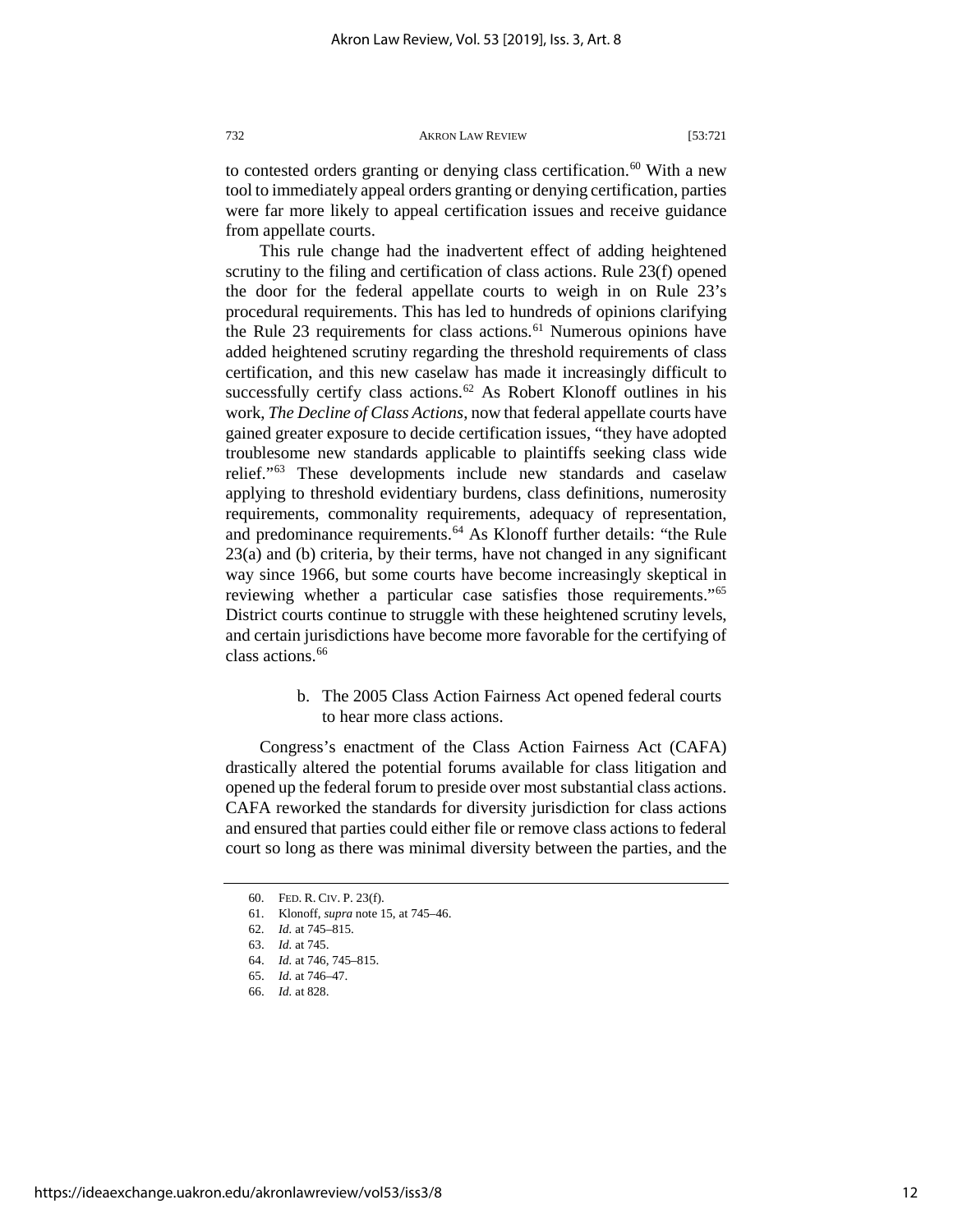amount in controversy exceeds \$5,000,000.<sup>[67](#page-13-0)</sup> This change was inspired both by accounts of abuse of the class action from state court judges permitting easy certification of nationwide classes in state forums and the particular difficulty of removing class actions to the federal courts based upon diversity jurisdiction.<sup>[68](#page-13-1)</sup> This resulted in a change of viable forums to file as "the vast majority of significant class actions were heard in federal court."<sup>[69](#page-13-2)</sup>

## *B. The Supreme Court's evolving interpretation of personal jurisdiction under the Due Process Clause.*

While *Bristol-Myers Squibb* is first and foremost about California's exercise of personal jurisdiction, the decision has created implications for class actions. It is therefore useful to understand the Supreme Court's continuing interpretation of personal jurisdiction under the Due Process Clause to understand *Bristol-Myers Squibb*'s development.

In the 74 years since the delivery of its seminal decision in *International Shoe*, the Supreme Court has limited the application of both general and specific jurisdiction. General jurisdiction was the first to be majorly restrained through the Court's opinion in *Goodyear* and Bauman.<sup>[70](#page-13-3)</sup> There, the Court added additional scrutiny to the requirements of general jurisdiction by requiring that a defendant's continuous and systematic contact with the forum render it "essentially at home."<sup>[71](#page-13-4)</sup> This was a drastic step, and it widely limited the available forums available under general jurisdiction.<sup>[72](#page-13-5)</sup> As most commentators believed that specific jurisdiction would pick up the slack, it too faced restrictions by the Court. The Court's first restriction to specific jurisdiction came with requiring that the defendant must have purposefully availed himself to the jurisdiction.<sup>73</sup> As caselaw developed, the Court began to limit what factors it looked to in determining specific jurisdiction, and the fairness factors inherent in *International Shoe* began to take a back seat to a strict analysis of the defendant's contact with the forum and the "relatedness" of the

<span id="page-13-1"></span><span id="page-13-0"></span><sup>67.</sup> *See* 28 U.S.C. 1332 (d)(2)(A)–(C) (2018); 28 U.S.C. 1453 (2018); 28 U.S.C. 1711–1715 (2018).

<sup>68.</sup> Klonoff, *supra* note 15, at 743–45.

<sup>69.</sup> *Id.* at 745.

<span id="page-13-3"></span><span id="page-13-2"></span><sup>70.</sup> Bernadette Bollas Genetin, *The Supreme Court's New Approach to Personal Jurisdiction*, 68 SMU L. REV. 107, 107–08 (2015). *See also* Goodyear Dunlop Tires Operations, S.A. v. Brown, 564 U.S. 915 (2011); Daimler AG v. Bauman, 571 U.S. 117 (2014).

<sup>71.</sup> *See Goodyear*, 564 U.S. at 929; *Bauman*, 571 U.S. at 139.

<span id="page-13-6"></span><span id="page-13-5"></span><span id="page-13-4"></span><sup>72.</sup> Charles W. "Rocky" Rhodes & Cassandra Burke Robertson, *Toward a New Equilibrium in Personal Jurisdiction*, 48 U.C. DAVIS L. REV. 207, 214 (2015).

<sup>73.</sup> Hanson v. Denckla, 357 U.S. 235, 253 (1958).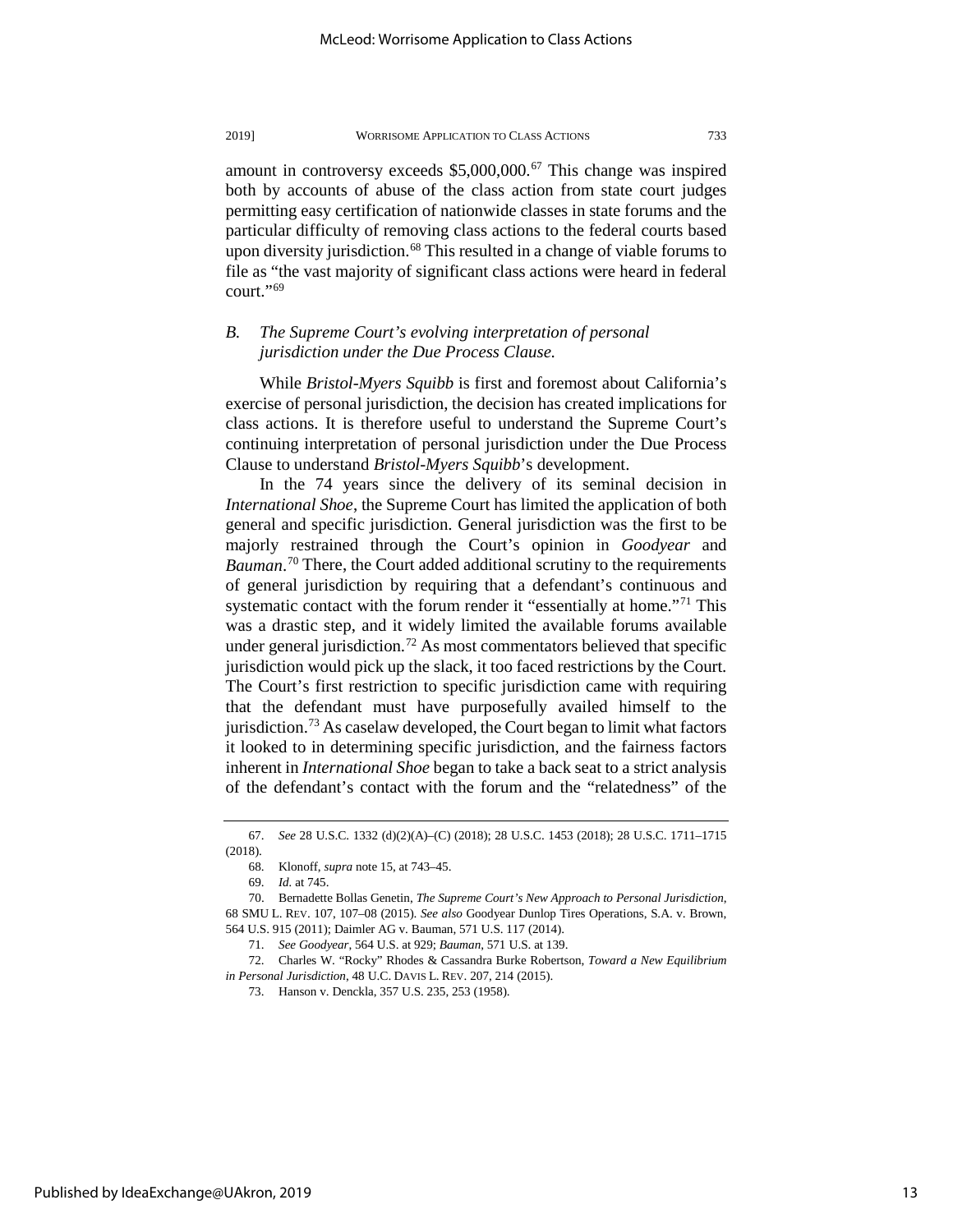claims to that contact.[74](#page-14-0) This restriction of specific jurisdiction culminated in *Bristol-Myers Squibb*, where the majority Court failed to take fairness factors into consideration and instead relied upon a strict analysis of the relatedness of the claims to the defendants' contact in California[.75](#page-14-1)

Any discussion of personal jurisdiction logically starts with *International Shoe*. Here, in its seminal decision, the Supreme Court determined that to subject a defendant to the jurisdiction of the forum, "he [must] have certain minimum contacts . . . such that the maintenance of the suit does not offend 'traditional notions of fair play and substantial justice.'"[76](#page-14-2) From these contacts we derive either general jurisdiction, when the contacts are so substantial and continuous that defendant may be sued for any claim,  $\frac{77}{2}$  $\frac{77}{2}$  $\frac{77}{2}$  and specific jurisdiction, where the claims must arise out of and relate to the defendant's specific contact with the forum.[78](#page-14-4) Both doctrines have evolved over the decades as the Court has continued to modify and interpret its holding in *International Shoe*.

1. The Restriction of General Jurisdiction.

General jurisdiction was originally quite broad. As stated in *International Shoe*, general jurisdiction was based around the notion that a defendant's contact with a jurisdiction was so systematic and continuous that claims unrelated to that contact could be brought in that forum.<sup>[79](#page-14-5)</sup> It followed that as long as a defendant had continuous and systematic contact with the forum, say a large corporation who operates regionally, they could be sued for any claim in those forums. However, early Supreme Court opinions began to limit this broad exercise of jurisdiction. Specifically, the Court in *Perkins v. Benguet Consolidated Mining Company* held that when exercising jurisdiction over claims unrelated to the defendant's contact in the forum, the central inquiry is whether the defendant's contact was "sufficiently substantial and of such a nature" to comport with due process.[80](#page-14-6) In *Perkins*, the Court used this inquiry to determine whether a Philippine mining company whose operations were halted by the Japanese occupation during the Second World War had substantial and continuous connection to Ohio when the interim president

<sup>74.</sup> *See* Walden v. Fiore, 571 U.S. 277, 284–89 (2014).

<span id="page-14-2"></span><span id="page-14-1"></span><span id="page-14-0"></span><sup>75.</sup> Bristol-Myers Squibb Co. v. Superior Court, 137 S. Ct. 1773, 1783 (2017).

<sup>76.</sup> Int'l Shoe Co. v. Washington, 326 U.S. 310, 316 (1945).

<sup>77.</sup> *Id.* at 317.

<sup>78.</sup> *Id.* at 320.

<span id="page-14-6"></span><span id="page-14-5"></span><span id="page-14-4"></span><span id="page-14-3"></span><sup>79.</sup> *Id.* at 318.

<sup>80.</sup> Perkins v. Benguet Cons. Mining Co., 342 U.S. 437, 447 (1952).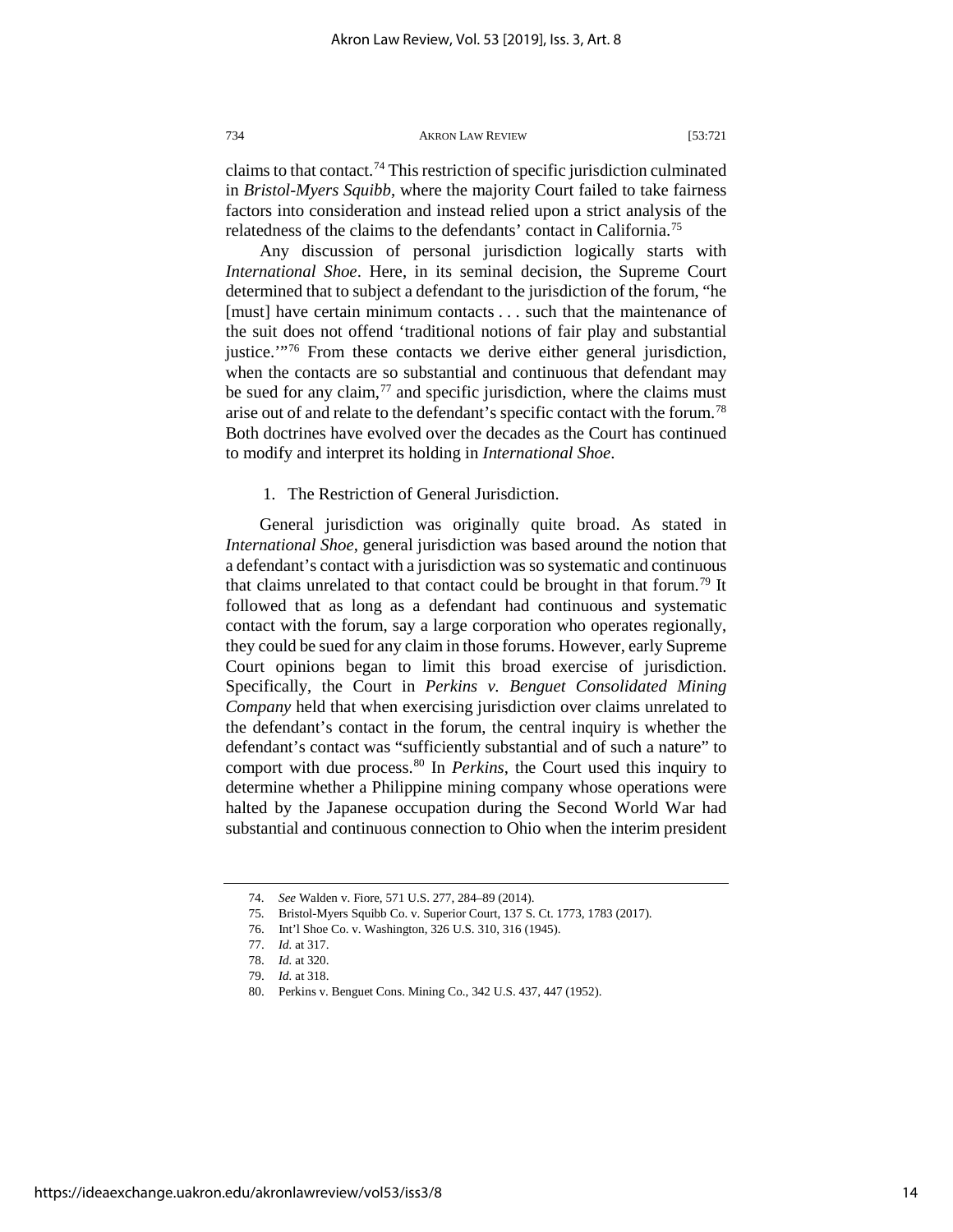operated the company from offices in Ohio.<sup>[81](#page-15-0)</sup> Because the operations of the company had been fully relocated to Ohio, this justified the exercise of general jurisdiction by the Ohio courts.[82](#page-15-1)

This holding was echoed by the Court in *Helicopteros Nacionales de Colombia, S.A. v. Hall*. The Court returned to *Perkins* to characterize the type of substantial and continuous contacts with the forum required to subject a defendant to general jurisdiction. While a foreign corporation had purchases "occurring at regular intervals" in Texas and had sent personnel for training in the state, this was insufficient to create general jurisdiction over them.[83](#page-15-2) Thus, both the *Perkins* and *Helicopteros* Court recognized that even under the broad language of *International Shoe*, general jurisdiction had its outer limits.

This ebb became final in 2014 when the Court drastically restricted what forums were available for an assertion of general jurisdiction. This came through the Court's dual opinions in *Goodyear Dunlop Tires Operations, S.A. v. Brown* and *Daimler AG v. Bauman*. In *Goodyear*, the Court declined to find that North Carolina could exercise general jurisdiction over a foreign subsidiary of the Goodyear Corporation simply because they had continually conducted business in North Carolina.<sup>[84](#page-15-3)</sup> Relying upon its decisions in *Perkins* and *Helicopteros*, the Court concluded that "unlike the defendant in *Perkins*, whose sole wartime business activity was conducted in Ohio, petitioners *are in no sense at home* in North Carolina."<sup>[85](#page-15-4)</sup> Further, the court reiterated that the foreign subsidiary's "attenuated connections to the State" resembled those in *Helicopteros*, and fell short of "the continuous and systematic general business contacts" necessary to create general jurisdiction.<sup>[86](#page-15-5)</sup>

The Court echoed this restriction in *Bauman*. There, the Court held that California could not exercise general jurisdiction over Daimler AG, a publicly traded German corporation, because of the forum contact of its subsidiary (Mercedes-Benz USA) in California.<sup>[87](#page-15-6)</sup> The Court reiterated that under *International Shoe*, the main inquiry is whether "instances in which the continuous corporate operations within a state are so substantial and of such a nature as to justify suit on cause of action arising from dealings entirely distinct from those activities."[88](#page-15-7) Returning to *Goodyear*,

<sup>81.</sup> *Id.* at 447–48.

<sup>82.</sup> *Id.* at 448.

<span id="page-15-3"></span><span id="page-15-2"></span><span id="page-15-1"></span><span id="page-15-0"></span>

<sup>83.</sup> Helicopteros Nacionales de Colombia, S.A. v. Hall, 466 U.S. 408, 418 (1984). Goodyear Dunlop Tires Operations, S.A. v. Brown, 564 U.S. 915, 929 (2011).

<span id="page-15-5"></span><span id="page-15-4"></span><sup>85.</sup> *Id.* at 929 (emphasis added).

<sup>86.</sup> *Id.* (citing *Helicopteros*, 466 U.S. at 416).

<span id="page-15-6"></span><sup>87.</sup> Daimler AG v. Bauman, 571 U.S. 117, 139 (2014).

<span id="page-15-7"></span><sup>88.</sup> *Id.* at 138 (citing Int'l Shoe Co. v. Washington, 326 U.S. 310, 318 (1945)).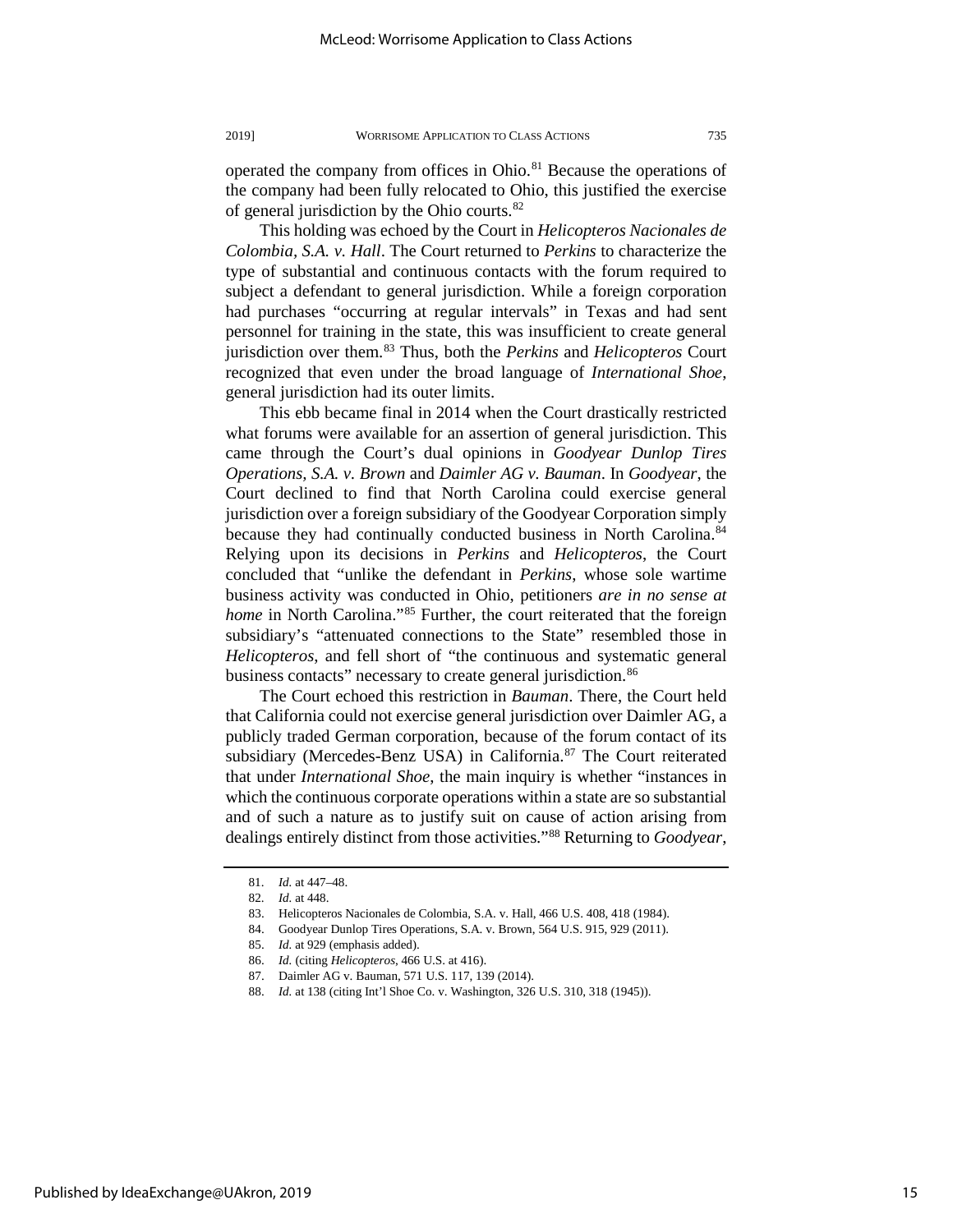the critical inquiry for general jurisdiction is what "affiliations with the State are so 'continuous and systematic' as to render [the defendant] *essentially at home in the forum State*."[89](#page-16-0) These limited available jurisdictions were proffered by the Court in *Bauman* as an "individual's domicile" or, for a corporation, "the place of incorporation and principle place of business."[90](#page-16-1)

In the wake of *Goodyear* and *Bauman*, general jurisdiction had been drastically reduced[.91](#page-16-2) General jurisdiction had once been based on simple systematic and continuous contact, and in that form, many nationwide corporations could be subject to suit in all 50 states.<sup>[92](#page-16-3)</sup> General jurisdiction was now characterized by where the defendant was "essentially at home" and generally limited available forums to the state of domicile for individuals or state of incorporation/principle place of business for corporations.<sup>[93](#page-16-4)</sup> However, this limitation to general jurisdiction was originally envisioned to be supplemented with an expansion of specific jurisdiction[.94](#page-16-5) This expansion of specific jurisdiction never came: the doctrine of specific jurisdiction similarly became restricted from its original view under *International Shoe*.

2. The Restriction of Specific Jurisdiction.

*International Shoe* originally held that specific jurisdiction could be exercised over a defendant so long as the defendant had some contact with the forum and the claim "arise[s] out of or are connected with the activities within the state."<sup>[95](#page-16-6)</sup> In the same breath, the Court noted that this inquiry was not to be "simply mechanical or quantitative," but "whether due process is satisfied must depend rather upon the quality and nature of the activity in relation to the fair and orderly administration of the laws which it was the purpose of the due process clause to insure.["96](#page-16-7) It was originally thought that specific jurisdiction, while relating to the contact the defendant had with the jurisdiction, could still be found depending upon the nature of the case and the types of contact defendant had with the

96. *Id.*

<sup>89.</sup> *Id.* at 139 (citing *Goodyear*, 564 U.S. at 919) (emphasis added).

<sup>90.</sup> *Id.* at 137.

<sup>91.</sup> Genetin, *supra* note 70, at 108.

<sup>92.</sup> Rhodes & Robertson, *supra* note 72, at 6.

<sup>93.</sup> *See Goodyear*, 564 U.S. at 919; *Bauman*, 571 U.S. at 139.

<span id="page-16-7"></span><span id="page-16-6"></span><span id="page-16-5"></span><span id="page-16-4"></span><span id="page-16-3"></span><span id="page-16-2"></span><span id="page-16-1"></span><span id="page-16-0"></span><sup>94.</sup> Genetin, *supra* note 70, at 114 (citing Arthur T. Von Mehren & Donald T. Trautman, *Jurisdiction to Adjudicate: A Suggested Analysis*, 79 HARV. L. REV. 1121, 1141–45, 1177–79 (1966)).

<sup>95.</sup> Int'l Shoe Co. v. Washington, 326 U.S. 310, 319 (1945).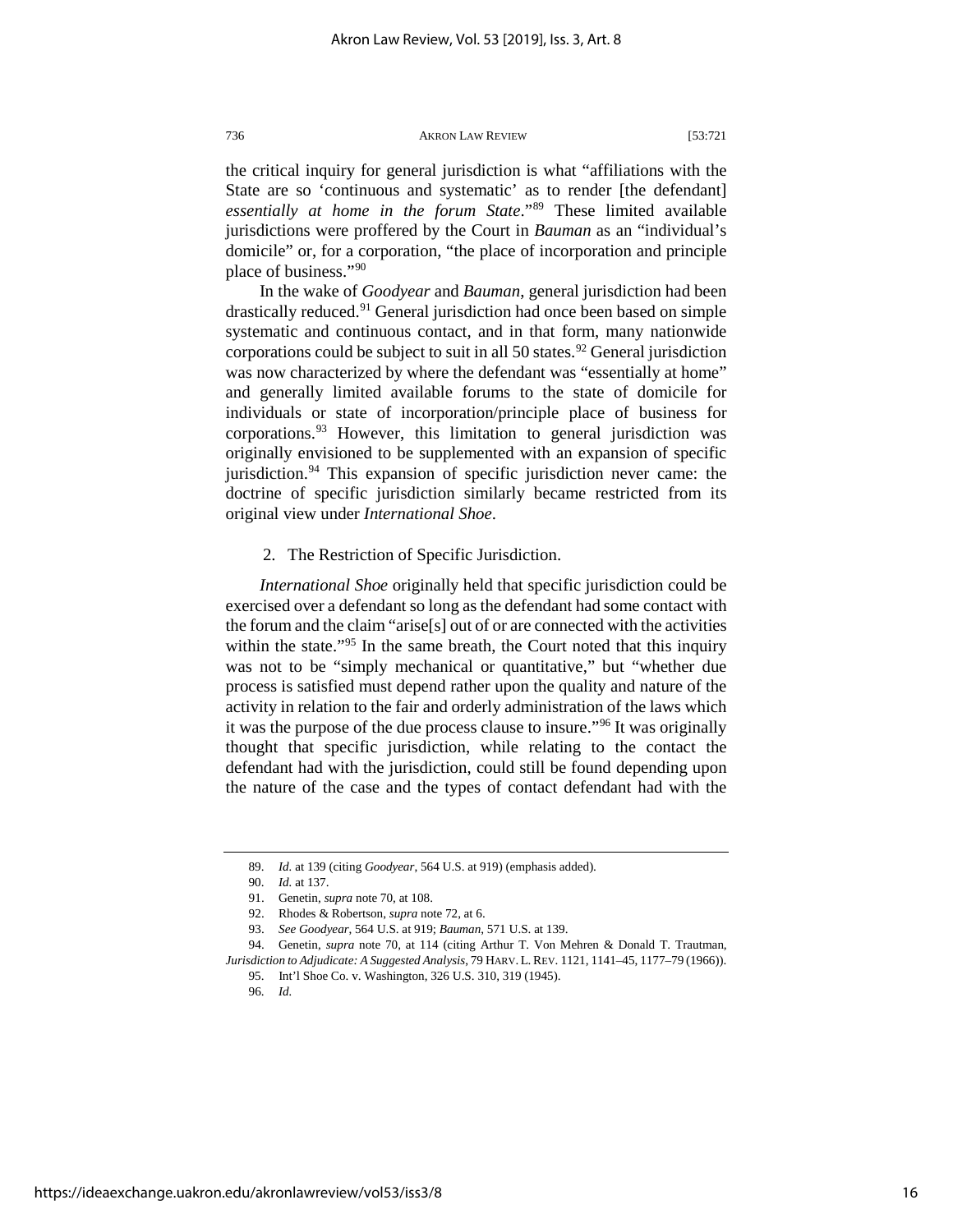jurisdiction. Early commentators to *International Shoe* noted that the court should take into consideration other factors, including:

(1) the character of the defendant's activity that led to the controversy, which included the nature of the claim at issue; (2) whether the defendant was "a corporation [ ] whose economic activities and legal involvements were pervasively multistate" or "a natural . . . person whose economic activities and legal involvements were essentially local;" (3) whether the "defendant's activity foreseeably involved the risk of harm to individuals in communities other than his own"; (4) whether the plaintiff was a nonresident, or whether "[the plaintiff's] ... affairs . . . were spread out over several jurisdictions including the defendant's home;" and (5) "litigational and enforcement" issues such as the convenience of witnesses and ease of determining controlling  $law.<sup>97</sup>$  $law.<sup>97</sup>$  $law.<sup>97</sup>$ 

Following *International Shoe*, specific jurisdiction slowly became restricted. In *Hanson v. Denkla*, the Court added the requirement that to satisfy minimum contacts, the defendant must have "purposefully availed itself of the privilege of conducting activities within the forum State, thus invoking the benefits and protections of its law."[98](#page-17-1) As explained in *World-Wide Volkswagen v. Woodson*, this requirement of purposeful availment was added for two major concerns. First, purposeful availment acts as a safeguard to interstate federalism concerns by "divest[ing] the State of its power to render a valid judgment," even if that forum would be reasonable to handle the claim.<sup>[99](#page-17-2)</sup> Second, a purposeful availment requirement gives "clear notice" that a defendant would be subject to suit in that particular state in relation to his contact there.<sup>100</sup> It should be noted that this requirement was not originally outlined in *International Shoe* and acts as a restriction on the doctrine of specific jurisdiction.<sup>[101](#page-17-4)</sup>

The Court then began to scrutinize the "relatedness" of the claims in question but provided no clear analysis as to what constituted claims *related* to the defendant's contact.[102](#page-17-5) *Helicopteros* originally noted that the parties conceded to the fact that the claims did not "arise out of" and were not "related to" the defendant's forum activities.<sup>[103](#page-17-6)</sup> The Court noted

<sup>97.</sup> Von Mehren & Trautman, *supra* note 94, at 1164, 1166–69.

<sup>98.</sup> Hanson v. Denckla, 357 U.S. 235, 253 (1958) (citing *Int'l Shoe*, 326 U.S. at 319).

<span id="page-17-6"></span><span id="page-17-5"></span><span id="page-17-4"></span><span id="page-17-3"></span><span id="page-17-2"></span><span id="page-17-1"></span><span id="page-17-0"></span><sup>99.</sup> World-Wide Volkswagen Corp. v. Woodson, 444 U.S. 286, 294 (1980) (citing *Hanson*, 357 U.S. at 254). *See also Hanson*, 357 U.S. at 250–54.

<sup>100.</sup> *World-Wide*, 444 U.S. at 297.

<sup>101.</sup> *See Int'l Shoe*, 326 U.S. at 310.

<sup>102.</sup> Genetin, *supra* note 70, at 115–16.

<sup>103.</sup> Helicopteros Nacionales de Colombia, S.A. v. Hall, 466 U.S. 408, 415 n.10 (1984).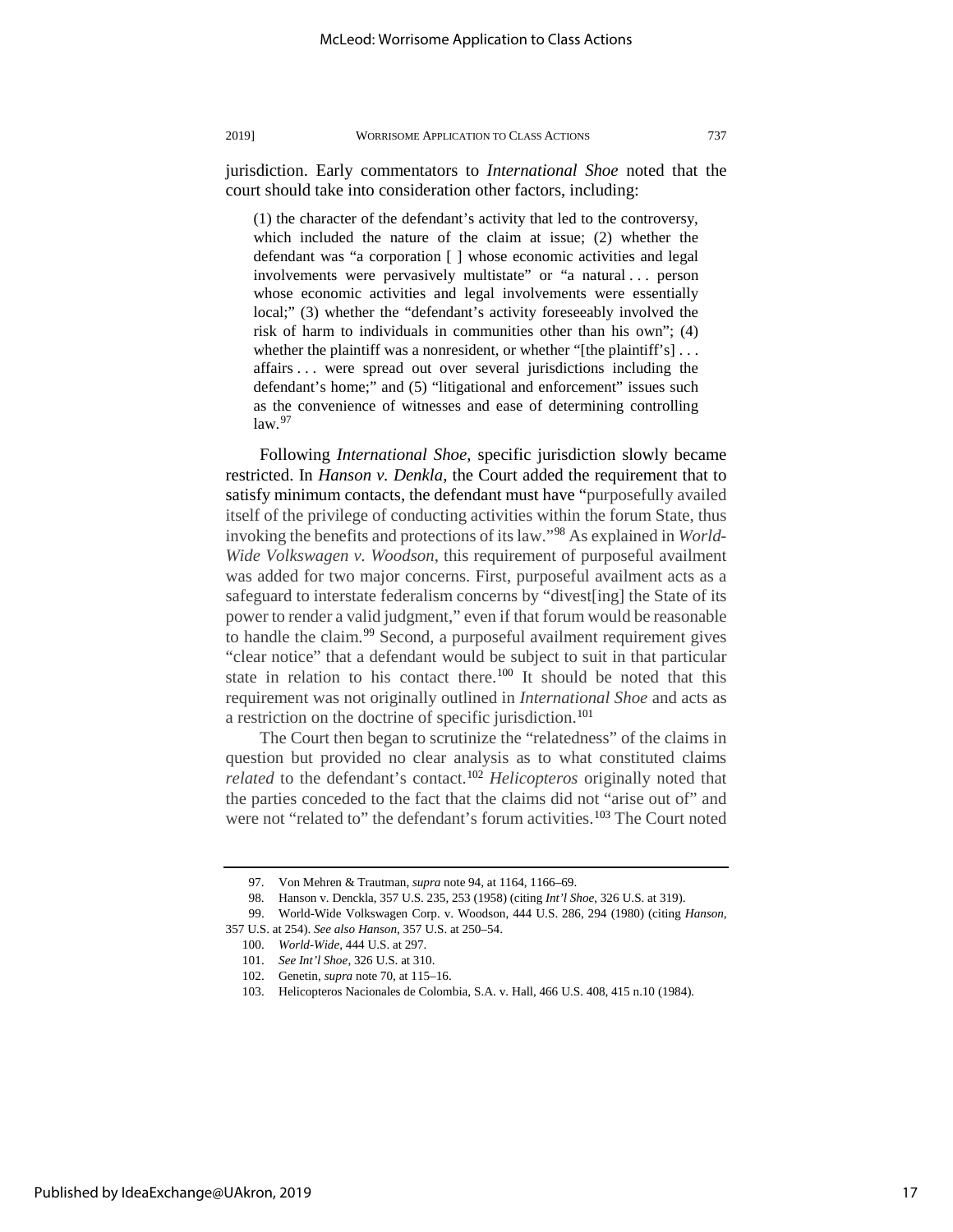the confusion and lack of clear standard to the relatedness requirement, yet declined to address the issue in that case.<sup>[104](#page-18-0)</sup>

The final major restriction to personal jurisdiction came through the Court's opinion in *Walden v. Fiore*. There, the Court noted that the critical inquiry in determining specific jurisdiction was "the relationship between the defendant, the forum, and the litigation."[105](#page-18-1) The Court did look to the quality and nature of defendant's contact with the forum as instructed by *International Shoe*, but they did so through the lens of the *defendant's*  actions that connected him to the forum.[106](#page-18-2) Thus, the Court diminished the fairness factors analysis and instead focused on interstate federalism and a strict contact analysis to drive personal jurisdiction.<sup>[107](#page-18-3)</sup>

This limitation of general jurisdiction and subsequent limitation to specific jurisdiction has large and far reaching implications. As noted, general jurisdiction was once broad enough to allow nationwide corporations who operate in multiple states to be subject to general jurisdiction simply because of their continuous and systematic contact with the forum.[108](#page-18-4) *Goodyear* and *Bauman* limited available general jurisdiction forums to only the select few forums where there are such continuous and systematic contacts to render the defendant "essentially at home."<sup>[109](#page-18-5)</sup> As noted, commentators expected a limitation of general jurisdiction would be followed by a broadening of specific jurisdiction to correct for this limitation.<sup>[110](#page-18-6)</sup> Instead, specific jurisdiction has found itself restricted as well; whether it be from the requirements that the defendant purposefully availed himself to the forum, or scrutinizing only the defendant's connection to the forum and focusing on interstate federalism as the primary driver behind the personal jurisdiction analysis.<sup>[111](#page-18-7)</sup>

In their piece, *Toward a New Equilibrium for Personal Jurisdiction*, Charles "Rocky" Rhodes and Cassandra Burke Robertson note why this limitation of general and specific jurisdiction is so important.<sup>112</sup> Both

<sup>104.</sup> *Id.* 

<span id="page-18-2"></span><span id="page-18-1"></span><span id="page-18-0"></span><sup>105.</sup> Walden v. Fiore, 571 U.S. 277, 284 (2014) (citing Keeton v. Hustler Mag. Inc., 465 U.S. 770, 775 (1984)).

<sup>106.</sup> *Id.* at 288–89. *See also* Genetin, *supra* note 70, at 152.

<sup>107.</sup> Genetin, *supra* note 70, at 152.

<sup>108.</sup> Rhodes & Robertson, *supra* note 72, at 6.

<span id="page-18-5"></span><span id="page-18-4"></span><span id="page-18-3"></span><sup>109</sup>*. See* Goodyear Dunlop Tires Operations, S.A. v. Brown, 564 U.S. 915, 919 (2011); Daimler AG v. Bauman, 571 U.S. 117, 139 (2014).

<sup>110.</sup> Genetin, *supra* note 70, at 152.

<span id="page-18-8"></span><span id="page-18-7"></span><span id="page-18-6"></span><sup>111.</sup> *See* Walden v. Fiore, 571 U.S. 277, 284 (2014); World-Wide Volkswagen Corp. v. Woodson, 440 U.S. 286, 294 (1980); Hanson v. Denckla, 357 U.S. 235, 253 (1958).

<sup>112.</sup> *See generally* Rhodes & Robertson, *supra* note 72.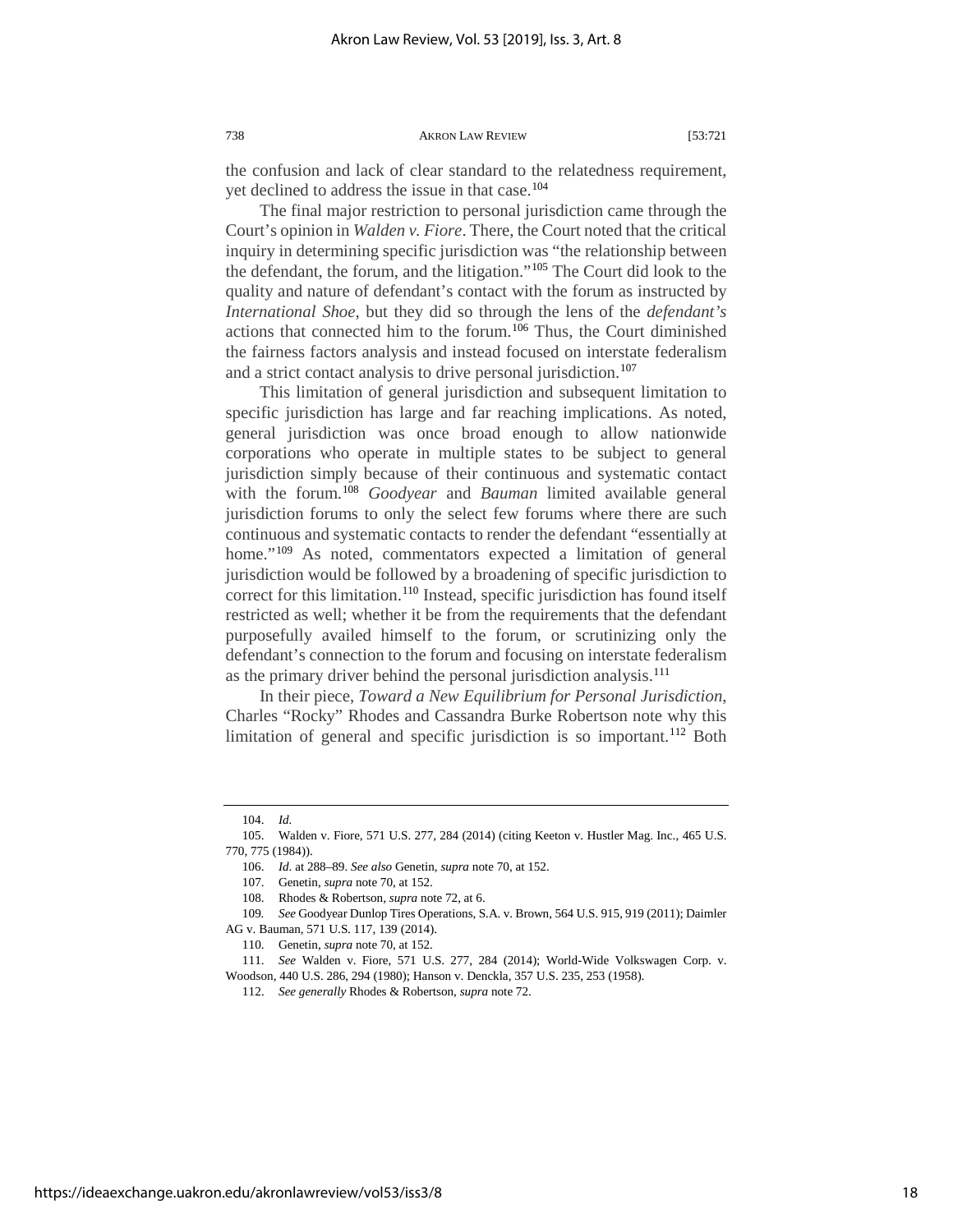authors in 2014 pointed to the precise problem that is the central issue to this Note. $113$  They state:

Plaintiffs who want to litigate outside of the defendant's home states will look for a jurisdictional hook, and they will be highly incentivized to do so: nationwide class actions, for example, often depend on the existence of general jurisdiction, since the cases typically involve multiple defendants with different home states. Now, plaintiffs will be searching for new jurisdictional grounds . . . . As a result, plaintiffs will work harder to establish another ground for personal jurisdiction, forcing courts to clarify and resolve some of the remaining questions about the scope of personal jurisdiction.<sup>[114](#page-19-1)</sup>

The elimination of broad general jurisdiction, restriction of specific jurisdiction, and the growth and subsequent restriction of class actions form the background of the *Bristol-Myers Squibb* opinion. It was against these restrictions that the Court had to decide an issue exactly on point to the hypothetical proposed by Rhodes and Robertson.<sup>[115](#page-19-2)</sup> Will the nationwide money damages class fail, not because class action procedure is inappropriate, but because the claims of the absent class members are not related to the defendant's substantial contacts with the forum? While this question was not addressed in *Bristol-Myers Squibb*, certainly it must have been contemplated by the Justices.

## III. *BRISTOL-MYERS SQUIBB*'S WORRISOME APPLICATION TO CLASS ACTIONS.

#### *A. The Court's analysis in* Bristol-Myers Squibb

*Bristol-Myers Squibb* centered around personal jurisdiction, but the opinion issued by the Court has had implications for class actions and has led to a standard that the federal district courts have struggled to apply.

Bristol Myers Squibb, a large American pharmaceutical company incorporated in Delaware with its headquarters in New York, produced the drug Plavix.[116](#page-19-3) The company did not produce or manufacture Plavix in the state of California, but it received more than one percent of its total nationwide sales revenue from drug sales in California.<sup>[117](#page-19-4)</sup> In 2012, a group of 678 plaintiffs filed eight separate amended complaints in the San

<sup>113.</sup> *Id.* at 20–21.

<sup>114.</sup> *Id.*

<sup>115.</sup> *Id.*

<span id="page-19-4"></span><span id="page-19-3"></span><span id="page-19-2"></span><span id="page-19-1"></span><span id="page-19-0"></span><sup>116.</sup> Bristol-Myers Squibb Co. v. Superior Court, 137 S. Ct. 1773, 1777–78 (2017).

<sup>117.</sup> *Id.*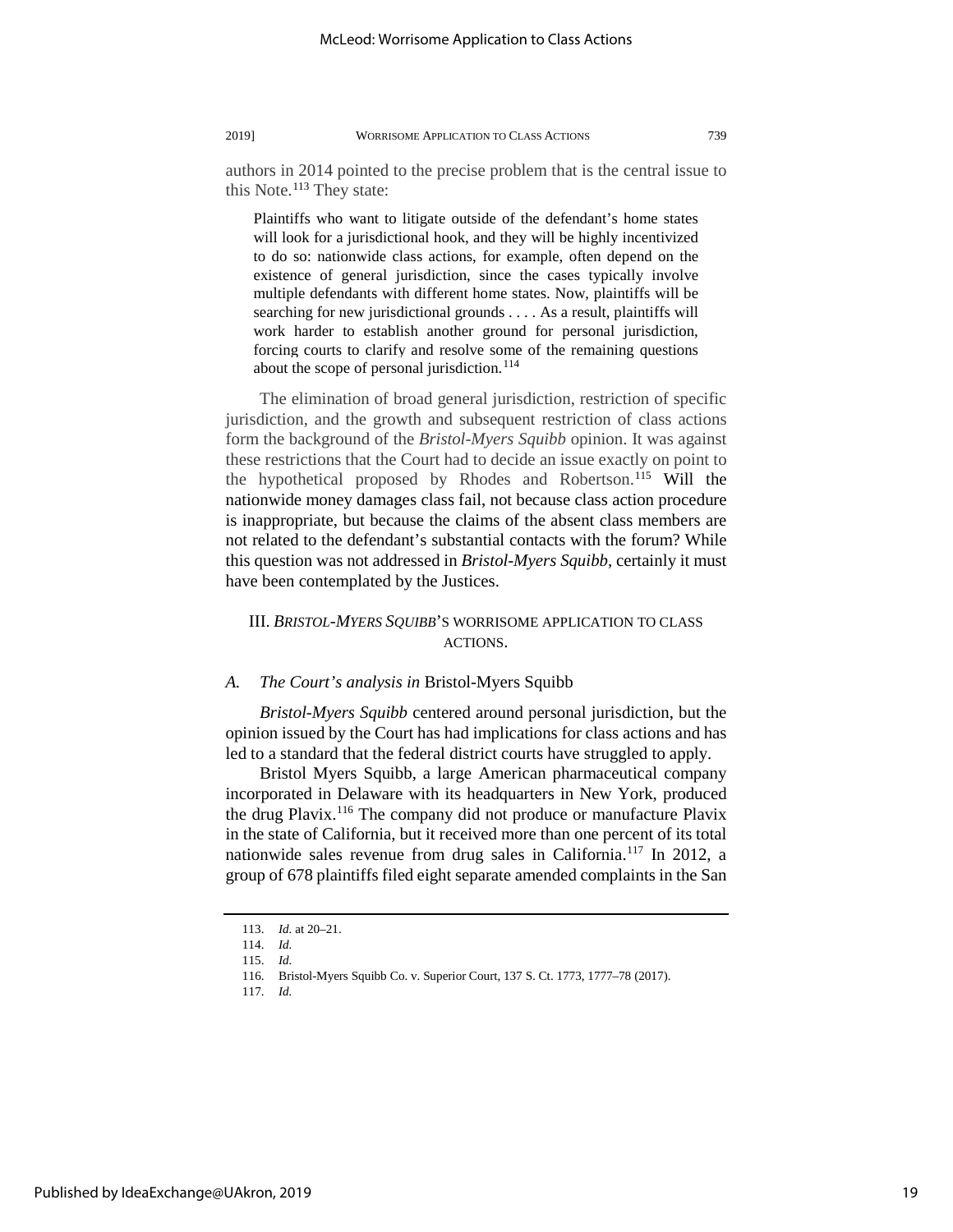Francisco Superior Court alleging that Plavix had damaged their health.<sup>118</sup> The group of plaintiffs brought 13 claims under California law, including products liability, negligent misrepresentation, and misleading advertising.[119](#page-20-1) Importantly, these plaintiffs consisted of a large inter-state group—86 California residents and over 592 other plaintiffs from 33 other states.[120](#page-20-2) The plaintiffs' contacts with California are critical to the issues in this case; while the resident plaintiffs purchased and were injured by Plavix in California, the non-resident plaintiffs *did not* allege that they bought or were injured by the drug in California.<sup>[121](#page-20-3)</sup>

Bristol Myers Squibb immediately moved to quash service of summons on the non-resident's claims by asserting the California courts lacked personal jurisdiction regarding the non-resident's claims.<sup>[122](#page-20-4)</sup> This issue would be the main contention of the litigation and would be the subject of multiple appeals and eventual review by the Supreme Court.

Originally, the California Superior Court denied Bristol Myers Squibb's motion, claiming that the California courts could exercise general jurisdiction over the company.<sup>[123](#page-20-5)</sup> The California Court of Appeals, while disagreeing with the Superior Court's finding of general jurisdiction, believed that the California courts had specific jurisdiction over the non-resident's claims.<sup>[124](#page-20-6)</sup> The appellate court believed that while general jurisdiction was lacking, specific jurisdiction was met because Bristol Myers Squibb had such continuous contact with California and all the plaintiffs were harmed in the course of identical nationwide conduct.[125](#page-20-7) Under this "sliding scale" approach, the court found that Bristol Myers Squibb had established minimum contacts by deriving a substantial amount of economic benefits from the State and an extensive physical presence.<sup>126</sup> Further, the court found a "substantial" relationship between Bristol Myers Squibb's contact with California and the nonresident claims because, while the non-resident plaintiffs were not harmed in California, their injuries resulted from a nationwide course of action by

<span id="page-20-5"></span><span id="page-20-4"></span><span id="page-20-3"></span>123. *Id.* (finding California Superior Courts could exercise general jurisdiction "[b]ecause [it] engages in extensive activities in California.").

<span id="page-20-2"></span><span id="page-20-1"></span><span id="page-20-0"></span><sup>118.</sup> *Id.* at 1778 (citing Bristol-Myers Squibb Co. v. Superior Court, 1 Cal.5th 783, 790–91 (2017)).

<sup>119.</sup> *Id.*

<sup>120.</sup> *Id.*

<sup>121.</sup> *Id.*

<sup>122.</sup> *Id.*

<span id="page-20-8"></span><span id="page-20-7"></span><span id="page-20-6"></span><sup>124.</sup> *Id.* (citing Bristol-Myers Squibb Co. v. Superior Court, 175 Cal.Rptr.3d 412 (Cal. Ct. App. 2014)).

<sup>125.</sup> *Bristol-Myers Squibb Co*., 175 Cal.Rptr.3d at 434–35.

<sup>126.</sup> *Id.* at 433.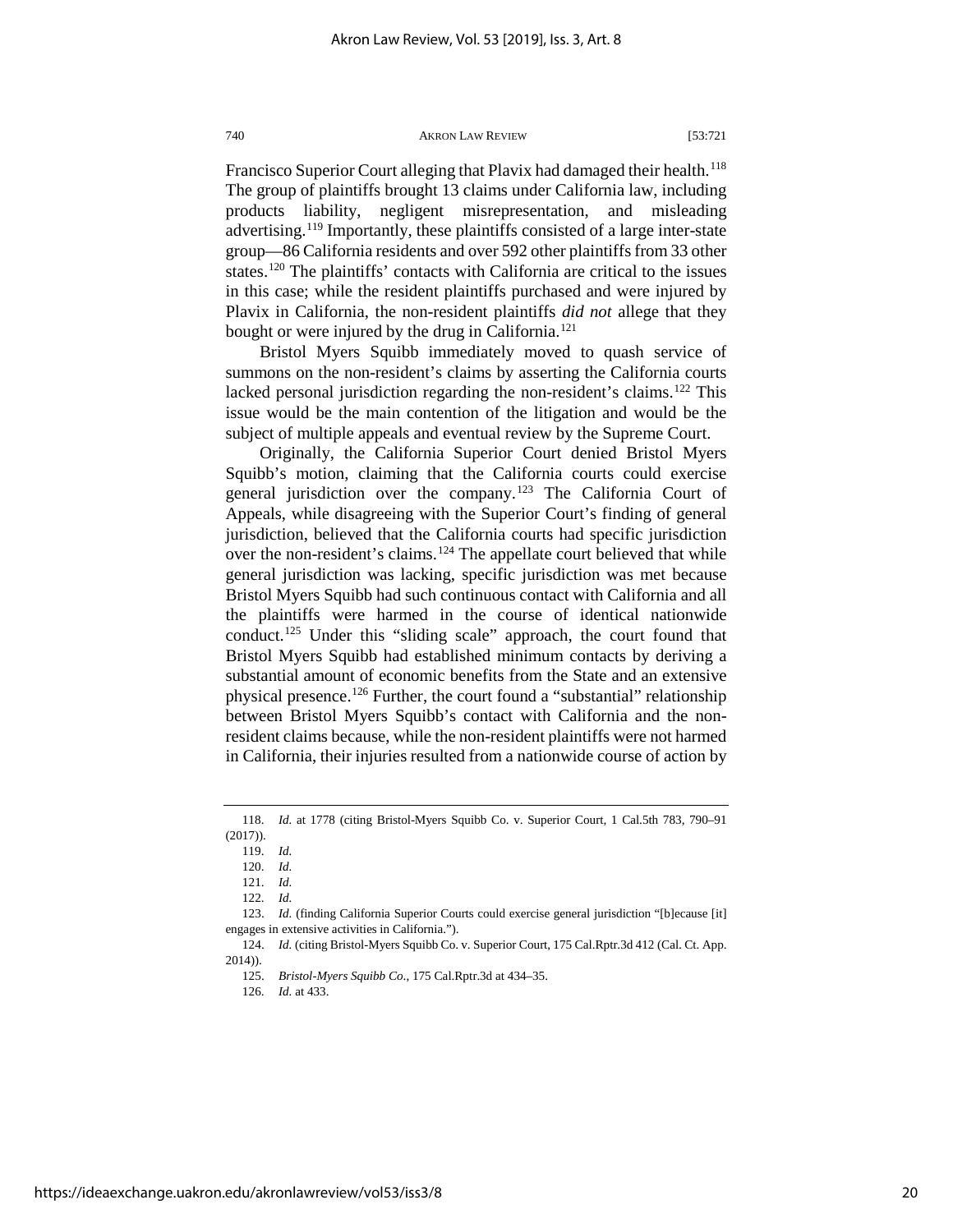the drug company that was identical to all the plaintiffs.<sup>[127](#page-21-0)</sup> Bristol Myers Squibb again appealed this determination.

The Supreme Court of California eventually weighed in on the issue. The majority court agreed with the appellate court, stating that under a "sliding scale approach" to contacts with the forum, the state had personal jurisdiction over the nonresident claims.<sup>128</sup> Under this approach, the more contact the defendant had with the forum (even if it was unrelated to the claim at hand), the "more readily is shown the connection between the forum contacts and the claim."[129](#page-21-2) Using this sliding scale approach, the majority believed that because the company had extensive contacts with California, this had moved Bristol Myers Squibb "up the scale," and afforded plaintiffs an exercise of specific jurisdiction "based on a less direct connection between Bristol Myers Squibb's forum activities and plaintiffs' claims that might otherwise be required."<sup>[130](#page-21-3)</sup> The court therefore believed that since the claims of the non-resident plaintiffs were based on the same nationwide conduct, and the California plaintiff's jurisdiction was uncontested, specific jurisdiction had been met.<sup>[131](#page-21-4)</sup>

The United States Supreme Court granted certiorari to determine whether this exercise of personal jurisdiction was proper.<sup>[132](#page-21-5)</sup> The 8–1 majority decision, authored by Justice Alito, disagreed with the California Supreme Court's holding that California could exercise specific jurisdiction over Bristol Myers Squibb regarding the non-resident claims.[133](#page-21-6) The Court believed that California's application of a "slidingscale approach" to relax the traditional standards of specific jurisdiction was incorrect, as an analysis of specific jurisdiction requires a nexus between the claims at hand, and the underlying contacts defendant had with the jurisdiction.<sup>134</sup> The defendant's relationship with the plaintiff or third party *alone* will not be a basis for specific jurisdiction.<sup>[135](#page-21-8)</sup> In their analysis, the Court noted that above all other factors, precedent requires that for specific jurisdiction to be found, there must be an underlying connection between the forum and the claims.[136](#page-21-9) Thus, the Court did not

<sup>127.</sup> *Id.* at 434.

<sup>128.</sup> *Id.* (citing Bristol-Myers Squibb Co. v. Superior Court, 1 Cal.5th 786, 806 (2017)).

<sup>129.</sup> *Id.*

<sup>130.</sup> *Id.* at 1779 (citing *Bristol-Myers Squibb Co.*, 1 Cal.5th 783 at 803–06).

<sup>131.</sup> *Id.*

<span id="page-21-6"></span><span id="page-21-5"></span><span id="page-21-4"></span><span id="page-21-3"></span><span id="page-21-2"></span><span id="page-21-1"></span><span id="page-21-0"></span><sup>132.</sup> Bristol-Myers Squibb Co. v. Superior Court, 137 S. Ct. 1773 (2017) (order granting writ of certiorari).

<sup>133.</sup> *Id.* at 1783.

<span id="page-21-9"></span><span id="page-21-8"></span><span id="page-21-7"></span><sup>134.</sup> *Id.* at 1781 (emphasis added). *See* Goodyear Dunlop Tires Operations, S.A. v. Brown, 564 U.S. 915, 919 (2011).

<sup>135.</sup> *See* Walden v. Fiore, 571 U.S. 277, 286 (2014).

<sup>136.</sup> *Bristol-Myers Squibb Co.*, 137 S. Ct. at 1781 (citing *Goodyear*, 564 U.S. at 919).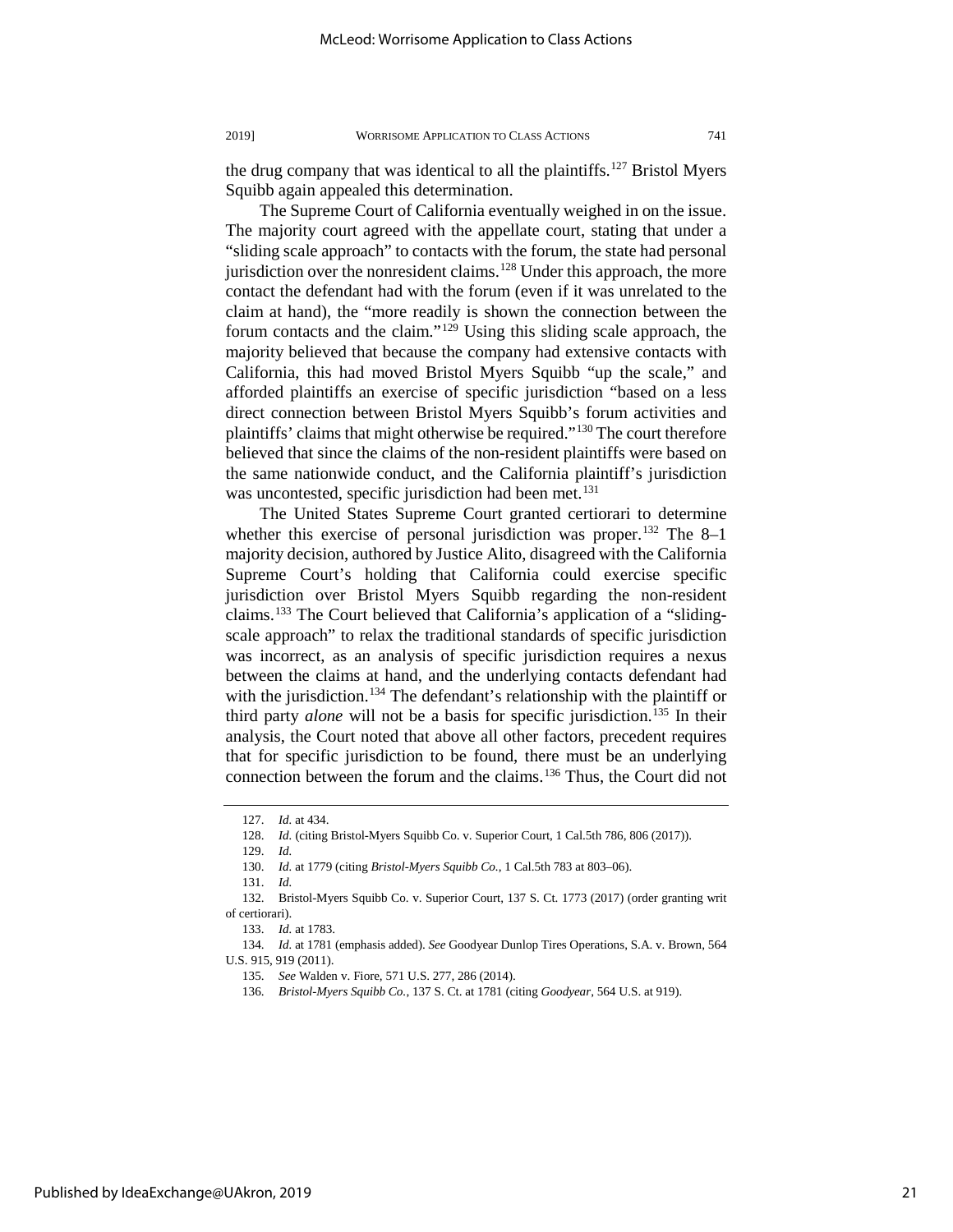believe that the non-resident plaintiff's claims related to Bristol Myers Squibb's contact in California: their alleged injury occurred entirely elsewhere, and the fact that the claims are materially identical to the resident plaintiffs does not create jurisdiction.<sup>[137](#page-22-0)</sup>

Having determined that the non-residents could not rely upon the claims of the resident plaintiffs, the Court determined that the connection between the non-resident claims and California were almost nonexistent.<sup>138</sup> These plaintiffs were not California residents, claimed no harm within the State, and all the relevant activity leading up to their claims happened elsewhere.[139](#page-22-2) Returning to *Goodyear*, the Court noted that "a corporation's continuous activity of some sorts within a state . . . is not enough to support the demand that the corporation be amenable to suits unrelated to that activity."<sup>[140](#page-22-3)</sup> Bristol Myers Squibb's continuous economic activity within California was insufficient to create jurisdiction for claims that are not directly related to that contact. Therefore, determining California had specific jurisdiction over their claims would be incompatible with due process.<sup>141</sup>

Justice Sotomayor, authoring the lone dissenting opinion in the case, expressed deep concerns with the majority's conclusions. She believed that while the majority Court focused on defendant's contacts with the forum as the central inquiry, they failed to address reasonableness as a separate core concern. In applying specific jurisdiction, three separate inquiries are required: whether the defendant purposefully availed himself to the forum, <sup>[142](#page-22-5)</sup> whether the plaintiff's claim arises out of or relates to the defendant's contact with the forum,<sup>[143](#page-22-6)</sup> and whether "the exercise of jurisdiction [is] reasonable under the circumstances."<sup>[144](#page-22-7)</sup> Under these parameters, Justice Sotomayor believed that the California courts had properly exercised specific jurisdiction.

First, Bristol Myers Squibb's adequately availed itself to California as a forum by engaging in the state economy, contracting with distributors in the state, and deriving a substantial amount of its revenues from the

<sup>137.</sup> *Id.*

<sup>138.</sup> *Id.* at 1782. *See also Walden*, 571 U.S. at 286.

<sup>139.</sup> *Bristol-Myers Squibb Co.*, 137 S. Ct. at 1782.

<span id="page-22-3"></span><span id="page-22-2"></span><span id="page-22-1"></span><span id="page-22-0"></span><sup>140.</sup> *Id.* at 1781 (citing *Goodyear*, 564 U.S. at 931) (quoting Int'l Shoe Co. v. Washington, 326 U.S. 310, 318 (1945)).

<sup>141.</sup> *Id. See also* World-Wide Volkswagen Corp. v. Woodson, 444 U.S. 286, 295 (1980).

<span id="page-22-5"></span><span id="page-22-4"></span><sup>142.</sup> *Bristol-Myers Squibb Co.*, 137 S. Ct. at 1785–86 (Sotomayor, J., dissenting) (citing J. McIntyre Machinery, Ltd. v. Nicastro, 564 U.S. 873, 877 (2011)).

<span id="page-22-6"></span><sup>143.</sup> *Id.* at 1786 (Sotomayor, J., dissenting) (citing Helicopteros Nacionales de Colombia, S.A. v. Hall, 466 U.S. 408, 414 (1984)).

<span id="page-22-7"></span><sup>144.</sup> *Id.* (Sotomayor, J., dissenting) (citing Asahi Metal Indus. Co. v. Super. Ct. Cal., 480 U.S. 102, 113–14 (1987)) (citing Burger King Corp. v. Rudzewicz, 471 U.S. 462, 477–78 (1985)).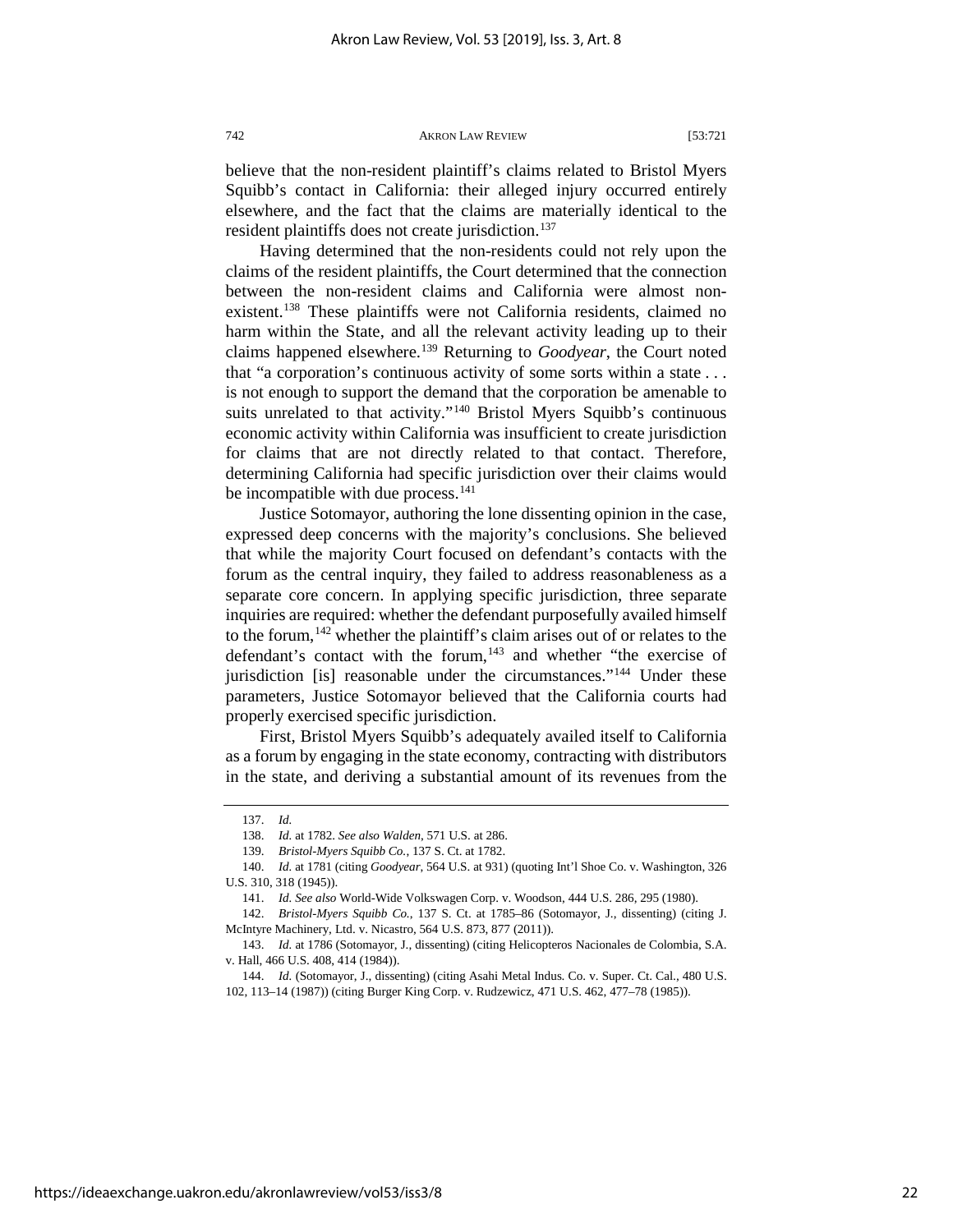state.<sup>145</sup> Second, the non-resident claims related to Bristol Myer Squibb's California conduct because all the claims dealt with a nationwide course of identical advertising and distribution of drugs across all 50 states.<sup>146</sup> Just because the non-resident plaintiffs were injured in another state, their claims still relate to "the same essential acts" of Bristol Myers Squibb that also injured plaintiffs in California.[147](#page-23-2) Accordingly, precedent requires "no connection more direct than that."<sup>[148](#page-23-3)</sup> While the majority Court relied upon *Walden* to demonstrate that the non-resident claims did not relate to Bristol Myers Squibb's California contact, this was incorrect as *Walden*  dealt with "purposeful availment" rather than the requirement that "a plaintiff's claim 'arise out of or relate to' a defendant's forum contacts.["149](#page-23-4)

Third, California's exercise of jurisdiction over Bristol Myers Squibb was reasonable. Both Bristol Myers Squibb and the plaintiffs in the case had a strong interest in litigating together in California.<sup>[150](#page-23-5)</sup> Bristol Myers Squibb would have to defend only one action compared to numerous piecemeal actions, and plaintiffs had an interest in pooling resources under shared counsel to "maximize recoveries on claims that may be too small to bring on their own."[151](#page-23-6) Additionally, California had an interest in efficiently handling matters that concerned its residents and a non-resident corporation doing business within its borders[.152](#page-23-7) Taking all three factors into consideration, exercising jurisdiction over Bristol Myers Squibb in California did not offend due process.<sup>153</sup>

Having shown that an exercise of jurisdiction over Bristol Myers Squibb would comport with due process, Justice Sotomayor noted that the majority seemed to rely upon federalism as a central concern.<sup>154</sup> By relying upon *World-Wide Volkswagen*, the majority seemed to suggest that "'Territorial limitations on the power of the respective States' . . . may—and today do—trump . . . concerns about fairness to the parties.'"[155](#page-23-10) The majority Court would suggest that even in situations where all the fairness factors weigh toward finding jurisdiction,

150. *Id.* at 1786–87 (Sotomayor, J., dissenting).

154. *Id.* at 1788 (Sotomayor, J., dissenting).

<span id="page-23-1"></span><span id="page-23-0"></span><sup>145.</sup> *Id.* at 1786 (Sotomayor, J., dissenting).

<sup>146.</sup> *Id.* at 1784 (Sotomayor, J., dissenting).

<sup>147.</sup> *Id.* at 1786 (Sotomayor, J., dissenting).

<span id="page-23-4"></span><span id="page-23-3"></span><span id="page-23-2"></span><sup>148.</sup> *Id.* 

<sup>149.</sup> *Id.* at 1787 (Sotomayor, J., dissenting).

<sup>151.</sup> *Id.* 

<sup>152.</sup> *Id.* 

<sup>153.</sup> *Id.* at 1787 (Sotomayor, J., dissenting).

<span id="page-23-10"></span><span id="page-23-9"></span><span id="page-23-8"></span><span id="page-23-7"></span><span id="page-23-6"></span><span id="page-23-5"></span><sup>155.</sup> *Id.* (citing internally Bristol-Myers Squibb Co. v. Super. Ct. of Cal., 137 S. Ct. 1773, 1780 (2017)).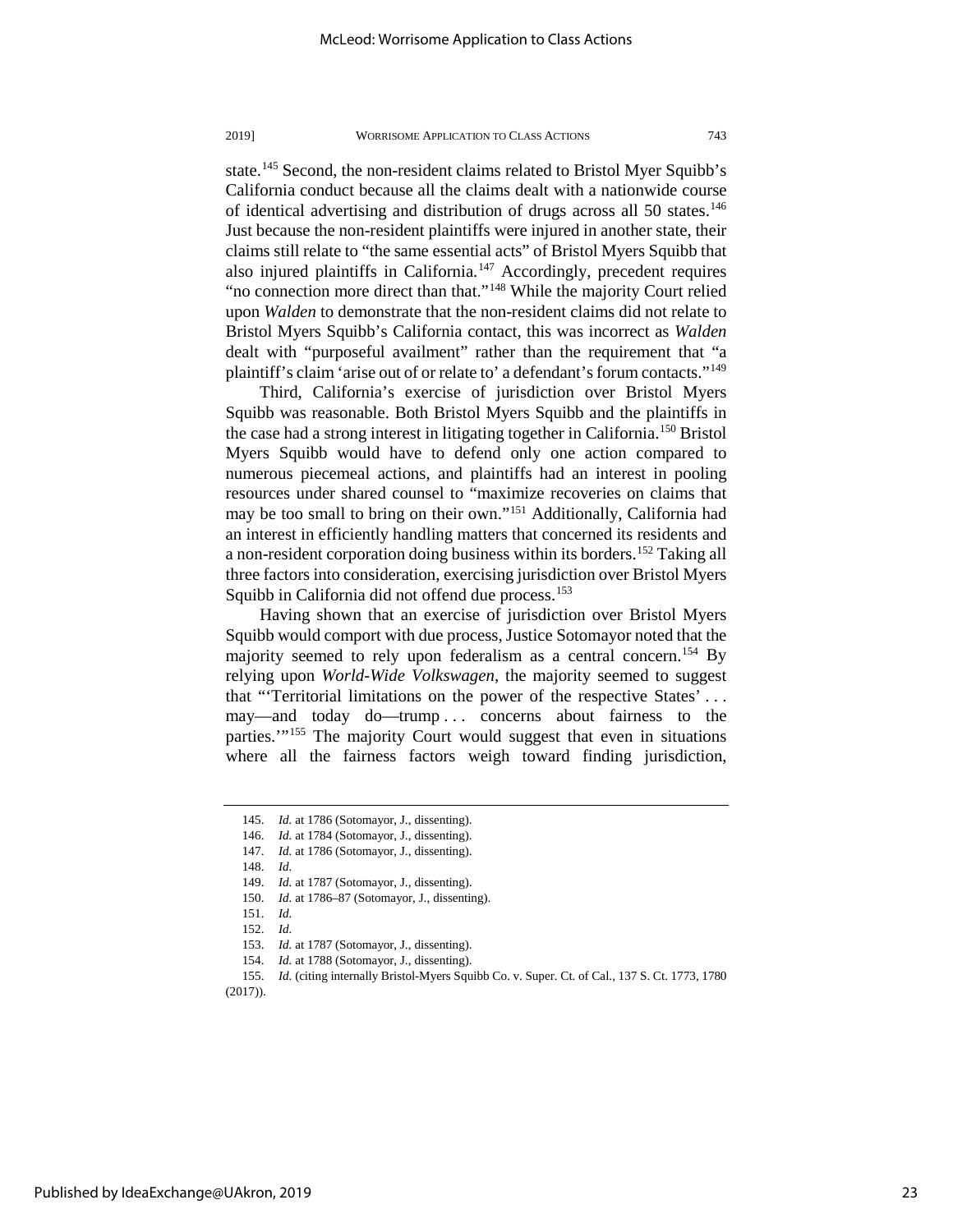federalism concerns bar a finding of jurisdiction.[156](#page-24-0) Considering Bristol Myers Squibb was engaged in a nationwide course of marketing Plavix, Justice Sotomayor argued no single state had an interest in the controversy and relying upon a strict federalism analysis was unwarranted.<sup>[157](#page-24-1)</sup> Noting a departure from the usual standard, she stated: "I would measure jurisdiction first and foremost by the yardstick set out in *International Shoe*—'fair play and substantial justice.' The majority's opinion casts that settled principle aside."<sup>[158](#page-24-2)</sup>

Justice Sotomayor concluded by noting a concern for the Court's limitation on consolidated actions against a defendant who engaged in a single nationwide course of action.<sup>[159](#page-24-3)</sup> She feared that these limitations would prevent nationwide consolidated claims by restricting plaintiffs to filing either in "far flung" forums where a defendant has general jurisdiction or bringing their claims separately in multiple state actions.<sup>160</sup> This concern extended to nationwide class actions, with the Justice noting: "[T]he Court today does not confront the question whether its opinion here would also apply to a class action in which a plaintiff injured in the forum State seeks to represent a nationwide class of plaintiffs, not all of who were injured there."<sup>[161](#page-24-5)</sup>

## *B. The confusion in applying the* Bristol-Myers Squibb *opinion to class actions, and the growing district court divide.*

The *Bristol-Myers Squibb* opinion is another important case setting the limits on a court's exercise of personal jurisdiction. However, the language of the opinion has worrisome implications to class actions, as it would allow absent class members' claims to be dismissed as if they were normal parties to an action.<sup>[162](#page-24-6)</sup> In the three years following the opinion, a

<sup>156.</sup> *Id.* (citing internally *Bristol-Myers Squibb Co.*, 137 S. Ct. at 1780–81).

<sup>157.</sup> *Id.* 

<sup>158.</sup> *Id.* (citing Int'l Shoe Co. v. Washington, 326 U.S. 310, 316 (1945)).

<sup>159.</sup> *Id.* at 1789.

<sup>160.</sup> *Id.*

<span id="page-24-5"></span><span id="page-24-4"></span><span id="page-24-3"></span><span id="page-24-2"></span><span id="page-24-1"></span><span id="page-24-0"></span><sup>161.</sup> *Id.* at 1789 n.4. *See also* Devlin v. Scardelletti, 536 U.S. 1, 9–10 (2002) (stating "nonamed class members . . . may be parties for some purposes and not for others"); *see also* Diane P. Wood, *Adjudicatory Jurisdiction and Class Actions*, 62 IND. L.J. 597, 616–617 (1987).

<span id="page-24-6"></span><sup>162.</sup> *See Bristol-Myers Squibb Co.*, 137 S. Ct. at 1781 (2017) (stating "As we have explained, 'a defendant's relationship with a ... third party, standing alone, is an insufficient basis for jurisdiction.' This remains true even when third parties (here the plaintiffs who reside in California) can bring claims similar to those brought by the nonresidents." (internal citations omitted)); Further, the Court entertains Respondent's argument under *Schutts* which concerned personal jurisdiction analysis in class actions. Had the Court not had their eyes set on potentially applying the opinion to class actions, they would have dismissed the citation as totally irrelevant because it concerned a class action, rather than a mass action. *See id.* at 1782–83.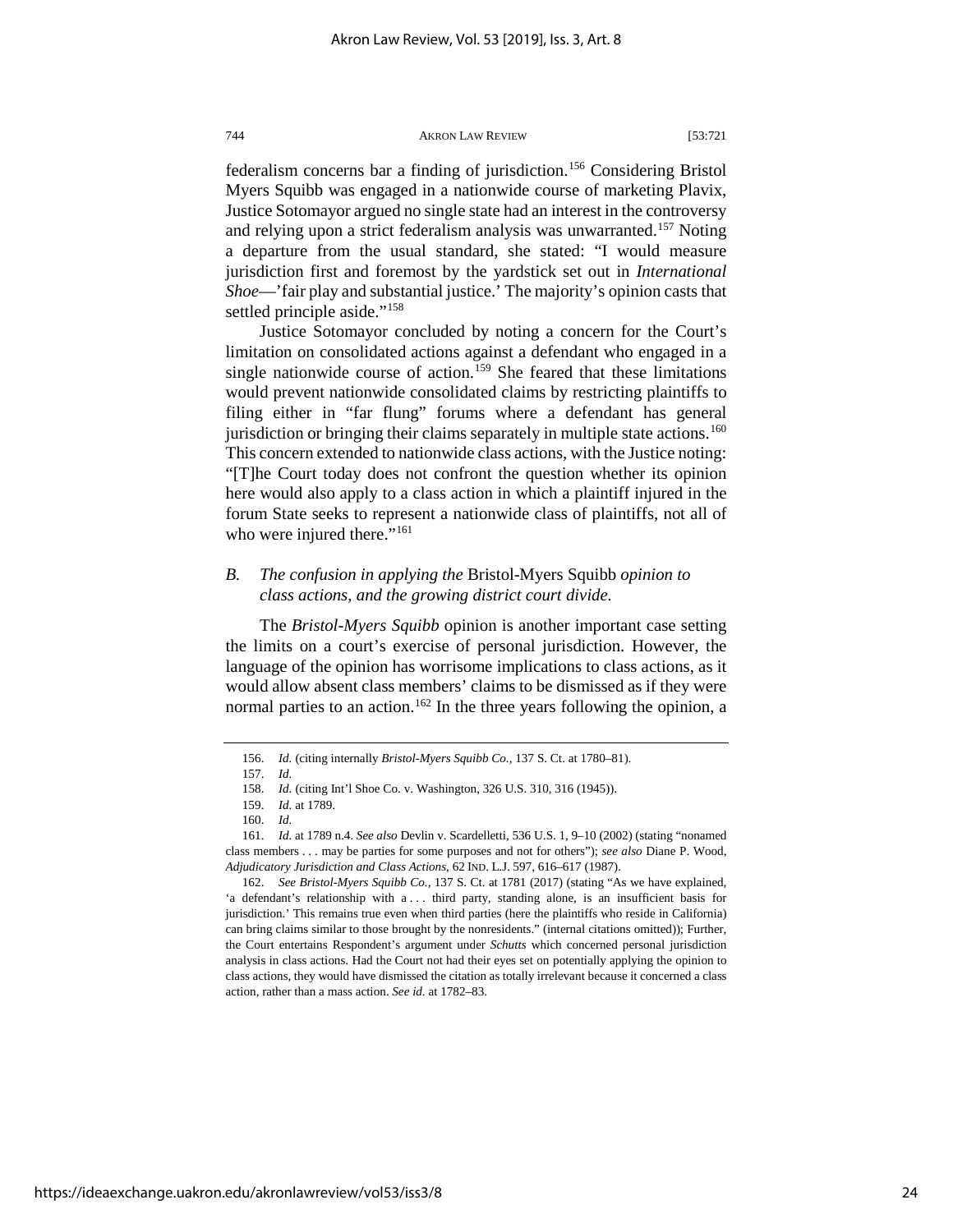degree.

host of federal district courts have entertained motions to dismiss class action claims based upon a personal jurisdiction analysis originating from *Bristol-Myers Squibb*. [163](#page-25-0) These courts have issued differing decisions regarding whether the opinion can be applied to class actions, and to what

Three major categories of district court decisions have emerged. First are the courts that believe that *Bristol-Myers Squibb* has no application to absent class members in class actions because of the material differences between the mass actions and class litigation. Second are the courts which apply a "hybrid" approach, where the *Bristol-Myers Squibb* opinion may be applied to named representatives of the class, but not to the potential class members. Finally, certain courts have applied the opinion to absent class members in class actions, allowing a defendant to limit class size to only representatives and class members who were affected within the forum. These categories are discussed in further detail below.

1. Courts which have refused to apply the *Bristol-Myers Squibb* opinion to class actions.

While the *Bristol-Myers Squibb* analysis requires "an affiliation between the forum and the underlying controversy,"<sup>[164](#page-25-1)</sup> the first category of courts has denied application of this analysis to any parties in class actions[.165](#page-25-2) These courts reason that class actions are procedurally distinct from the mass actions at issue in *Bristol-Myers Squibb*. [166](#page-25-3) So long as plaintiffs have adequately met the class requirements of Rule  $23$ ,  $167$ *Bristol-Myers Squibb* should not be applied to class actions.<sup>[168](#page-25-5)</sup> While

<span id="page-25-3"></span>166. *See Allen*, 2018 WL 6460451, at \*6 ("The Supreme Court could not have intended to severely narrow the forum choices available to *class* actions plaintiffs when it decided a case involving a *mass* action."); *Ochoa*, 2018 WL 4998293, at \*9 ("However, *BMS* was not a class action, it was a mass tort action in state court. This factor alone materially distinguishes [the current case from *Bristol-Myers Squibb*] . . . ."). *See also* Fitzhenry-Russell v. Dr. Pepper Snapple Group, Inc., No. 17-cv-00564 NC, 2017 WL 4224723, at \*3 (N.D. Cal. Sept. 22, 2017); *In re* Chinese-Manufactured Drywall Products Liab. Litg., No. 09-2047, 2017 WL 5971622, at \*12–17 (E.D. La. Nov. 30, 2017).

<span id="page-25-5"></span><span id="page-25-4"></span>Published by IdeaExchange@UAkron, 2019

<sup>163.</sup> Weil, Gotshal & Manges LLP, *supra* note 8, at 22.

<sup>164.</sup> *See Bristol-Myers Squibb Co.*, 137 S. Ct. at 1780.

<span id="page-25-2"></span><span id="page-25-1"></span><span id="page-25-0"></span><sup>165.</sup> *See* Fitzhenry-Russell v. Dr. Pepper Snapple Grp., Inc., No. 17-cv-00564 NC, 2017 WL 4224723 (N.D. Ill. Aug. 22, 2017); Chinese-Manufactured Drywall Products Liab. Litg., No. 09-2047, 2017 WL 5971622 (E.D. La. Nov. 30, 2017)); Allen v. ConAgra Foods, Inc., No. 3:13-cv-01279, 2018 WL 6460451 (N.D. Cal. Dec. 10, 2018); Sloan v. General Motors LLC., 287 F. Supp. 3d. 840 (N.D. Cal. 2018); Ochoa v. Church & Dwight Co., No. 5:17-cv-02019, 2018 WL 4998293 (C.D. Cal. Jan. 30, 2018); Tickling Keys v. Transamerica Fin. Advisor Inc*.*, 305 F. Supp. 3d. 1342 (M.D. Fla. 2018); Becker v. HBN Media, Inc*.*, 314 F. Supp. 3d. 1342 (S.D. Fla. 2018).

<sup>167.</sup> For a detailed discussion of the Rule 23 requirements *see supra* Part II.A.1.

<sup>168</sup>*. Fitzhenry-Russell*, 2017 WL 4224723 at \*5.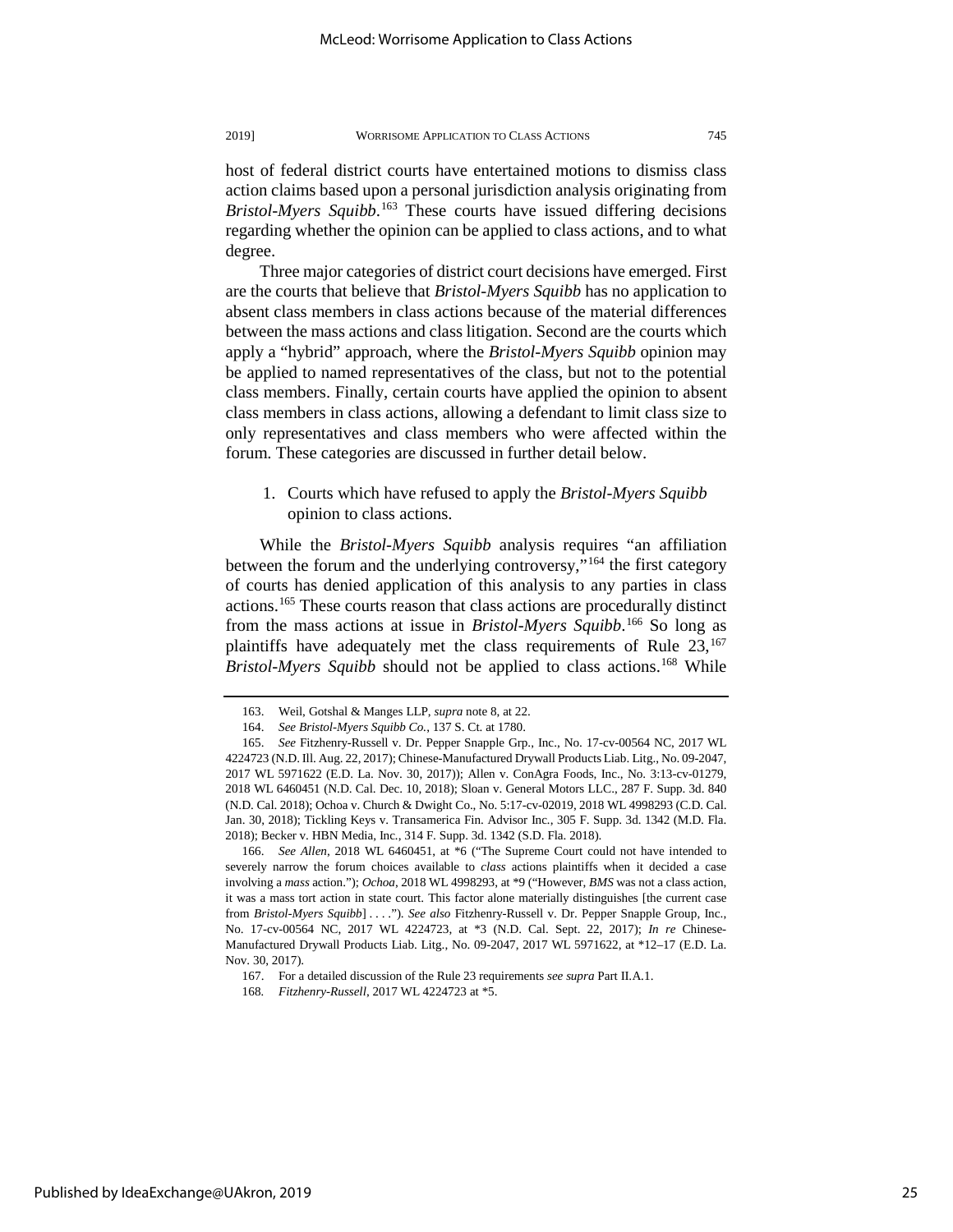numerous courts have accepted this theory, I would not advance this approach because named representatives *are* parties for procedural purposes, and their personal jurisdiction can be challenged using the *Bristol-Myers Squibb* analysis.[169](#page-26-0)

Two early district court opinions following the *Bristol-Myers Squibb*  opinion, one from the Northern District of California and the other from the Eastern District of Louisiana, tended to deny that the opinion had any applicability to class actions.<sup>[170](#page-26-1)</sup> Just as Justice Sotomayor worried, defendants attempted to use the opinion to dismiss class action claims on the basis that the courts did not have personal jurisdiction over defendants regarding out of state class members' claims.[171](#page-26-2) However, these two courts did not apply *Bristol-Myers Squibb*, and a number of courts began following suit and barred application of the opinion to class actions.<sup>[172](#page-26-3)</sup>

Their refusal was grounded in the elementary differences between the mass actions at the center of the *Bristol-Myers Squibb* opinion and class actions. First, these courts have routinely noted that the *Bristol-Myers Squibb* opinion centered around mass actions and have found this fact sufficient to warrant not applying the opinion to class action suits.<sup>173</sup> Second, class actions are materially different than the mass actions at the center of *Bristol-Myers Squibb*. The class certification requirements outlined in Rule 23 act as due process safeguards in allowing a named party to represent a possible nationwide class of similarly affected individuals, whereas these certification requirements are rarely met for mass actions, requiring each party to be a named party in the action.<sup>174</sup>

<span id="page-26-0"></span><sup>169.</sup> *See infra* Part III.B.2. There, I discuss application of the opinion to named representatives, while shielding unnamed class members from a personal jurisdiction analysis.

<span id="page-26-1"></span><sup>170. .</sup> *See Fitzhenry-Russell*, 2017 WL 4224723, at \*3; *Chinese-Manufactured Drywall*, 2017 WL 5971622, at \*12–17.

<span id="page-26-2"></span><sup>171.</sup> *Fitzhenry-Russell*, 2017 WL 4224723, at \*3 ("Dr. Pepper moves to dismiss the complaint on the ground that the Court lacks personal jurisdiction over it, or at least over Dr. Pepper as to the non-California class members.").

<span id="page-26-3"></span><sup>172.</sup> *See* Chinese-Manufactured Drywall Products Liab. Litg., No. 09-2047, 2017 WL 5971622 (E.D. La. Nov. 30, 2017); Allen v. ConAgra Foods, Inc., No. 3:13-cv-01279, 2018 WL 6460451 (N.D. Cal. Dec. 10, 2018); Ochoa v. Church & Dwight Co., No. 5:17-cv-02019, 2018 WL 4998293 (C.D. Cal. Jan. 30, 2018); Tickling Keys v. Transamerica Fin. Advisor Inc*.*, 305 F. Supp. 3d. 1342 (M.D. Fla. 2018); Becker v. HBN Media, Inc*.*, 314 F. Supp. 3d. 1342 (S.D. Fla. 2018); Thompson v. Transamerica Life Ins. Co., No. 2:18-cv-05422, 2018 WL 6790561, (C.D. Cal. Dec. 26, 2018); Gasser v. Kiss My Face, LLC., No. 17-cv-01675, 2018 WL 4538729 (N.D. Cal. Sep. 21, 2018).

<span id="page-26-5"></span><span id="page-26-4"></span><sup>173.</sup> *See* Chinese-Manufactured Drywall Products Liab. Litg., No. 09-2047, 2017 WL 5971622, at \*2–4 (E.D. La. Nov. 30, 2017).

<sup>174.</sup> *Id.* at \*14.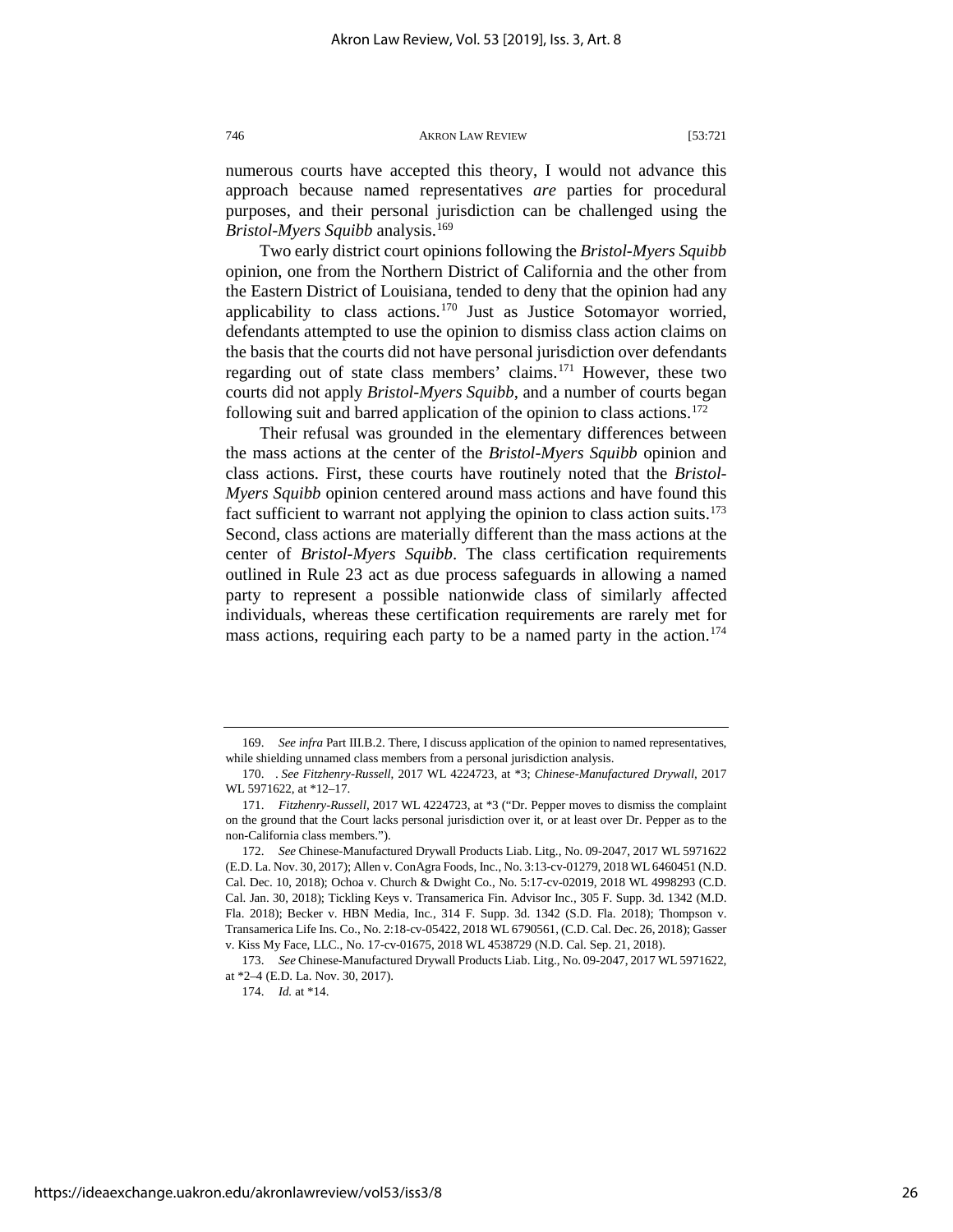This distinction is critical and warrants not applying the opinion to class actions[.175](#page-27-0)

Further, the federalism concerns present in the *Bristol-Myers Squibb*  opinion are not present in federal class litigation. The *Bristol-Myers Squibb* opinion concerned the exercise of a state court's power over a controversy that had no connection to the forum.[176](#page-27-1) While a federal court sitting in diversity would still apply substantive state law to a controversy, these courts have left open whether the opinion applies in federal court.<sup>177</sup> Importantly, the *In re Chinese Manufactured Drywall* court noted that because traditional choice of law principles and Rule 23's subclass tool adequately handle conflicts of law without dismissing the action and creating multiple suits, these federalism concerns are not present in federal class actions.[178](#page-27-3)

In sum, these courts have held that *Bristol-Myers Squibb* should not be applied to any parties in class actions. As Judge Eldon E. Fallon noted in his opinion in *In re Chinese Manufactured Drywall Products Liability Litigation*: "*Bristol Myers Squibb* is not a change in controlling due process law, does not apply to federal class actions, and Congress and the courts have generally approved of using class actions."<sup>[179](#page-27-4)</sup> Therefore, defendants cannot use the opinion to break up and limit potential multistate class actions.

2. Courts which have applied a "hybrid" approach when analyzing class actions.

The second category of courts have been applying the *Bristol-Myers Squibb* opinion to class actions but limiting the analysis to only named representatives of the class.[180](#page-27-5) Courts employing this hybrid approach have done so because named representatives of a class action are named parties for procedural purposes, and a personal jurisdiction analysis must be conducted on their claims. Thus, these courts have adopted a "hybrid" approach to applying the opinion by dismissing named representatives

<span id="page-27-1"></span><span id="page-27-0"></span><sup>175.</sup> *See Tickling Keys*, 305 F. Supp. 3d at 1350–51; *Ochao*, 2018 WL 4998293, at \*10; *Allen*, 2018 WL 6460451, at \*7; *Becker*, 314 F. Supp. 3d. at 1345.

<sup>176.</sup> Bristol-Myers Squibb Co. v. Superior Court, 137 S. Ct. 1773, 1781 (2017).

<sup>177.</sup> *Allen*, 2018 WL 6460451, at \*5–6.

<span id="page-27-3"></span><span id="page-27-2"></span><sup>178.</sup> *Chinese-Manufactured Drywall* Products Liab. Litg., No. 09-2047, 2017 WL 5971622, at \*14 (E.D. La. Nov. 30, 2017).

<sup>179.</sup> *Id.* at \*21.

<span id="page-27-5"></span><span id="page-27-4"></span><sup>180.</sup> *See* Al Haj v. Pfizer Inc*.*, 338 F. Supp. 3d 741 (N.D. Ill. 2018) [hereafter *Al Haj I*]; Samsung Galaxy Smartphone Mktg. & Sales Practices Litig*.*, No. 16-cv-06391-BLF, 2018 WL 1576457 (N.D. Cal. Mar. 30, 2018); Reitman v. Champion Petfood USA, Inc*.*, No. CV 18-1736-DOC (JPRx), 2018 WL 4945645 (C.D. Cal. Oct. 10, 2018).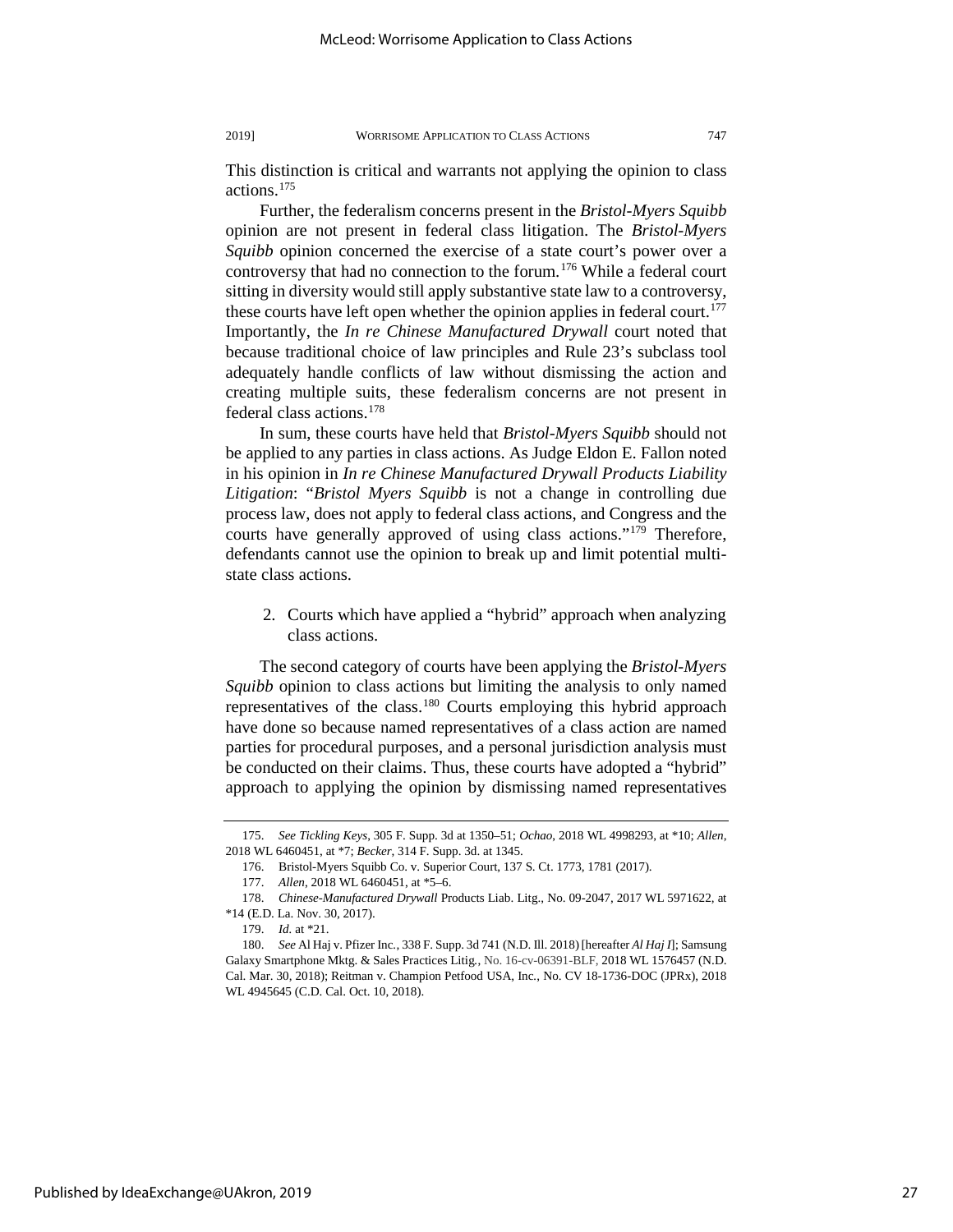under the rationale but shielding application to unnamed class members. I propose this is the correct approach to applying the *Bristol-Myers Squibb*  opinion to class actions.

While only a few courts have advanced this approach, an instructive case on the hybrid application is *Al Haj v. Pfizer Inc.*[181](#page-28-0) This case concerned a putative class action in the Northern District of Illinois wherein two named representatives, Karmel Al Haj and Timothy Woodhams, brought suit against Pfizer Inc. alleging violations of multiple states' consumer protection laws.<sup>182</sup> Pfizer Inc. moved to dismiss plaintiff Woodhams's claims for lack of personal jurisdiction.<sup>183</sup> Pfizer argued lack of personal jurisdiction related to Woodhams's claims because Woodhams was a citizen and resident of Michigan, and the events leading up to his consumer protection claim all occurred in Michigan.<sup>[184](#page-28-3)</sup> As such, Illinois could not exercise jurisdiction over his claims.<sup>[185](#page-28-4)</sup> In determining whether specific jurisdiction existed over Pfizer in regards to Woodhams's claims, the court noted that Woodhams had not shown that there was "a nexus between [Pfizer's activities in Illinois] and his injury."[186](#page-28-5) Woodhams's alleged injury and his contact with Pfizer all occurred in Michigan, rather than Illinois.[187](#page-28-6) Specifically, Woodhams was a Michigan resident, and he purchased the Robitussin involved in the case at a market in Michigan.[188](#page-28-7) While the case was filed in Illinois, Pfizer's contact relating to Woodhams's claims all occurred in Michigan.<sup>[189](#page-28-8)</sup>

The court further rejected any argument that this "nexus" was met because Woodhams's claims and injuries were identical to the other named representative in Illinois. This argument was almost identical to the one offered by the plaintiffs in *Bristol-Myers Squibb*, and the Supreme Court rejected the notion that these facts alone created specific jurisdiction.<sup>190</sup> "The fact that Al Haj 'sustained the same injury' as Woodhams 'does not allow Illinois to assert specific jurisdiction over Woodhams's claims,' given that Woodhams does not 'claim to have suffered harm in Illinois' and 'all the conduct giving rise to his claims

<sup>181.</sup> *Al Haj I*, 338 F. Supp. 3d 741 (N.D. Ill. 2018)*.*

<sup>182.</sup> *Id.*

<sup>183.</sup> *Id.*

<sup>184.</sup> *Id.*

<sup>185.</sup> *Id.* at 749–50.

<span id="page-28-9"></span><span id="page-28-8"></span><span id="page-28-7"></span><span id="page-28-6"></span><span id="page-28-5"></span><span id="page-28-4"></span><span id="page-28-3"></span><span id="page-28-2"></span><span id="page-28-1"></span><span id="page-28-0"></span><sup>186.</sup> *Id.* at 751–52. *See* Bristol-Myers Squibb Co. v. Superior Court, 137 S. Ct. 1773, 1781  $(2017)$ .

<sup>187.</sup> *Al Haj I*, 338 F. Supp. 3d at 747.

<sup>188</sup>*. Id.* at 746.

<sup>189.</sup> *Id.*

<sup>190.</sup> *See Bristol-Myers Squibb Co.*, 137 S. Ct. at 1781–82.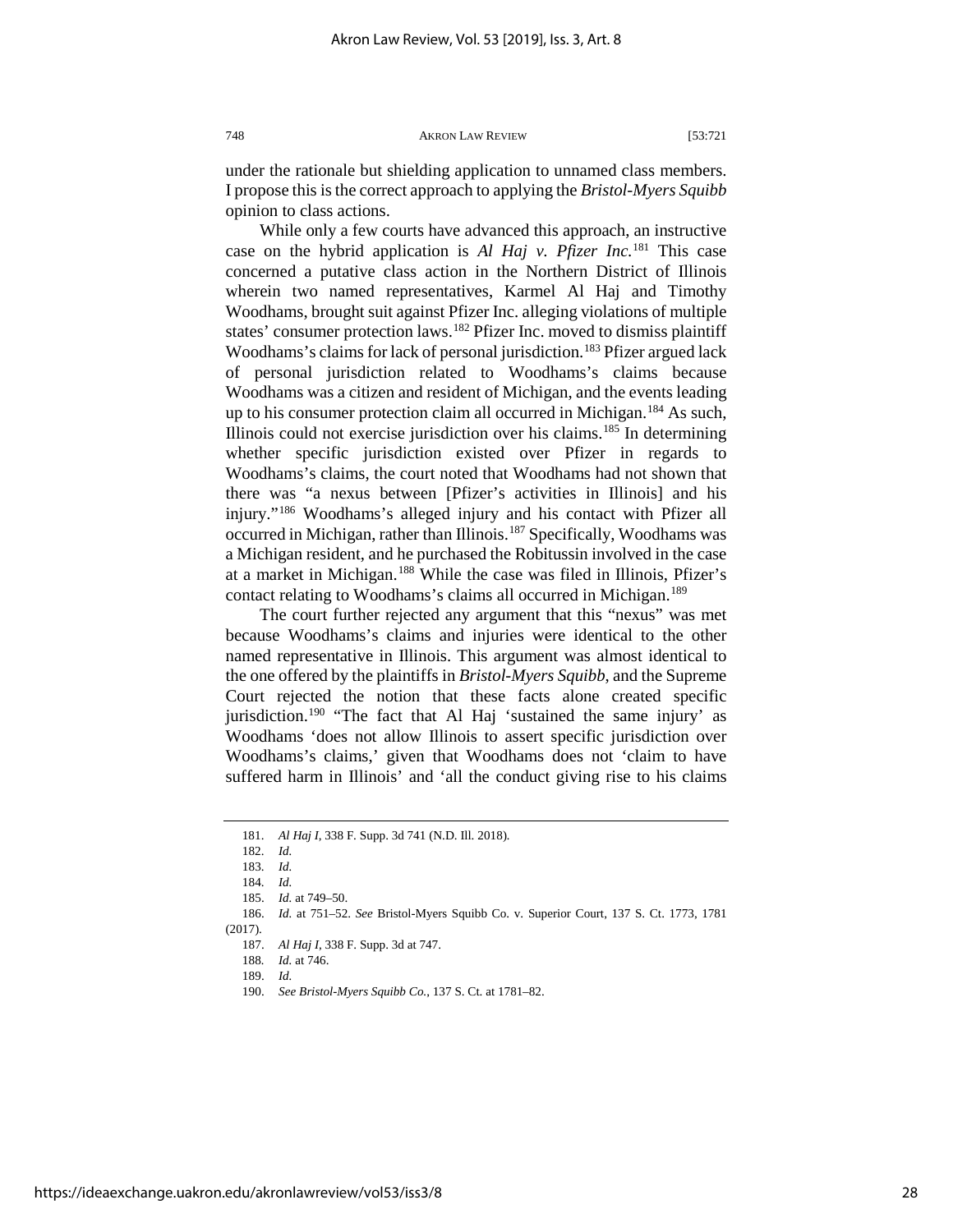occurred' in Michigan."[191](#page-29-0) Finally, the district court believed that "nothing in [the *Bristol-Myers Squibb* opinion] suggests that it does not apply to *named plaintiffs* in a class action; rather, the Court reaffirmed a generally applicable principle—that due process requires a 'connection between the forum and the specific claims at issue.'"[192](#page-29-1)

The *Al Haj* court did not initially deal with the issue of applying *Bristol-Myers Squibb* to absent class members. However, after successful use of the opinion to dismiss Woodhams's claims, Pfizer attempted to apply the opinion to absent class members in a subsequent briefing.<sup>193</sup> Pfizer argued that the opinion could be used to dismiss the complaints of absent class members whose claims had no connection to Pfizer's activity in Illinois.[194](#page-29-3) The court disagreed, siding with the courts that have barred applying the opinion to non-resident class members.<sup>[195](#page-29-4)</sup> Rather, the court acknowledged that before *Bristol-Myers Squibb*, "due process neither precluded nationwide or multistate class actions nor required the . . . jurisdictional inquiry urged by Pfizer," and "*Bristol-Myers* does not alter that landscape."[196](#page-29-5) Thus, the opinion was merely "a straightforward application  $\ldots$  of settled principles of personal jurisdiction."<sup>[197](#page-29-6)</sup> While the opinion could be applied to named representatives, such as Woodhams, the court believed that the opinion's application to the absent class members had simply not been addressed by the Supreme Court and it could not be applied to the absent class members in the current dispute.<sup>198</sup>

Because the *Al Haj* court applied the *Bristol-Myers Squibb* opinion to named representatives of the class, but not to absent class members, this court falls squarely in the hybrid approach; this court recognized the application of the *Bristol-Myers Squibb* analysis to named representatives as procedural parties, $199$  yet recognized that the due process safeguards built into class actions afford absent class members a different treatment.<sup>[200](#page-29-9)</sup> This rationale has been echoed by the few courts that have

<sup>191.</sup> *Al Haj I*, 338 F. Supp. 3d at 752 (citing *Bristol-Myers Squibb Co.*, 137 S. Ct. at 1781–82).

<span id="page-29-4"></span><span id="page-29-3"></span><span id="page-29-2"></span><span id="page-29-1"></span><span id="page-29-0"></span><sup>192.</sup> *Id.* (citing *Bristol-Myers Squibb Co.*, 137 S. Ct. at 1781) (emphasis added); *see* Greene v. Mizuho Bank, Ltd., 289 F. Supp. 3d 870, 874–75 (N.D. Ill. 2017) (applying *Bristol-Myers Squibb* to named plaintiffs in punitive class action).

<sup>193.</sup> *Al Haj*, 338 F. Supp. 3d. 815, 818 (N.D. Ill. 2018) [hereafter *Al Haj II*].

<sup>194.</sup> *Id.* 

<sup>195.</sup> *Id.* 

<sup>196.</sup> *Id.* at 818–19.

<span id="page-29-6"></span><span id="page-29-5"></span><sup>197.</sup> *Id.* (citing *Bristol-Myers Squibb Co.*, 137 S. Ct. at 1783).

<sup>198.</sup> *Id.* at 819.

<span id="page-29-8"></span><span id="page-29-7"></span><sup>199.</sup> *Al Haj I*, 338 F. Supp. 3d. at 752.

<span id="page-29-9"></span><sup>200.</sup> *Al Haj II*, 338 F. Supp. 3d. at 819–20.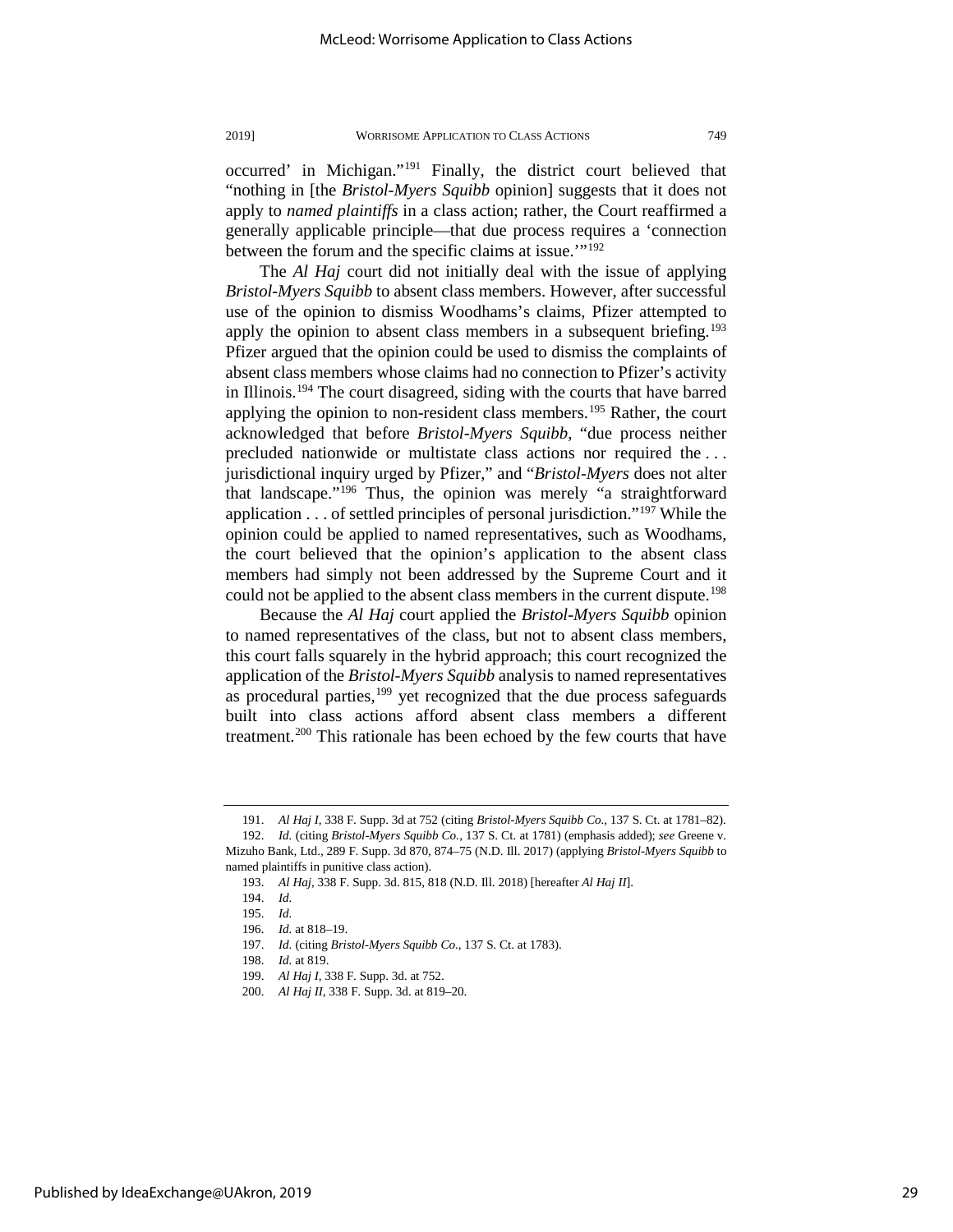applied the analysis to class representatives, yet shielded unnamed class members.<sup>[201](#page-30-0)</sup>

3. Courts which have applied the *Bristol-Myers Squibb* opinion to all parties in class actions.

The final category of courts has applied the *Bristol-Myers Squibb*  opinion to all parties in class actions, including absent class members.<sup>202</sup> These courts advance three main theories for doing so: federalism concerns, challenges to Rule 23 under the Rules Enabling Act (REA), and forum shopping concerns.

First, certain courts have taken *Bristol-Myers Squibb* as a signal from the Supreme Court that federalism concerns prompt the end to the nationwide class action outside the defendant's state of general jurisdiction[.203](#page-30-2) Just as the *Bristol-Myers Squibb* Court was concerned about California courts finding jurisdiction and adjudicating claims that occurred entirely outside the forum, these courts have been concerned about the same problems occurring in nationwide class actions.<sup>[204](#page-30-3)</sup> These courts view the ruling as a tool to either limit such nationwide class actions

<span id="page-30-0"></span><sup>201.</sup> *See* Samsung Galaxy Smartphone Mktg. & Sales Practices Litig*.*, No. 16-cv-06391-BLF, 2018 WL 1576457, at \*2 (N.D. Cal. Mar. 30, 2018) ("Plaintiffs identify no authority where a court has determined that *Bristol-Myers* does not apply to a named plaintiff seeking to represent a statewide class . . . ."); Reitman v. Champion Petfood USA, Inc*.*, No. CV 18-1736-DOC (JPRx), 2018 WL 4945645, at \*6 (C.D. Cal. Oct. 10, 2018) ("This Court finds that *Bristol-Myers* does apply where, as here, nonresident class representatives assert state-law claims against nonresident defendants on behalf of multistate classes . . . .").

<span id="page-30-1"></span><sup>202.</sup> *See* Mussat v. IQVIA, Inc., No. 17 C 8841, 2018 WL 5311903 (N.D. Ill. Oct. 26, 2018); Greene v. Mizuho Bank, Ltd., 289 F. Supp. 3d 870 (N.D. Ill. 2017); *In re* Dental Supplies Antitrust Lit., No. 16 Civ. 696, 2017 WL 4217115 (E.D.N.Y. Sept. 20, 2017); Practice Mgmt. Supp. Services v. Cirque du Soleil, Inc., 301 F. Supp. 3d. 840 (N.D. Ill. 2018); DeBernardis v. NBTY, Inc., No. 17 C 6125, 2018 WL 461228 (N.D. Ill. Jan. 18, 2018); McDonnell v. Nature's Way Products, LLC, No. 16 C 5011, 2017 WL 4864910, (N.D. Ill. Oct. 26, 2017); Chavez v. Church & Dwight Co., No. 17 C 1948, 2018 WL 2238191 (N.D. Ill. May 16, 2018); Wenokur v. AXA Equitable Life Ins. Co., No. CV-17-00165, 2017 WL 4357916 (D. Ariz. Oct. 2, 2017).

<span id="page-30-2"></span><sup>203.</sup> *See DeBernardis*, 2018 WL 461228, at \*2 (based on the Supreme Court's comments about federalism . . . the courts will apply *Bristol-Myers Squibb* to outlaw nationwide class actions in a form, such as in this case, where there is no general jurisdiction over Defendants); *Chavez*, 2018 WL 2238191, at \*10–11. *See, e.g.*, *McDonnell*, 2017 WL 4864910, at \*4 ("Purchasers of Women's Alive [products] who live in Florida, Michigan, Minnesota, Missouri, New Jersey, New York, or Washington have no injury arising from Nature's Way forum-related activities. Instead, any injury they suffered occurred in the state where they purchased the products.").

<span id="page-30-3"></span><sup>204.</sup> *DeBernardis*, 2018 WL 461228, at \*2.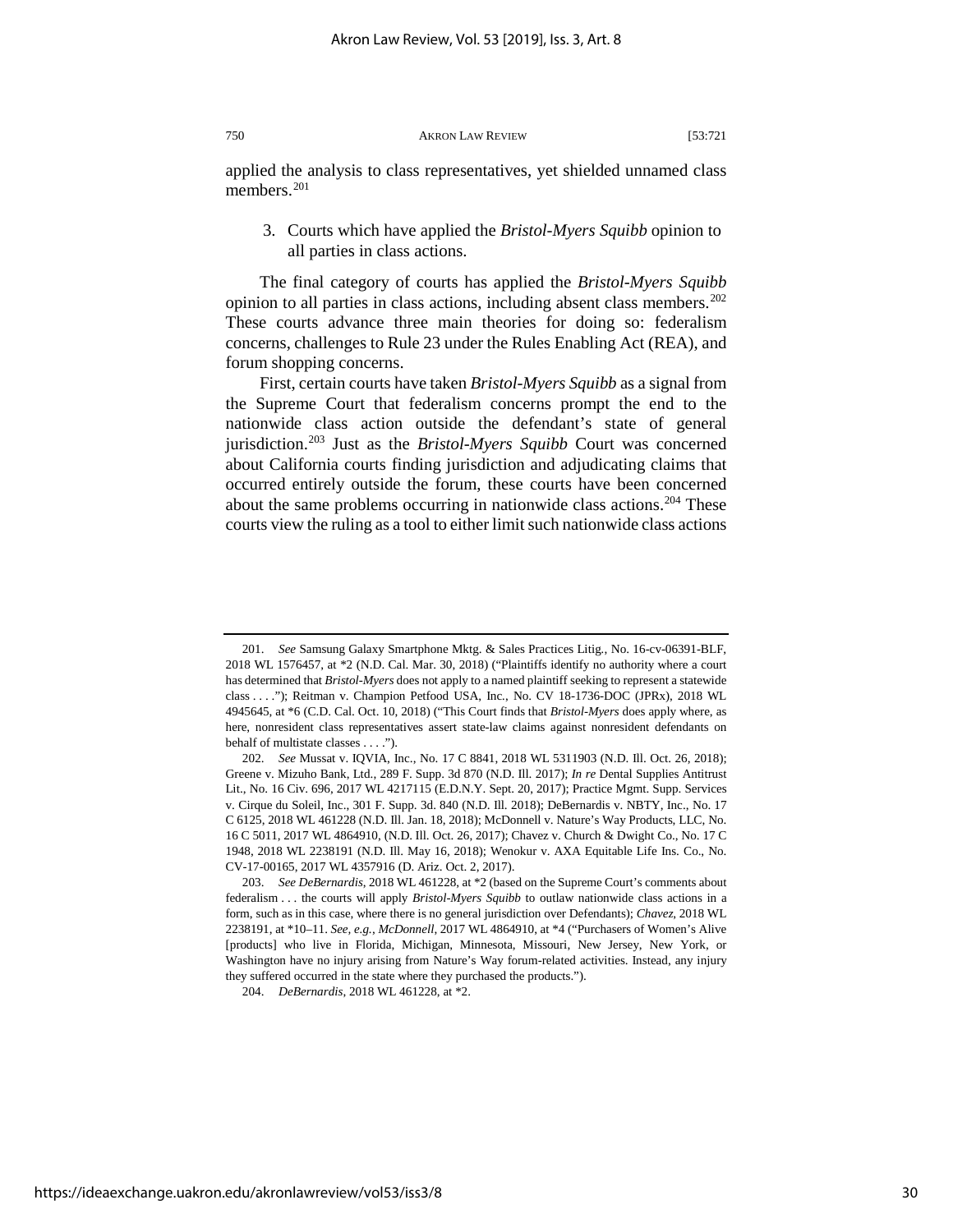to the states of general jurisdiction or handle the cases in individual state class actions where only one applicable law would be applied.<sup>[205](#page-31-0)</sup>

The second major argument is a challenge to Rule 23 under the REA. Under the REA, any of the Federal Rules of Civil Procedure may not "[A]bridge, enlarge or modify any substantive right [of the parties].["206](#page-31-1) Under this argument, if courts were to accept the notion that *Bristol-Myers Squibb* applies only to mass actions rather than class actions, then a personal jurisdiction analysis regarding the claims of the parties would change depending on whether the parties are named individually or as class members. Because parties could avoid personal jurisdiction scrutiny by filing a class action under Rule 23, this would mean that Rule 23 modifies a substantive right of the defendant and violates the REA.<sup>207</sup> Because a defendant's due process rights should remain the same whether the suit is a mass action or class action, these courts have found *Bristol-Myers* to be applicable to class actions as a way to comport with the REA.[208](#page-31-3)

Finally, these courts are concerned with forum-shopping in filing federal class actions.[209](#page-31-4) The *Bristol-Myers Squibb* Court was concerned with forum shopping because the case involved a host of non-resident plaintiffs attempting to take advantage of California's law by aggregating into a state mass action.<sup>[210](#page-31-5)</sup> The courts dealing with class actions believe that the same concerns are present within federally filed class actions attempting to utilize advantageous forums.<sup>[211](#page-31-6)</sup> There is no doubt that the same fears of forum abuse that influenced Congress to pass the Class Action Fairness Act are still present and pushing judges to begin limiting

<span id="page-31-0"></span><sup>205.</sup> *Chavez*, 2018 WL 2238191, at \*1 (stating "the Court's concerns about federalism suggest that it seeks to bar nationwide class actions in forums where the defendant is not subject to general jurisdiction") (internal citations omitted).

<sup>206. 28</sup> U.S.C. § 2072 (2018).

<span id="page-31-2"></span><span id="page-31-1"></span><sup>207. .</sup> *See, e.g.*, *In re* Dental Supplies Antitrust Lit., No. 16 Civ. 696, 2017 WL 4217115, at \*9 (E.D.N.Y. Sept. 20, 2017) (stating "the constitutional requirements of due process does not wax and wane when the complaint is individual or on behalf of a class. Personal jurisdiction in class actions must comport with due process just the same as any other"); Mussat v. IQVIA, Inc., No. 17 C 8841, 2018 WL 5311903, at \*6 (N.D. Ill. Oct. 26, 2018) (stating that applying *Bristol-Myers Squibb* to dismiss claims of nonresident class members "ensures that Rule 23—a rule of procedure subject to the [REA's] limitations—does not violated the [REA] by extending the personal jurisdiction of the federal courts to 'abridge, enlarge, or modify' a 'substantive right'").

<span id="page-31-3"></span><sup>208</sup>*.* Practice Mgmt. Supp. Services v. Cirque du Soleil, Inc., 301 F. Supp. 3d. 840, 861 (N.D. Ill. 2018).

<span id="page-31-6"></span><span id="page-31-5"></span><span id="page-31-4"></span><sup>209.</sup> DeBernardis v. NBTY, Inc., No. 17 C 6125, 2018 WL 461228, at \*2 (N.D. Ill. Jan. 18, 2018).

<sup>210.</sup> *See* Bristol-Myers Squibb Co. v. Superior Court, 137 S. Ct. 1773, 1781 (2017).

<sup>211.</sup> *DeBernardis*, 2018 WL 461228, at \*2.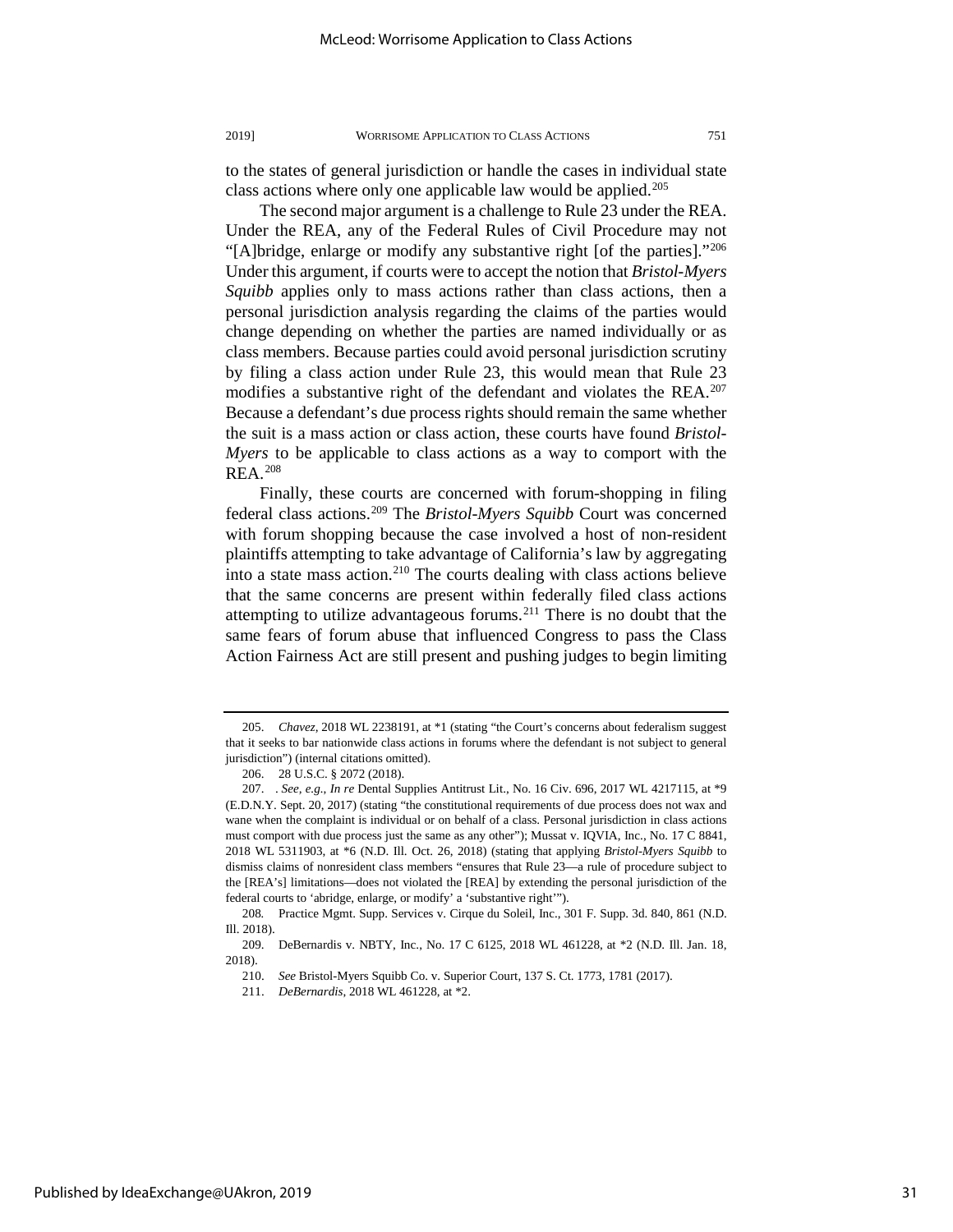the power of class actions by restricting the nationwide class action to states of general jurisdiction for the defendant. $^{212}$ 

What is most striking about these opinions is that the early courts adopting this approach spend very little time illustrating these concerns, sometimes limiting the justification down to a single sentence in the opinion.[213](#page-32-1) However, citing these courts as precedent, similar courts have begun to agree and advance the theory that the *Bristol-Myers Squibb*  opinion can be applied to class actions.<sup>[214](#page-32-2)</sup>

#### *C. Limited Guidance by the Federal Circuit Courts*

This divide within the federal district courts has continued to develop as courts have analyzed the issue through one of the three main categories detailed above.<sup>[215](#page-32-3)</sup> But as litigants are now struggling to re-direct their strategy in response this debate, this troublesome question of the opinion's application to class actions becomes even more important.<sup>[216](#page-32-4)</sup> As the issue works through the district courts, there has been limited resolution given by the federal circuit courts.

The Seventh Circuit Court of Appeals recently had the opportunity to wade in on the issue in *Beaton v. SpeedyPC* when it reviewed a district court's order granting class certification to a putative class action against a software developer.<sup>[217](#page-32-5)</sup> The defendant raised numerous arguments as to why the certification of the class and individual issues was a mistake, and also raised the argument that under the *Bristol-Myers Squibb* ruling, the district court lacked personal jurisdiction over it regarding the claims of non-resident class members.<sup>[218](#page-32-6)</sup> However, the defendant had not raised this issue of personal jurisdiction in their briefings to the district court, thereby

<sup>212.</sup> Klonoff, *supra* note 15, at 743–45.

<span id="page-32-1"></span><span id="page-32-0"></span><sup>213. .</sup> *See DeBernardis*, 2018 WL 461228, at \*2 (agreeing with district courts applying *Bristol-Myers Squibb* to class actions because of federalism and forum shopping concerns); McDonnell v. Nature's Way Products, LLC, No. 16 C 5011, 2017 WL 4864910, at \*4 (N.D. Ill. Oct. 26, 2017) (applying *Bristol-Myers Squibb* opinion to consumer class action representing out of state class members without giving justification).

<span id="page-32-2"></span><sup>214.</sup> *See* Chavez v. Church & Dwight Co., No. 17 C 1948, 2018 WL 2238191 (N.D. Ill. May 16, 2018), at \*10 (relying upon *Practice Mgmt.*, *DeBernardis*, and *McDonnell* to apply *Bristol-Myers Squibb* to class actions); Mussat v. IQVIA, Inc., No. 17 C 8841, 2018 WL 5311903, at \*5–6 (N.D. Ill. Oct. 26, 2018) (relying on arguments from earlier cases in the Northern District of Illinois to advance the theory that *Bristol-Myers Squibb* applies to non-resident class members).

<sup>215.</sup> *See, e.g.*, Murphy & Rowe, *supra* note 10.

<span id="page-32-6"></span><span id="page-32-5"></span><span id="page-32-4"></span><span id="page-32-3"></span><sup>216.</sup> *See* Richard Levick, *The Game Changes: Is Bristol-Myers Squibb The End Of An Era?*, FORBES (July 11, 2017), https://www.forbes.com/sites/richardlevick/2017/07/11/the-game-changesis-bristol-myers-squibb-the-end-of-an-era/#6bfcfbbb2e83 [https://perma.cc/BQG9-AAM8].

<sup>217.</sup> Beaton v. SpeedyPC Software, 907 F.3d 1018 (7th Cir. 2018).

<sup>218.</sup> *Id.* at 1024.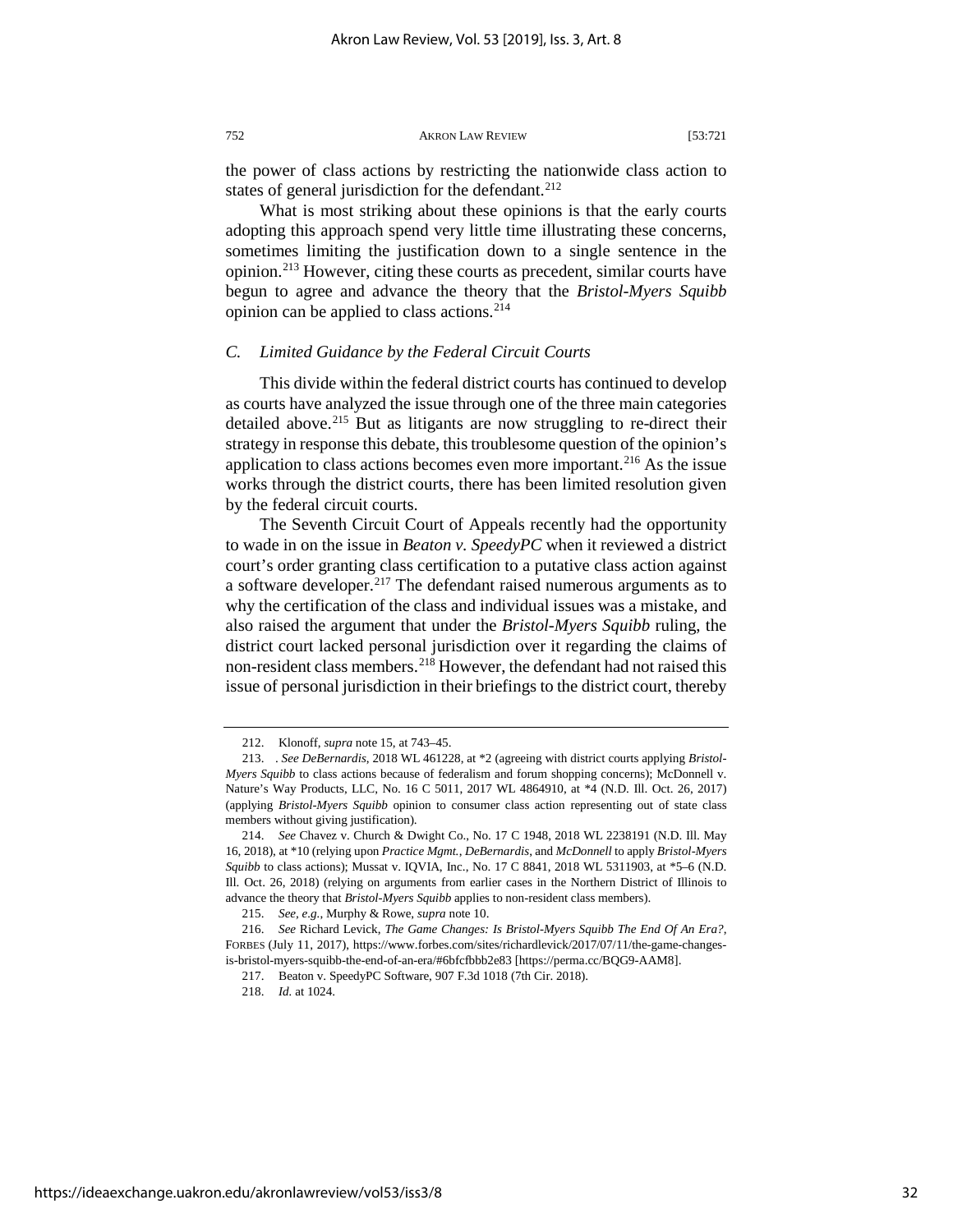waiving the issue for appeal.<sup>219</sup> The Seventh Circuit therefore refused to directly consider whether the *Bristol-Myers Squibb* opinion should be extended to class actions.

The D.C. Circuit Court of Appeals provided the first direct circuit court guidance on *Bristol-Myers Squibb*'s application to class actions. *Molock v. Whole Foods Market Inc.* involved a class action of Whole Foods Market employees who brought suit because of the company's failure to uphold contractual provisions provided under their employee "Gainsharing" bonus system.<sup>[220](#page-33-1)</sup> Alongside other arguments in the district court, Whole Foods challenged the court's personal jurisdiction on two grounds. First, Whole Foods argued the court lacked personal jurisdiction over the claims of two named representatives to the action.<sup>[221](#page-33-2)</sup> Second, it argued the court cannot exercise personal jurisdiction over it regarding the non-resident putative class members.<sup>[222](#page-33-3)</sup>

In analyzing the claims of the two named representatives, the district court found that the *Bristol-Myers Squibb* ruling limited their jurisdiction to hear their claims. The claims of the named representatives looked almost identical to the claims at issue in *Bristol-Myers Squibb* because the alleged injury did not occur as a result of Whole Foods's contact with the District of Columbia, and the only connection these two representatives had with the forum was that the other plaintiffs were injured by similar conduct.<sup>[223](#page-33-4)</sup> However, the court did not extend the ruling to the absent class members after noting key distinctions between class actions and mass actions[.224](#page-33-5) The D.C. district court agreed with the "few courts that have squarely addressed the issue," and determined that because class members are not parties like named parties to a mass action, and because Rule 23 provides additional due process safeguards, *Bristol-Myers Squibb* should not be applied to dismiss claims of non-resident class members.<sup>[225](#page-33-6)</sup>

<span id="page-33-0"></span><sup>219.</sup> *Id.* at 1025 ("Speedy seems to be asking us to extend *Bristol-Myers Squibb* to nationwide class actions. While briefing the issue now before us—class certification—in the district court, neither party raised personal jurisdiction. Thus, we have no need to opine on this question, because it does not bear directly on our determination.").

<sup>220. .</sup> Molock v. Whole Foods Mkt., Inc., 297 F. Supp. 3d 114, 120–21 (D.C.C. 2018).

<sup>221.</sup> *Id.* at 124.

<sup>222.</sup> *Id.*

<span id="page-33-4"></span><span id="page-33-3"></span><span id="page-33-2"></span><span id="page-33-1"></span><sup>223.</sup> *Id.* at 124–25 ("Accordingly, because Bowens's and Strickland's claim, like those of the non-resident plaintiffs in *Bristol-Myers*, arise from conduct outside the forum where they seek to bring suit, this court cannot exercise specific jurisdiction as to their claims.").

<sup>224.</sup> *Id.* at 126–27.

<span id="page-33-6"></span><span id="page-33-5"></span><sup>225.</sup> *Id.* Based off the court's application to the ruling to the named representatives, but not the class members, this court would fall squarely into the "hybrid" category I have discussed above, and advocate in this Note.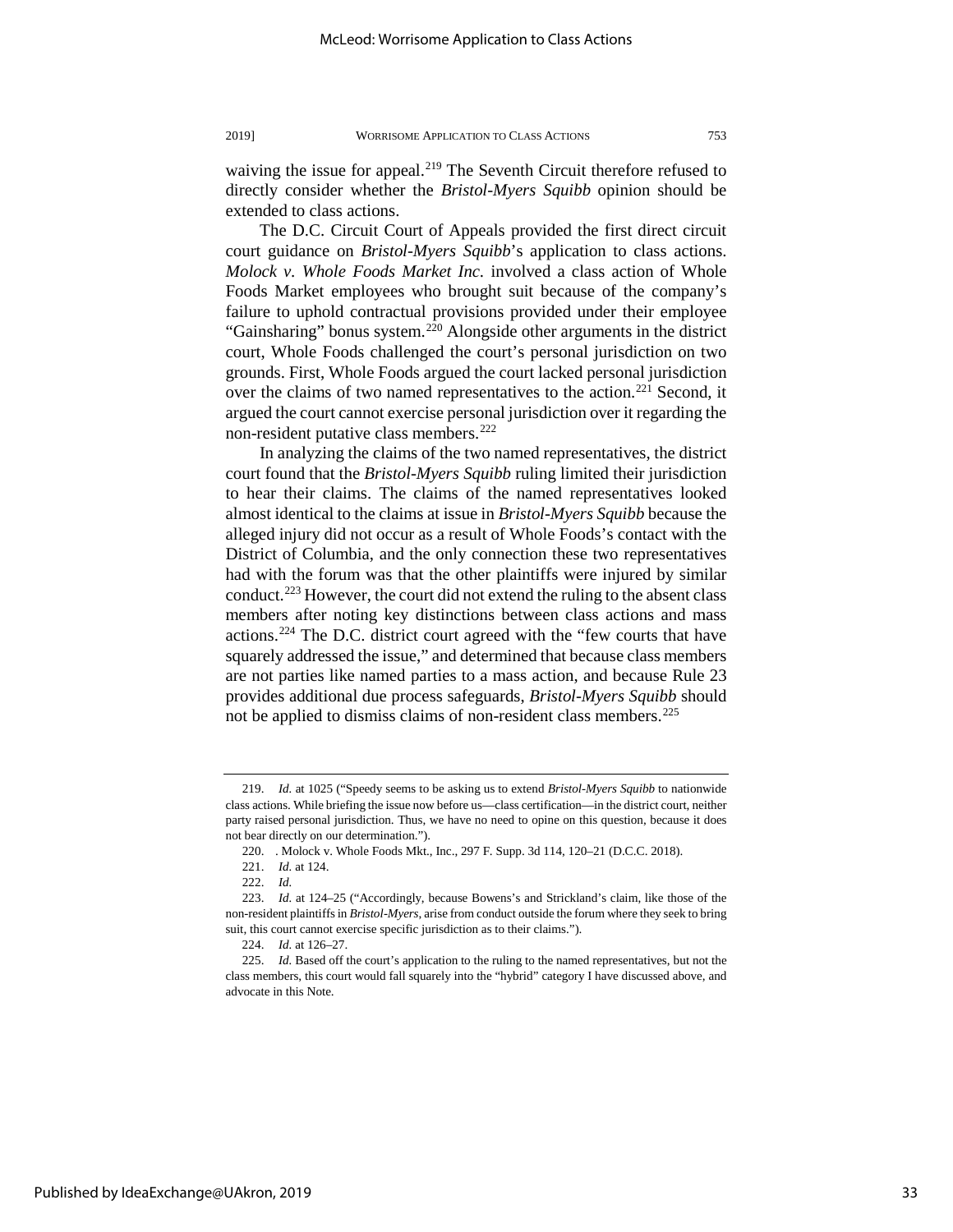The issue was made final by the court, and Whole Foods appealed the decision.<sup>[226](#page-34-0)</sup> Briefs by both parties made it clear that determining whether unnamed class members are *parties* for personal jurisdiction and procedural purposes is the central inquiry.<sup>[227](#page-34-1)</sup> The D.C. Circuit sided with the plaintiffs, agreeing that, prior to class certification under Rule 23, unnamed class members are not yet parties to the action.<sup>[228](#page-34-2)</sup> Using a "specific application of the more general principle that personal jurisdiction entails a court's 'power over the parties before it,'"[229](#page-34-3) the court found that unnamed class members were not parties prior to certification[.230](#page-34-4) Parties are those who brought the lawsuit or had the lawsuit brought against or have been joined thorough some intervention or joinder rule.<sup>[231](#page-34-5)</sup> Prior to certification, class members are simply not parties before the court—they only become subject to dismissal *after* the class has been certified.<sup>[232](#page-34-6)</sup> Because unnamed class members are nonparties prior to class certification, the court concluded that the attempted dismissal using the *Bristol-Myers Squibb* opinion is therefore untimely.<sup>[233](#page-34-7)</sup> This opinion about the status of unnamed class members has

<sup>226.</sup> Molock v. Whole Foods Mkt., Inc., 317 F. Supp. 3d 1 (D.D.C. 2018).

<span id="page-34-1"></span><span id="page-34-0"></span><sup>227.</sup> *Compare* Brief of Plaintiffs-Appellees at 22–25, Whole Foods Mkt. Grp., Inc. v. Molock et al., No. 18-7162 (D.C. Cir. Mar. 29, 2019) (arguing that unnamed class members are not parties for procedural purposes and their claims should not be considered in a personal jurisdiction analysis prior to certification), *with* Reply Brief of Appellant at 3–7, Whole Foods Mkt. Grp., Inc. v. Molock et al., No. 18-7162 (D.C. Cir. May. 10, 2019) (arguing that the party/non-party distinction has no bearing in a personal jurisdiction analysis and that claims of absent class members can be dismissed under *Bristol-Myers Squibb* precedent).

<span id="page-34-2"></span><sup>228.</sup> Molock v. Whole Foods Mkt. Grp., Inc., 952 F.3d 293, 298 (D.C. Cir. 2020) ("Because the class in this case has yet to be certified, Whole Foods' motion to dismiss the putative class members is premature. Only after the putative class members are added to the action—that is, 'when the action is certified as a class under Rule 23.'") (citing Gibson v. Chrysler Corp., 261 F.3d 927, 940 (9th Cir. 2001)).

<span id="page-34-3"></span><sup>229.</sup> *Molock*, 952 F.3d at 298 (citing Lightfoot v. Cendant Mortgage Corp., 137 S. Ct. 553, 562 (2017)).

<sup>230.</sup> *Id.* 

<span id="page-34-5"></span><span id="page-34-4"></span><sup>231.</sup> *See* Smith v. Bayer Corp., 564 U.S. 299, 313 (2011) ("In general, a party to litigation is one by or against whom a lawsuit is brought or one who becomes a party by intervention, substitution, or third-party practice.").

<span id="page-34-6"></span><sup>232.</sup> *See In re* Bayshore Ford Trucks Sales, Inc., 471 F.3d 1233, 1245 (11th Cir. 2006) ("The granting of class certification under Rule 23 authorizes a district court to exercise personal jurisdiction over unnamed class members who otherwise might be immune to the court's power."); Gibson v. Chrysler Corp., 261 F.3d 927, 940 (9th Cir. 2001) ("[A] class action, when filed, includes only the claims of the named plaintiff or plaintiffs. The claims of unnamed class members are added to the action later, when the action is certified as a class under Rule 23.").

<span id="page-34-7"></span><sup>233.</sup> Molock, 952 F.3d at 298. Interestingly, the court implies that the opinion could still be used to dismiss unnamed parties *after* certification. *Id.* ("When the action is certified as a class under Rule 23—should the district court entertain Whole Foods's motion to dismiss the nonnamed class members.") (internal citations omitted).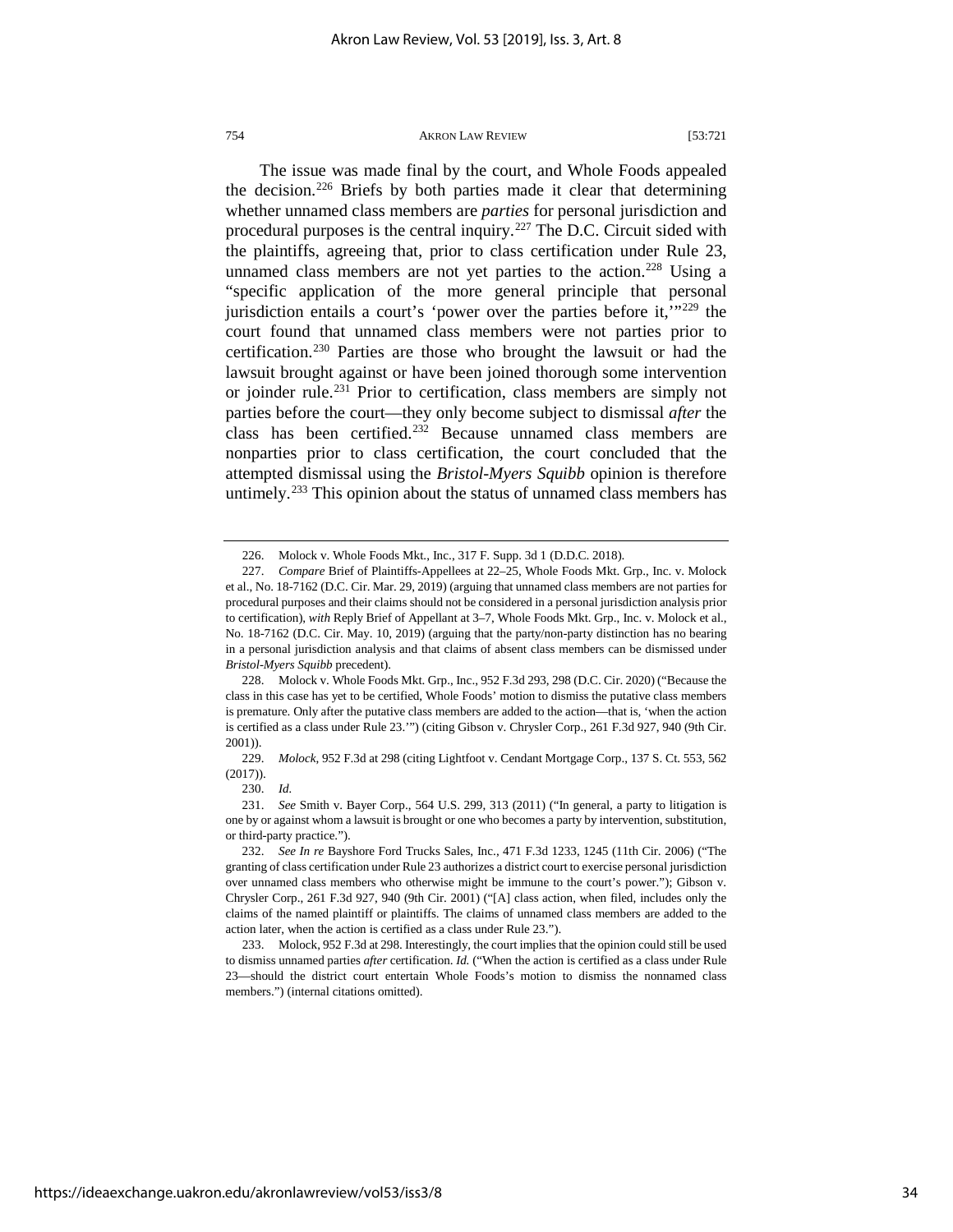provided the first clear authority on the issue. However, the circuits courts have still yet to address the other three concerns outlined above.

### IV. *BRISTOL-MYERS SQUIBB* SHOULD NOT BE APPLIED TO ABSENT CLASS MEMBERS IN CLASS ACTIONS.

The Supreme Court's opinion in *Bristol-Myers Squibb* was by no means an incorrect opinion, and this Note does not advance that notion. It was an important clarification to the boundaries of specific jurisdiction and a new addition to the Court's portfolio of cases detailing personal jurisdiction. However, applying *Bristol-Myers Squibb* to limit and break up class actions outside a defendant's forum of general jurisdiction has proven problematic.

Courts applying the *Bristol-Myers Squibb* opinion to absent class members' claims have little reason to do so. The three major concerns cited by these courts—federalism, a violation of the REA, and the dangers of forum shopping—are already adequately handled by Rule 23; using the *Bristol-Myers Squibb* opinion adds nothing new. Shoehorning the opinion to apply to class actions is a blunt attempt to dismiss class actions unless they are filed in the defendant's forum of general jurisdiction. As such, *Bristol-Myers Squibb* should not be applied to absent class members in class action suits.

## *A. Federalism Concerns are Not Present in Federal Class Actions.*

The federalism concerns present in *Bristol-Myers Squibb* are not present in federal class actions, thus negating use of the opinion against absent class members. California's exercise of jurisdiction over claims which had no connection to the forum created a classic federalism concern because one state was adjudicating claims which happened outside its borders.[234](#page-35-0) Although class actions, by their nature, involve adjudicating claims in a single forum, federalism concerns are not present because: (1) class actions must apply the respective law to the class members involved, and (2) CAFA allows for filing or easy removal of class actions to federal court to avoid the sway of state courts. As such, the federalism concerns cited by courts applying *Bristol-Myers Squibb* to class actions are insignificant.

First, federalism concerns are already scrutinized as a component in the class certification process. The Supreme Court's interpretation of the

<span id="page-35-0"></span><sup>234.</sup> Bristol-Myers Squibb Co. v. Superior Court, 137 S. Ct. 1773, 1781 (2017).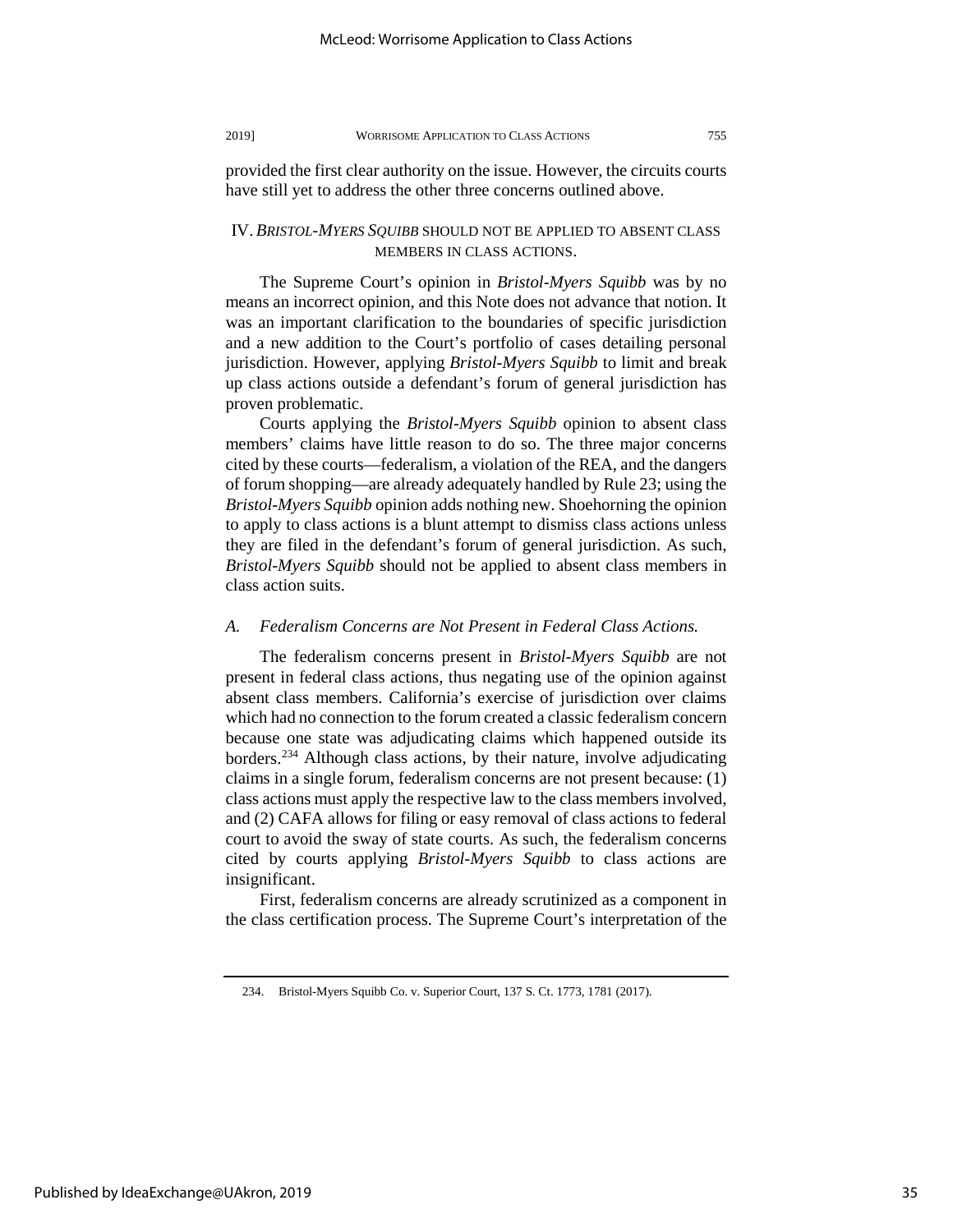Constitution through *Erie*, [235](#page-36-0) *Klaxon Co*, [236](#page-36-1) and *Shutts*[237](#page-36-2) has created three major foundations: federal courts sitting in diversity must apply the substantive law of the forum where they sit<sup>[238](#page-36-3)</sup>; choice of law rules are substantive rules of the forum state<sup>[239](#page-36-4)</sup>; and states cannot apply their substantive laws to conduct that occurs outside their borders, even in class actions filed in the forum.<sup>[240](#page-36-5)</sup> Under the REA, district courts cannot use the class device to "negate or make it impossible for one or more of the parties to assert otherwise available claims and defenses" under state law.<sup>[241](#page-36-6)</sup>

So what do these principles mean together? These principles hold that although class actions seek to represent class members from multiple forums, courts are restrained from applying one law to the entire class, and the appropriate substantive law will be applied to each respective class member. Taking these restraints together, there is very little concern for a federalism issue being present in a federally filed class action. Recall that the mass action plaintiffs in *Bristol-Myers Squibb* attempted to take advantage of the substantive state laws of California even though their claims did not result from the defendant's contact with California.<sup>242</sup> Accordingly, the Supreme Court concluded that the state court's exercise of jurisdiction over conduct which did not occur there would pose a federalism issue, violating principles of due process and personal jurisdiction. Because district courts cannot apply one substantive law to an entire class in a class action, class action suits are wholeheartedly and procedurally different from the situation that arose in *Bristol-Myers Squibb*.

This safeguard is demonstrated through the rigorous choice of law analysis that must be conducted at the class certifications stage. Rule  $23(a)(2)$  requires that for a class to be certified, there must be questions of law or fact common to the class, and  $23(b)(3)$  requires that there must be "questions of law or fact common to class members [that] predominate over any questions affecting individual members."[243](#page-36-8) Because multiple laws would have to be applied to each member, this forces district courts to conduct a choice of law analysis by identifying which state laws would be applied to the class members, identifying the substantial issues of the

<sup>235.</sup> Erie R.R. Co. v. Tompkins, 304 U.S. 64 (1938).

<span id="page-36-0"></span><sup>236.</sup> Klaxon Co. v. Stentor Elec. Mfg. Co., 313 U.S. 487 (1941).

<sup>237.</sup> Phillips Petroleum Co. v. Shutts, 472 U.S. 797, 823 (1985).

<span id="page-36-5"></span><span id="page-36-4"></span><span id="page-36-3"></span><span id="page-36-2"></span><span id="page-36-1"></span><sup>238. .</sup> *Erie*, 304 U.S. at 78.

<sup>239.</sup> *Klaxon*, 313 U.S. at 496–97.

<sup>240.</sup> *Shutts*, 472 U.S. at 823.

<sup>241.</sup> *See* 28 U.S.C. § 2072 (2018).

<span id="page-36-8"></span><span id="page-36-7"></span><span id="page-36-6"></span><sup>242.</sup> *See* Bristol-Myers Squibb Co. v. Superior Court, 137 S. Ct. 1773, 1778 (2017).

<sup>243.</sup> FED. R. CIV. P. 23(a)(2), (b)(3).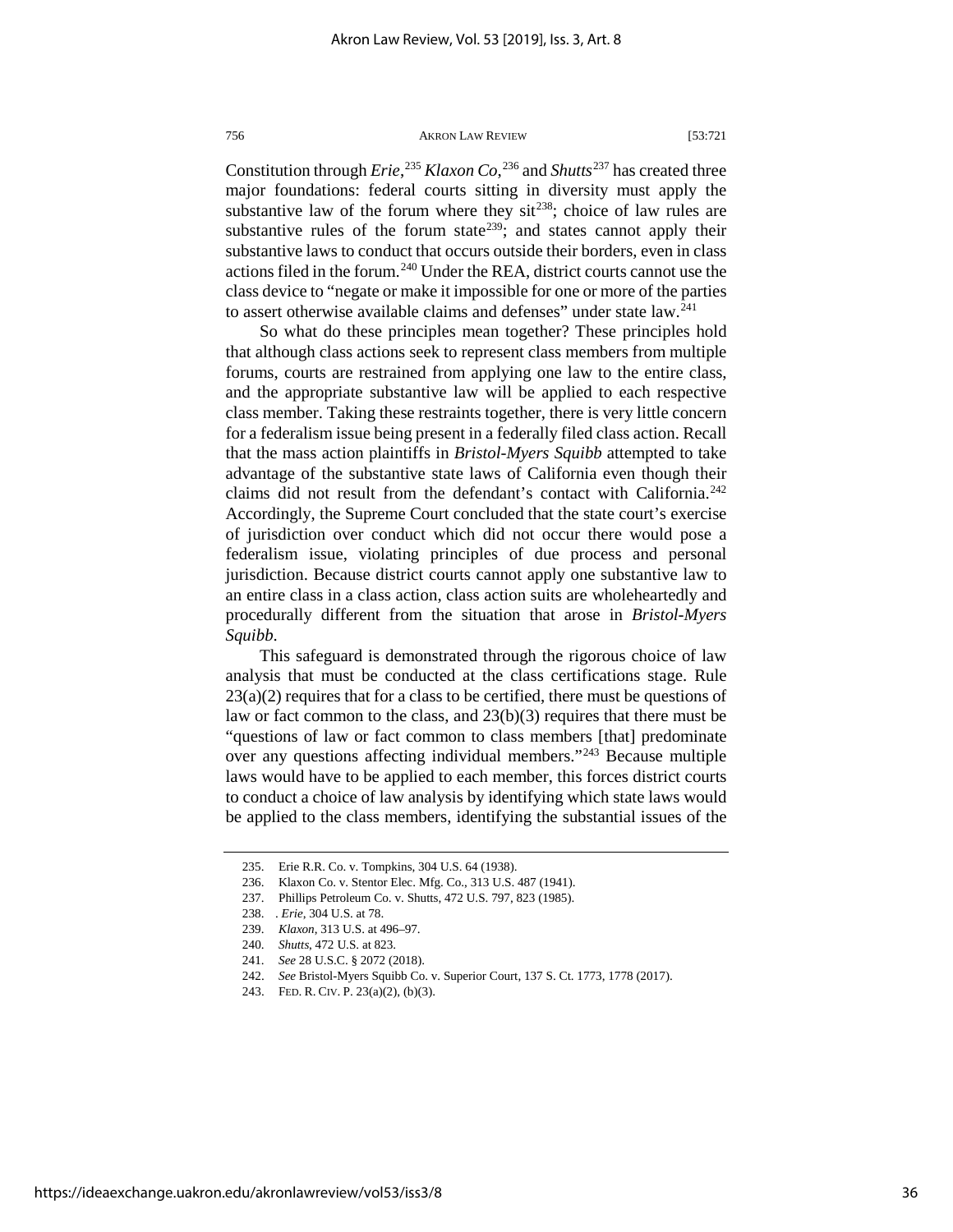case, and conducting a state-by-state survey on how those legal issues would be affected by each state's laws.<sup>[244](#page-37-0)</sup>

This choice of law analysis embedded in Rule 23 adds two safeguards to protect against federalism concerns. First, because a certified class action must apply the respective state laws to each class member, there is little worry that the court would be handling a case where a single substantive law would be applied to controversies that occurred outside the forum. Second, if a choice of law analysis reveals that there is too great a difference in state laws, the class will be decertified, thus negating any concern over the court handling the case in the first place.<sup>245</sup>

To illustrate this point, suppose that a consumer in State A is injured by the tortious conduct of a corporate defendant headquartered in State B. Consumer files a class action in the appropriate federal court under diversity jurisdiction and seeks to certify a nationwide class of all those injured by the defendant's negligence. As shown, a rigorous choice of law analysis must be done during the certification stage, and a survey of the potential laws to be applied to the respective class members must be conducted. The substantive tort law of State A can only be applied to those class members who were injured in State A; for all other states, the respective state laws will be applied to those controversies. It is at this point that "predominance" of the common issue of law or fact is determined. In this hypothetical, there is no federalism concern implicated by this procedure. Even though the class members' claims are being handled in a central forum, State A is still respecting due process by applying the respective laws to each controversy or decertifying the class if it does not meet  $23(a)(2)$  or (b)(3) requirements.

Additionally, Rule 23's subclass mechanism also adequately handles potential federalism problems. Rule  $23(c)(5)$  allows the district courts to

<span id="page-37-0"></span><sup>244.</sup> Holly Kershell, *An Approach to Certification Issues in Multi-State Diversity Class Actions*  in Federal Court After the Class Action Fairness Act of 2005, 40 USF L. REV. 769, 783 (2006).

<span id="page-37-1"></span><sup>245.</sup> *Id. See In re* Bridgestone/Firestone, 228 F.3d 1012, 1015, 1018 (7th Cir. 2002) ("No class action is proper unless all litigants are governed by the same legal rules. Otherwise the class cannot satisfy the commonality and superiority requirements of Fed. R. Civ. P.  $23(a)$ ,  $(b)(3)$ .... Because these claims must be adjudicated under the law of so many jurisdictions, a single nationwide class is not manageable."); Georgine v. Amchem Prods., Inc., 83 F.3d 610, 630 (3d Cir. 1996) ("Given the multiplicity of individualized factual and legal issues, magnified by choice of law considerations, we can by no means conclude 'that the questions of law or fact common to the members of the class predominate over any questions affecting only individual members.'"); Castano v. Am. Tobacco Co., 84 F.3d 734, 741 (5th Cir. 1996) ("[A] district court must consider how variation in state law affect predominance and superiority . . . . In a multi-state class action, variation in state law may swamp any common issues and defeat predominance."); Lozano v. AT&T Wireless Servs., Inc., 504 F.3d 718, 728 (9th Cir. 2007) (stating "[T]he law on predominance requires the district court to consider variations in state law when a class action involves multiple jurisdictions.").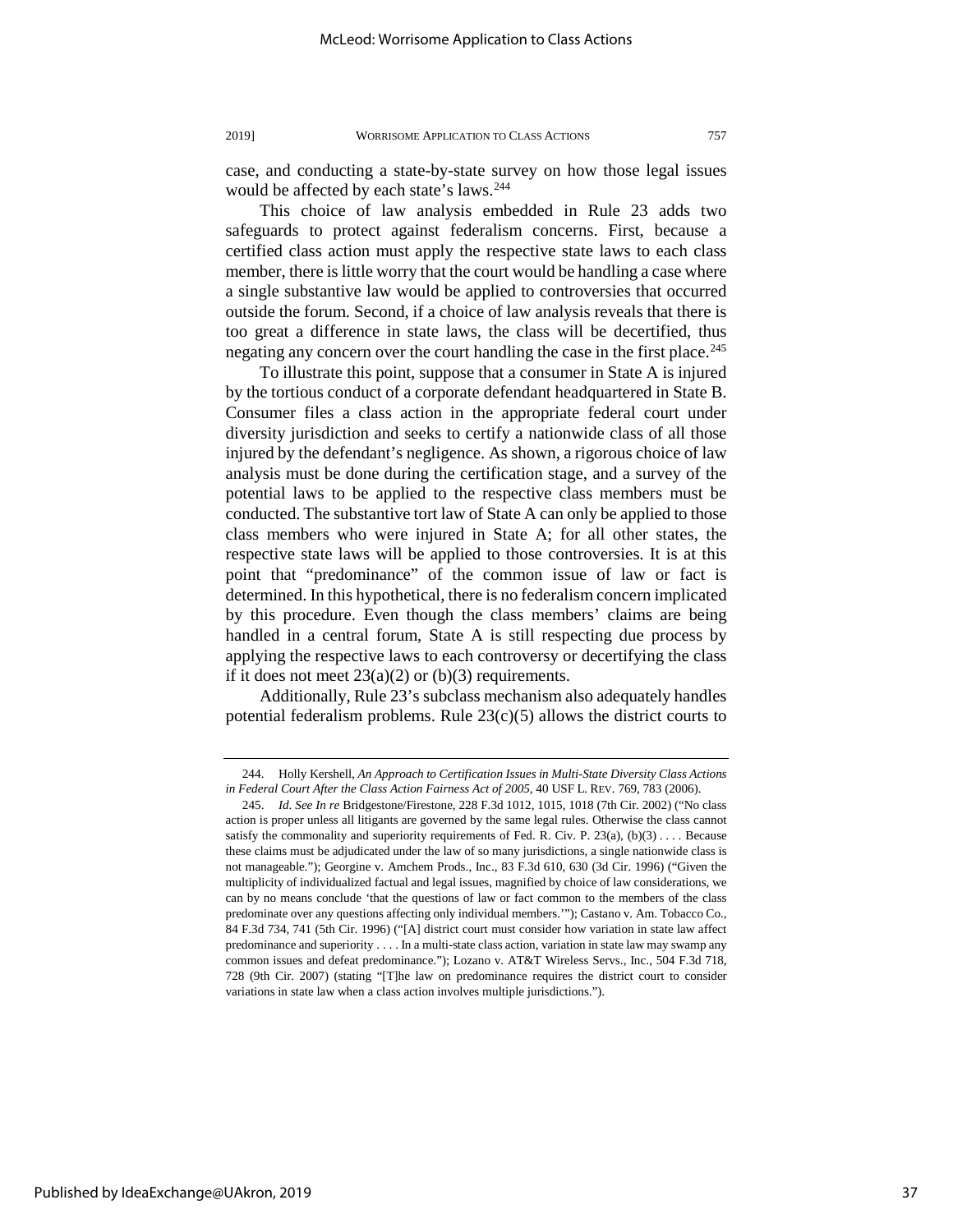create "subclasses" which are treated like individual classes.<sup>[246](#page-38-0)</sup> As the Eleventh Circuit held in *Klay v. Humana, Inc.*, it is theoretically possible to take a nationwide class and break it into a series of subclasses which meet certification requirements.<sup>[247](#page-38-1)</sup> Therefore, if a nationwide class faces a conflict of substantive state laws, the class could be broken up into a series of subclasses that aggregate similar state laws together. Just as the requirements of class certification are the plaintiff's initial burden, the plaintiff must also demonstrate to the court that subclasses are appropriate. This is shown through a rigorous analysis "establishing appropriate subclasses and demonstrating that each subclass meets the Rule 23 requirements . . . the plaintiffs must come forward with the exact definition of each subclass, its representatives, and the reasons each subclass meets the prerequisites of Rule  $23(a)$  and (b)."<sup>[248](#page-38-2)</sup>

Looking back to our earlier illustration, Consumer's class action may be able to utilize subclasses by showing that the multiple states' laws applicable to the class members could be grouped into similar subclasses. Therefore, each class would be given a representative, and the plaintiff would have to demonstrate that the subclass standing alone meets Rule 23's requirements. So, the nationwide class could be broken up into a series of subclasses that group either the common issues of fact (Product A, Product B, Product C subclasses) or the common laws shared among the class (Ohio, Kentucky, Pennsylvania subclasses).

While *Bristol-Myers Squibb* presented an interstate federalism problem, this concern has no application to class actions because a class action must meet a host of due process safeguards to be certified. A choice of law survey will be conducted, and the respective substantive law will be applied to each class member, so long as a common issue of fact or law is shared among the entire class. The sub-classing tool can further be utilized to ensure due process is not offended through maintenance of the suit.

Thus, the federalism concern presented in *Bristol-Myers Squibb* is simply not present in federally filed class actions. There is no concern of a state court overreaching its judicial boundaries in a class action; Supreme Court precedent and Rule 23 limit courts from applying a single substantive law to all members of a class action, and potential class actions with large substantive law conflicts will likely not be granted certification in the first place.

<sup>246.</sup> FED. R. CIV. P. 23(c)(5).

<sup>247.</sup> Klay v. Humana, Inc., 382 F.3d 1241, 1262 (11th Cir. 2004).

<span id="page-38-2"></span><span id="page-38-1"></span><span id="page-38-0"></span><sup>248.</sup> Zinser v. Accufix Research Inst., Inc., 253 F.3d 1180, 1190 (9th Cir. 2001) (citing *In re* Telectronics Pacing Sys., Inc., 168 F.R.D. 203, 221 (S.D. Ohio 1996)).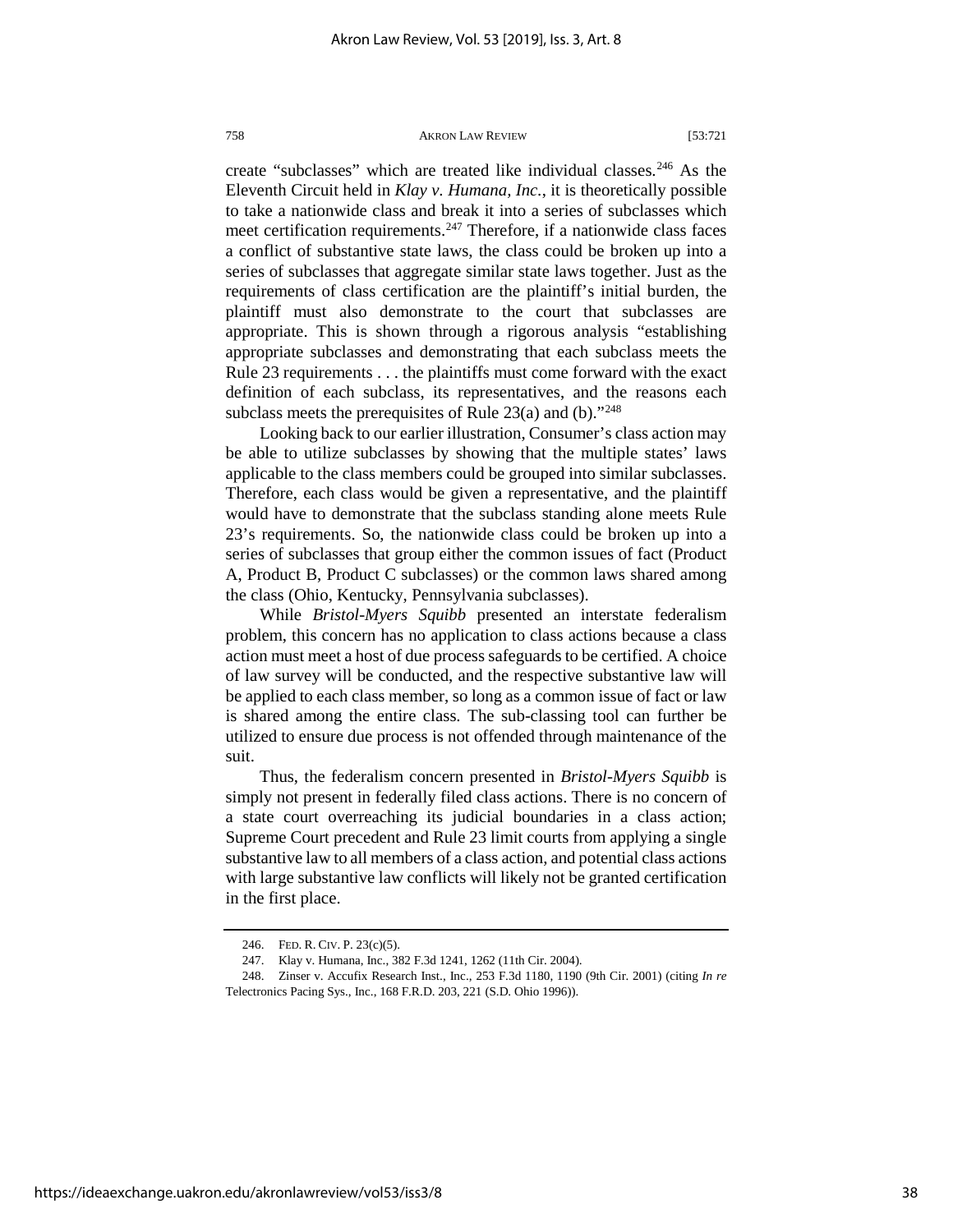#### *B. The Rules Enabling Act Will Not Be Violated*

The second major challenge to class actions using the *Bristol-Myers Squibb* holding comes from a challenge to Rule 23 under the Rules Enabling Act. While *Bristol-Myers Squibb* was first and foremost about personal jurisdiction, the opinion has been shoehorned into class action litigation by arguing that there is a procedural difference between class actions and mass actions. As the *Practice Management Support* court noted, because a personal jurisdiction analysis would not be conducted on all the absent class members in a class action, this arguably modifies a substantive right of the defendant and violates the Rules Enabling Act.<sup>249</sup> It would therefore follow that these courts believe that Rule 23, as a complete mechanism, violates the REA.

This argument fails to recognize the Supreme Court's interpretation of challenges to the Rules Enabling Act and Rule 23. Illustrative on this point is the Court's most recent *Erie* doctrine case: *Shady Grove Orthopedic Association v. Allstate Insurance Co.* In *Shady Grove*, the Supreme Court entertained a challenge to Rule 23 when a series of lower courts struggled to apply a New York statute, CPLR § 901, which could dismiss class actions even though the Rule 23 requirements had been met.<sup>[250](#page-39-1)</sup> This conflict eventually wound its way to the Supreme Court, where the Court reinforced the validity of Rule 23 under the Rules Enabling Act.<sup>[251](#page-39-2)</sup>

The Court noted that when analyzing statutory challenges to the Federal Rules, the federal power to prescribe the rules of procedure has always been reinforced so long as the rule regulates matters "rationally capable of classification as procedure."[252](#page-39-3) This comes with the restriction that the rule being challenged must comport with the Rules Enabling Act, i.e. it must not "abridge, enlarge, or modify any substantive right [of the parties]."[253](#page-39-4) While there have been multiple challenges to the Rules of Civil Procedure under the REA, the Court has adopted a restrictive reading of the statute.

The language of the Rules Enabling Act has been interpreted to hold that for a rule to be valid, it must "really regulat[e] procedure—the judicial process for enforcing rights and duties recognized by substantive law and for justly administering remedy and redress for disregard or infarction of

<span id="page-39-4"></span><span id="page-39-3"></span><span id="page-39-2"></span><span id="page-39-1"></span><span id="page-39-0"></span><sup>249.</sup> Practice Mgmt. Supp. Services v. Cirque du Soleil, Inc., 301 F. Supp. 3d. 840, 861 (N.D. Ill. 2018).

<sup>250.</sup> Shady Grove Orthopedic Assocs., P.A. v. Allstate Ins. Co., 559 U.S. 393, 397 (2010).

<sup>251.</sup> *Id.* at 409.

<sup>252.</sup> *Id.* at 406 (citing Hanna v. Plumer, 380 U.S. 460, 472 (1965)).

<sup>253.</sup> *Id.* at 407 (citing 28 U.S.C. § 2072(b) (2018)).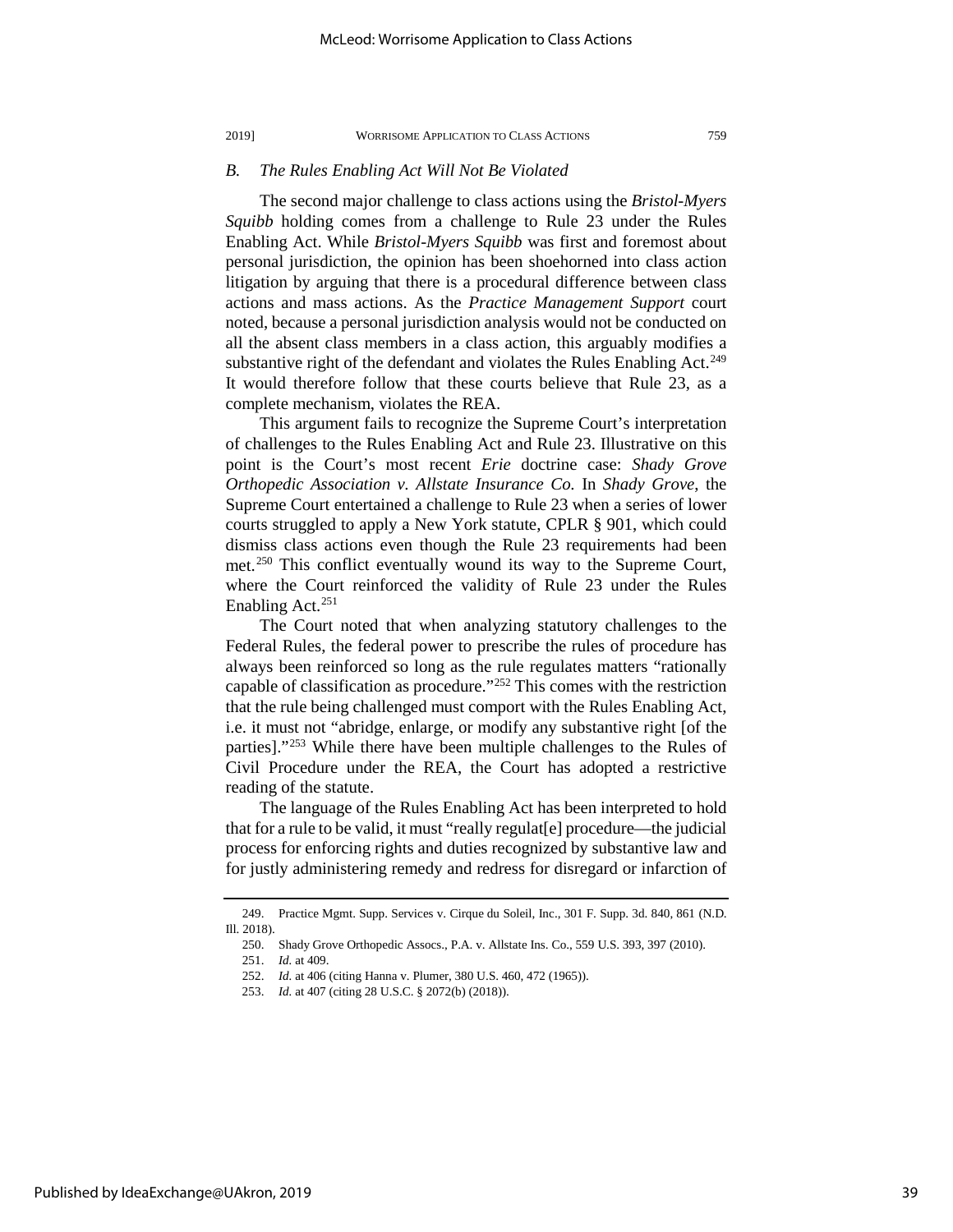them."[254](#page-40-0) Using this standard, the Court has consistently rejected every statutory challenge to the Federal Rules.<sup>[255](#page-40-1)</sup> This is because, technically, every federal court rule has *some* effect on the substantive rights of the parties involved. But as the *Shady Grove* Court noted: "each [rule] undeniably regulated on the process for enforcing those rights; none altered the rights themselves, the available remedies, or the rules of decision by which the court adjudicated either."[256](#page-40-2)

With this background, the *Shady Grove* Court held that Rule 23 did not violate the Rules Enabling Act. Broadly speaking, Federal Rules which allow multiple claims to be litigated together (Fed. Rule Civ. Proc. 18, 20, and 42) are valid because they do not alter "separate entitlements to relief nor abridge defendants' rights  $\dots$  ."<sup>[257](#page-40-3)</sup> Rather, the rules modify "how the claims are processed."[258](#page-40-4) Because Rule 23 (which can be viewed as a complicated form of joinder) only modifies how a claim involving multiple plaintiffs against a single defendant is processed, the Court found that Rule 23 did not violate the Rules Enabling Act.<sup>259</sup>

Turning to our current analysis, the courts which have applied *Bristol-Myers Squibb* to absent class members in class actions have brought forth a similar statutory challenge to Rule 23. As the *Practice Management Support* court argued, *Bristol-Myers Squibb* laid the foundation that the due process stops nonresident plaintiffs—whose claims do not relate to the defendant's in-forum conduct—from joining and aggregating claims with an in-forum resident.<sup>[260](#page-40-6)</sup> Therefore, if a personal jurisdiction analysis must be conducted regarding all plaintiffs in a mass action (as in *Bristol-Myers Squibb*), this should not change if the action is instead a class action and the additional plaintiffs are unnamed class members. If a personal jurisdiction analysis is not conducted on all

<span id="page-40-6"></span>https://ideaexchange.uakron.edu/akronlawreview/vol53/iss3/8

<span id="page-40-0"></span><sup>254.</sup> *Id.* (citing Sibbach v. Wilson & Co., 312 U.S. 1, 14 (1941)). *See Hanna*, 380 U.S. at 464; Burlington Northern R. Co. v. Woods, 480 U.S. 1, 8 (1987).

<span id="page-40-1"></span><sup>255.</sup> *Shady Grove*, 559 U.S. at 407*.* The *Shady Grove* Court noted how numerous challenges to Federal Rules have failed under this standard. These include methods for serving process under Federal Rule 4, requiring litigants to submit for mental or physical examination under Federal Rule 35, the imposition of sanctions for filing frivolous appeals under Federal Rule Appellate Procedure 38, and sanctions for those who sign court papers without a reasonable inquiry into the facts asserted under Federal Rule 11.

<sup>256.</sup> *Id.* at 407–08.

<sup>257.</sup> *Id.* at 408.

<sup>258.</sup> *Id.*

<sup>259.</sup> *Id.*

<span id="page-40-5"></span><span id="page-40-4"></span><span id="page-40-3"></span><span id="page-40-2"></span><sup>260.</sup> Practice Mgmt. Supp. Services v. Cirque du Soleil, Inc., 301 F. Supp. 3d. 840, 861 (N.D. Ill. 2018) (citing Bristol-Myers Squibb Co. v. Superior Court, 137 S. Ct. 1773, 1781 (2017)).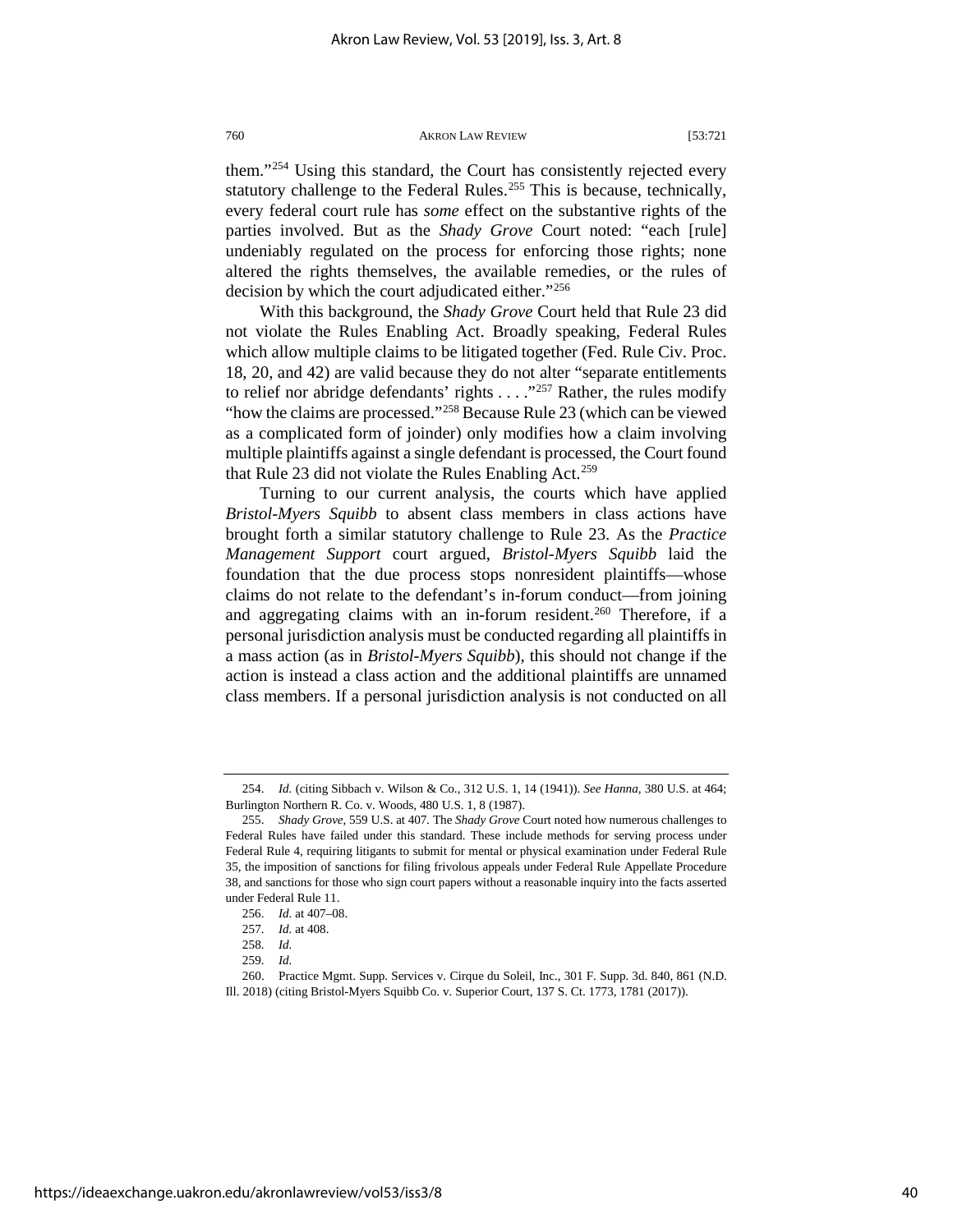parties, including absent class members outside the forum, then this would violate the Rules Enabling Act. $^{261}$  $^{261}$  $^{261}$ 

While this argument seems to implicate a serious modification of a defendant's due process rights in a class action, it fails to recognize the analysis applied in *Shady Grove*. Again, when the Federal Rules are challenged under the Rules Enabling Act, the Act invalidates a rule which ". . . alters 'the rules of decision by which [the] court will adjudicate [those] rights."<sup>[262](#page-41-1)</sup> If a rule only regulates the manner and means by which litigants rights' are enforced, then the rule is valid under the Act.<sup>263</sup> In application, Rule 23 does not modify any due process rights of a potential defendant because the action is filed as a class action, rather than a mass action.

First, for a class action to be filed in federal court, the defendant must still have personal jurisdiction in the selected forum in relation to the named representatives' claims.<sup>[264](#page-41-3)</sup> If the defendant lacks personal jurisdiction in relation to the named representatives' claims, then those claims will be dismissed, just as if the action were filed as a mass action.<sup>265</sup> If the class has no named representative in the forum, certification is impossible.[266](#page-41-5) This rule is demonstrated by the courts applying the "hybrid" approach and scrutinizing the personal jurisdiction over defendant regarding named representatives' claims.<sup>[267](#page-41-6)</sup>

Second, Rule 23 merely modifies the *manner* in which a defendant's due process rights are enforced. While a personal jurisdiction analysis is not performed on all absent class members to the action, a defendant's due process rights are still protected through the certification requirements of Rule 23. The requirements of Rule 23(a) act as constitutional safeguards for class members because they ensure that due process is not offended by taking an individual plaintiff's claim and instead binding him to a class of

<sup>261.</sup> *Id.*

<span id="page-41-1"></span><span id="page-41-0"></span><sup>262.</sup> *Shady Grove*, 559 U.S. at 407 (citing Mississippi Publ'g Corp. v. Murphree, 326 U.S. 438, 446 (1946)).

<sup>263.</sup> *Id.* 

<span id="page-41-3"></span><span id="page-41-2"></span><sup>264.</sup> *See* NEWBERG ON CLASS ACTIONS § 6:25 (5th ed.) ("A putative class representative seeking to hale a defendant into court to answer to the class must have personal jurisdiction over that defendant just like any individual litigant must.").

<sup>265.</sup> *See, e.g.*, *id.* 

<span id="page-41-5"></span><span id="page-41-4"></span><sup>266.</sup> *See* FED. R. CIV. P. 23(a)(3)–(a)(4) (Requiring representatives to represent the class with similar claims).

<span id="page-41-6"></span><sup>267.</sup> *See* Molock v. Whole Foods Mkt., Inc., 297 F. Supp. 3d 114, 120–21 (D.D.C. 2018); *Al Haj I*, 338 F. Supp. 3d 741, at 752–753 (N.D. Ill. 2018); Greene v. Mizuho Bank, Ltd., 289 F. Supp. 3d 870, 874–75 (N.D. Ill. 2017).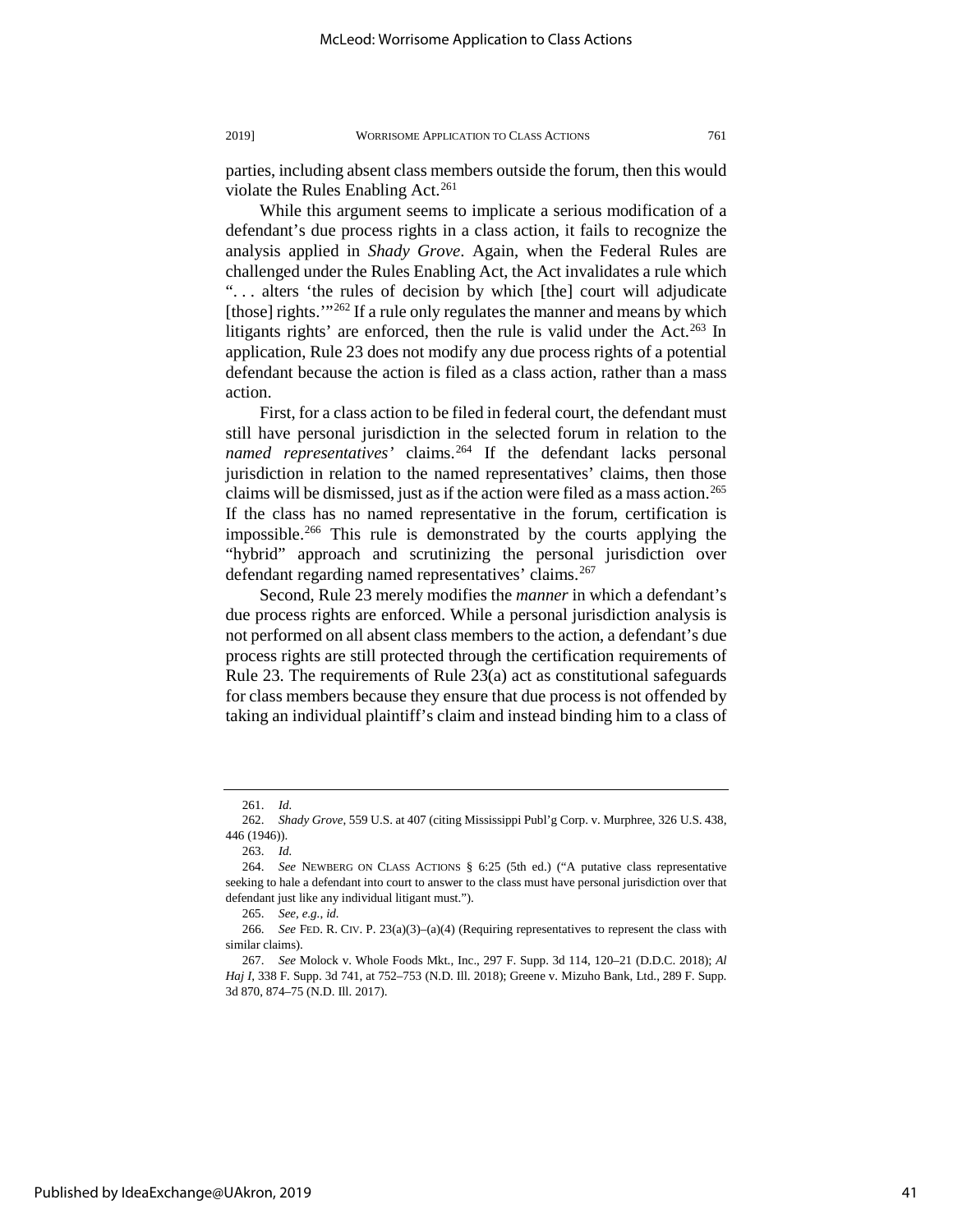those who are similarly situated.<sup>[268](#page-42-0)</sup> In turn, these constitutional safeguards protect defendants as well. Because all certification requirements have to be met to certify a class, a defendant will not be asked to litigate and defend a class action if the proposed class does not meet the 23(a) and (b)(3) requirements.<sup>[269](#page-42-1)</sup> This ensures that only the "worthy" class actions will avoid the normal personal jurisdiction analysis. Theoretically, because the normal personal jurisdiction analysis is supplemented with the class requirements of Rule 23, the certifying and maintenance of a class would not infringe upon the "notions of fair play and substantial justice" that form a defendant's due process rights.<sup>[270](#page-42-2)</sup>

In sum, the argument that Rule 23 modifies a substantive right of the defendant to assert a lack of personal jurisdiction over all the parties does not hold water. First, the Supreme Court in *Shady Grove* has already reinforced the validity of Rule 23 under the Rules Enabling Act. Second, Rule 23 merely alters the manner in which this right can be enforced; a defendant may still dismiss for lack of personal jurisdiction regarding the *named* representative(s) and challenge that certification requirements have been met. Therefore, a defendant's due process interests are still protected whether the claim is a class action or not.

## *C. Forum Shopping in Class Actions are Adequately Handled by other Mechanisms*

The final concern is that the *Bristol-Myers Squibb* analysis must be applied to all parties in class actions due to forum shopping concerns. In *Bristol-Myers Squibb*, forum shopping was a major concern of the Supreme Court. *Bristol-Myers Squibb* concerned an aggregated group of plaintiffs, some of whom were residents of California, and most of whom were non-residents.<sup>[271](#page-42-3)</sup> The "mass" action was filed in the State of California against the same defendant, and every plaintiff asserted claims under California law.<sup>[272](#page-42-4)</sup> The Court made this fact the center of its argument, noting that "what is missing [in this case]—is a connection

<span id="page-42-0"></span><sup>268.</sup> *See* Newton v. Merrill Lynch, Pierre, Fenner & Smith, Inc., 259 F.3d 154, 182 n.27 (3d Cir. 2001) (explaining that the Rule 23 certification perquisites demonstrates that it would not offend due process to commence the action without the class members being present. "The rule thus represents a measured response to the issues of how the [D]ue [P]rocess rights of absentee interests can be protected and how absentees' represented status can be reconciled with a litigation system premised on traditional bipolar litigation.").

<sup>269.</sup> FED. R. CIV. P. 23(a)–23(b).

<span id="page-42-4"></span><span id="page-42-3"></span><span id="page-42-2"></span><span id="page-42-1"></span><sup>270.</sup> *See* Int'l Shoe Co. v. Washington, 326 U.S. 310, 316 (1945) (holding that "notions of fair play and substantial justice" form the due process rights of the defendant).

<sup>271.</sup> Bristol-Myers Squibb Co. v. Superior Court, 137 S. Ct. 1773, 1778 (2017).

<sup>272.</sup> *Id.*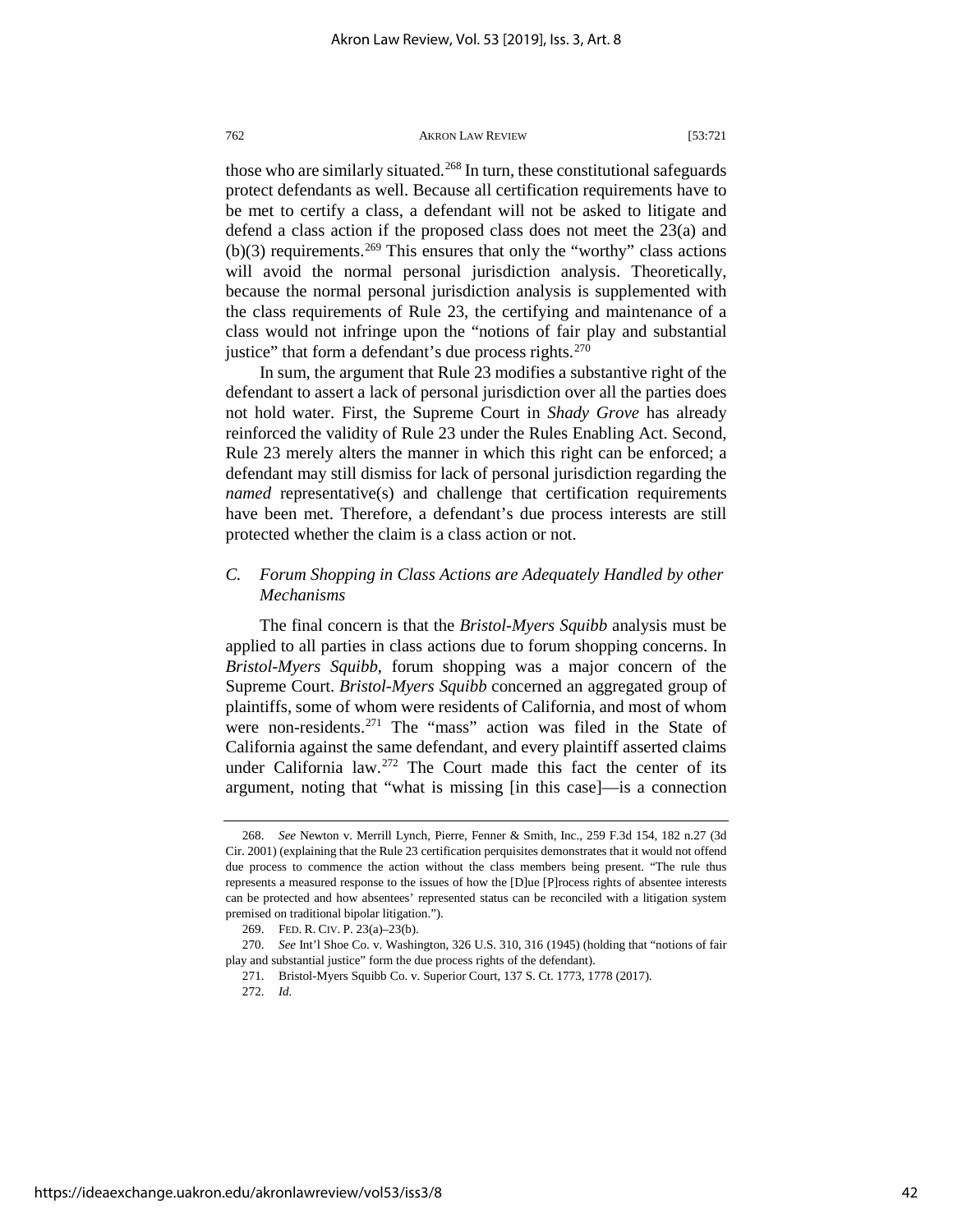between the forum and the specific claims at issue."[273](#page-43-0) Thus, while the entire group of aggregated plaintiffs could have brought a combined suit in the defendant's forums of general jurisdiction (New York or Delaware), such an action could not take advantage of the laws of California, at least

not for the entire group of plaintiffs.<sup>[274](#page-43-1)</sup> In applying the *Bristol-Myers Squibb* opinion to class actions, the *DeBernardis* court noted: "there is also the issue of forum shopping . . . possible forum shopping is just as present in multi-state class actions."[275](#page-43-2) However, this forum shopping concern is also noted by courts refusing to apply *Bristol-Myers Squibb* to class actions by demonstrating that the forum shopping concerns are not usually present in class actions and complex litigation.<sup>[276](#page-43-3)</sup> It would seem that courts are split on just how prevalent forum shopping is in class litigation.

Forum shopping in class actions is already adequately handled by two mechanisms previously mentioned in this Note. First, class actions have built-in mechanisms to handle differences in state laws. Thus, class members cannot take advantage of favorable state law if the action were filed as a class action. This is because class actions cannot apply one law to the entire class, and a rigorous choice of law analysis is done during the certification stage to apply these state laws to the individual class members.[277](#page-43-4) Second, the Class Action Fairness Act—created to combat class action forum shopping in state courts—makes it far easier to mitigate forum shopping by removing class actions to federal courts.<sup>278</sup> By reworking federal court diversity standards for class actions, the majority of significant class actions with minimal diversity of parties and an amount in controversy exceeding \$5,000,000 will gain access to the federal courts and avoid advantageous state forums.

First, as previously discussed in Part IV.1., the built-in mechanisms to class actions make it difficult for potential class members to take advantage of forum shopping.<sup>[279](#page-43-6)</sup> While federal courts sitting in diversity must apply the laws of the state where they lie, the Supreme Court has

277. *See supra* Part IV.1.

<sup>273.</sup> *Id.* at 1781.

<sup>274.</sup> *See, e.g.*, *id.* at 1783.

<span id="page-43-2"></span><span id="page-43-1"></span><span id="page-43-0"></span><sup>275.</sup> DeBernardis v. NBTY, Inc., No. 17 C 6125, 2018 WL 461228, at \*2 (N.D. Ill. Jan. 18, 2018).

<span id="page-43-3"></span><sup>276.</sup> *In re* Chinese-Manufactured Drywall Products Liab. Litig., No. 09-2047, 2017 WL 5971622, at \*16. (E.D. La. Nov. 30, 2017).

<span id="page-43-5"></span><span id="page-43-4"></span><sup>278.</sup> *See* 28 U.S.C. § 1332 (d)(2)(A)–(C) (2018); 28 U.S.C. § 1453 (2018); 28 U.S.C. § 1711– 1715 (2018); *see also supra* notes 58–59.

<span id="page-43-6"></span><sup>279.</sup> *See supra* Part IV.1. (discussing why federalism concerns are not present in federal class actions because class actions have been designed so that one state cannot apply a single substantive law to every class member in the controversy).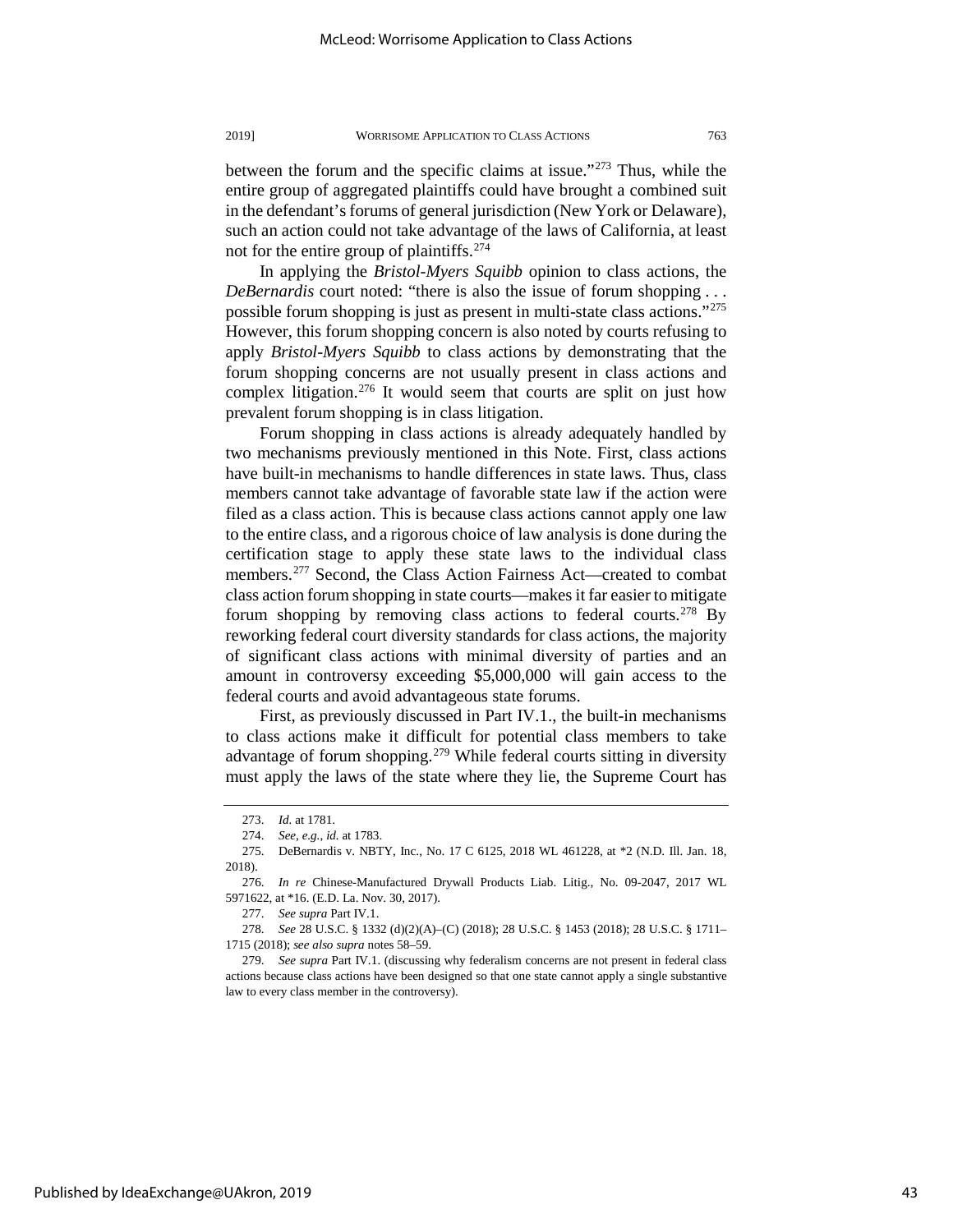held that in the context of a nationwide class action, a state cannot impose its substantive laws onto claims which did not occur within its borders.<sup>280</sup> This holding facilitates a rigorous choice of law analysis to be conducted at some point in the class certification stage of the action, and class members would be sorted into respective groups based on the state law to be applied to them.<sup>[281](#page-44-1)</sup> Under this view, forum shopping is likely a nonexistent danger to class actions; because an application of respective state law is done for each group of class members, it is impossible for a class member to take advantage of the laws of another forum—his state's law will be applied to his controversy.

With respect to forum shopping for advantageous class certification standards, the Class Action Fairness Act made forum shopping significantly harder. As previously mentioned, CAFA expanded the federal court jurisdiction over class actions by making it easier to file or remove class actions to federal courts.<sup>[282](#page-44-2)</sup> As evident by Congressional records, CAFA was passed as a way to combat forum shopping for advantageous state courts and filing nationwide class actions in those courts.[283](#page-44-3) With passage of CAFA, the majority of significant class actions can now be filed or removed to federal court to avoid the sway of advantageous state courthouses.<sup>[284](#page-44-4)</sup> It should be noted that CAFA was passed due to concerns with forum shopping in *state courts*, so the ability to seek out federal forums has drastically cut down on litigants hunting for advantageous forums to file.

Finally, some amount of forum shopping for courts with advantageous certification standards is inevitable in class actions. With the federal courts having been granted greater jurisdiction to hear class actions, and appellate review under Rule 23(f), a series of advantageous circuits to file have emerged based on differences in interpreting the rule's certification requirements.<sup>[285](#page-44-5)</sup> Take for example, the differing requirements for numerosity under Rule 23. Rule 23 requires that for a class action to be filed, the class must be "so numerous that joinder of all

285. *Id.* at 828.

<span id="page-44-0"></span><sup>280.</sup> *See* Erie R.R. Co. v. Tompkins, 304 U.S. 64, 64 (1938); Phillips Petroleum Co. v. Shutts, 472 U.S. 797, 823 (1985).

<sup>281.</sup> *See supra* Part IV.1.

<span id="page-44-2"></span><span id="page-44-1"></span><sup>282.</sup> *See supra* Part II.B. (describing the Class Action Fairness Act of 2005 as a major milestone in curbing forums selection in state courts).

<span id="page-44-5"></span><span id="page-44-4"></span><span id="page-44-3"></span><sup>283.</sup> *See* S. REP. No. 109-14 at 10–21 (2005) (the Senate report noted concerns for lawyers "playing" the system by maneuvering around diversity requirements and filing class actions in advantageous state courts. This facilitated an act by Congress to rework federal court diversity requirements to allow for easier removal by defendants in class actions.).

<sup>284.</sup> Klonoff, *supra* note 13, at 745.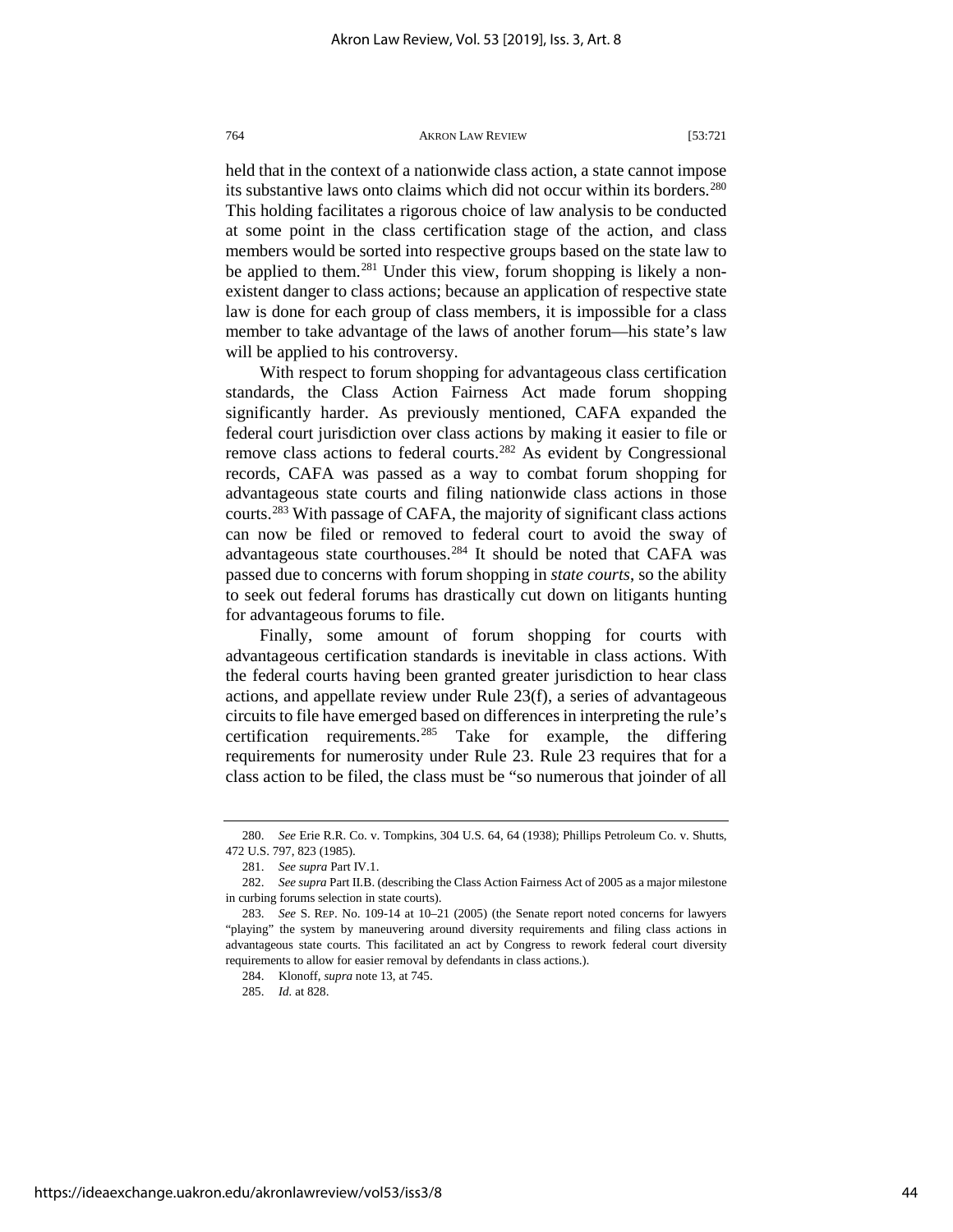members is impracticable."[286](#page-45-0) However, as Robert Klonoff notes in *The Decline of Class Actions*, what was once the "least demanding requirement of Rule 23 (a)" now has heightened scrutiny given by certain circuit courts.[287](#page-45-1) Courts have diverged on how much evidence is needed to demonstrate numerosity: can the certifying court simply rely on common sense and assumptions based off the class complaint, or does it need hard evidence that the number of people involved in the class meets numerosity standards?<sup>[288](#page-45-2)</sup> While topics like these are collateral to this Note—and worthy of their own separate discussions—it suffices to understand that these splits have emerged for almost every prerequisite of Rule 23.<sup>[289](#page-45-3)</sup> As such, it is inevitable that, based off the underlying facts and legal issues at hand, certain class actions will seek out more advantageous forums to file.

However, these differences can be corrected as caselaw on class certification continues to develop in the federal circuits. As Klonoff further states, "On some issues, courts can alter their approach as a matter of caselaw. On other issues—those on which the Supreme Court has rendered a decision or where there is an unresolved conflict among the circuits—a rule change may be required."[290](#page-45-4) Thus, these splits will only begin to be corrected as class action caselaw continues to develop in the circuit courts. This solution will take time and continued study; something which would be severely cut short through application of *Bristol-Myers Squibb* to immediately bar most nationwide class action.

#### V. CONCLUSION

New challenges have reshaped the practice of class actions, and the list of new challenges far exceeds what could be analyzed in one Note. However, applying *Bristol-Myers Squibb* to class actions is a small, yet worrisome trend that should be addressed. Should the opinion be applied to absent class members in class actions, it would bring a whole new challenge that was not previously required; a personal jurisdiction

<span id="page-45-4"></span>290. *Id.* at 829.

<sup>286.</sup> FED. R. CIV. P. 23(a)(1).

<sup>287.</sup> Klonoff, *supra* note 15, at 773.

<span id="page-45-2"></span><span id="page-45-1"></span><span id="page-45-0"></span><sup>288.</sup> *Id.* at 768–73 (Klonoff conducts a thorough analysis of the federal district and circuit courts to conclude there is a split based off of how much concrete evidence courts require to determine that the class is so numerous that traditional joinder would not be practicable).

<span id="page-45-3"></span><sup>289.</sup> *See, e.g.*, Klonoff *supra* note 15, at 761–68 (detailing heightened requirements for class definition); *id.* at 768–73 (detailing heightened requirements for numerosity); *id.* at 773–80 (detailing heightened requirements for commonality); *Id.* at 780–88 (detailing heightened requirements for representation); *id.* at 792–99 (detailing heightened requirements for predominance based off of the type of claims involved).